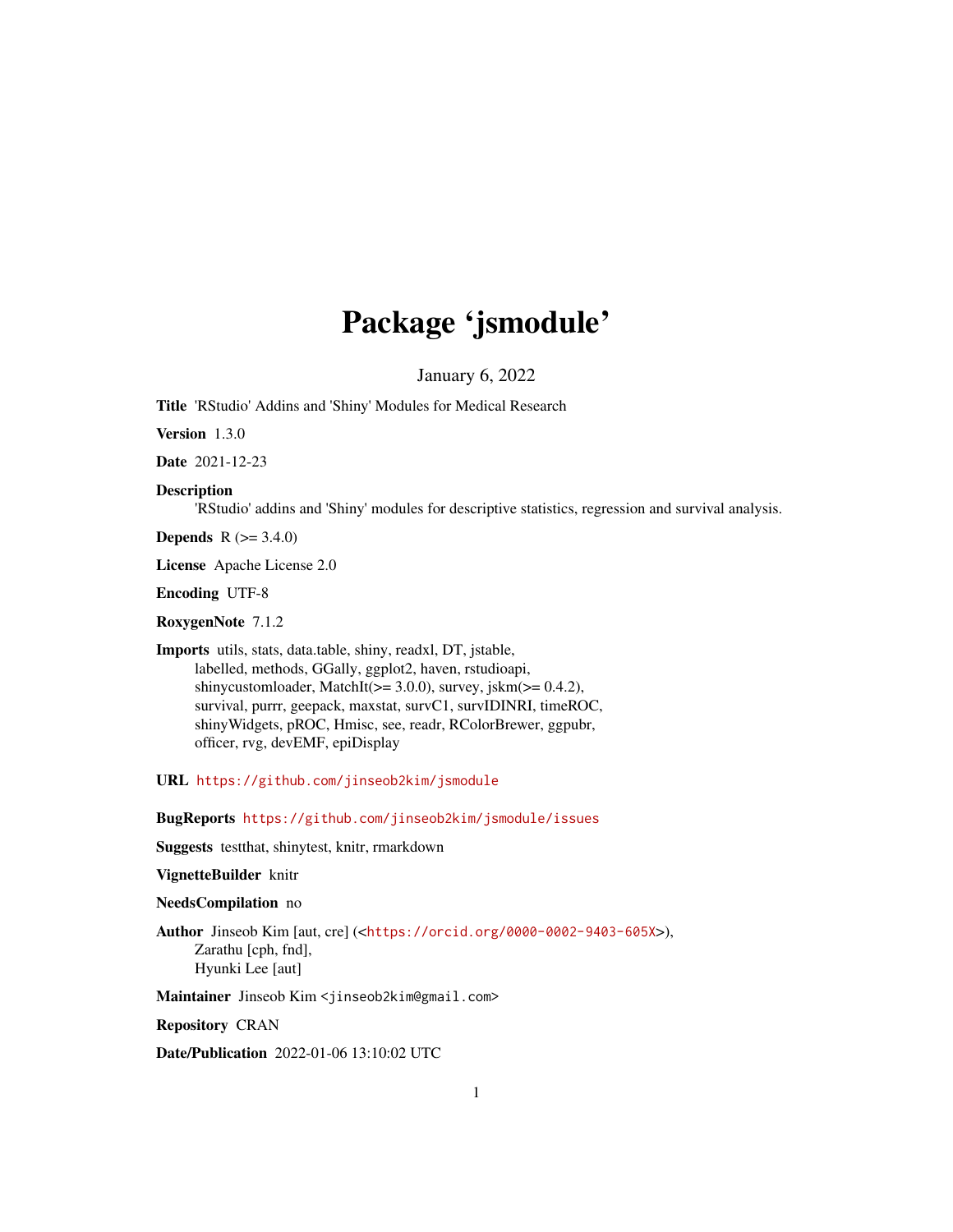# R topics documented:

|                                                                                    | 3              |
|------------------------------------------------------------------------------------|----------------|
| barUI                                                                              | $\overline{4}$ |
|                                                                                    | $\overline{5}$ |
|                                                                                    | 6              |
|                                                                                    | $\overline{7}$ |
|                                                                                    | 9              |
|                                                                                    | 10             |
|                                                                                    | 11             |
|                                                                                    | 12             |
|                                                                                    | 13             |
|                                                                                    | 14             |
|                                                                                    | 15             |
|                                                                                    | 16             |
|                                                                                    | 18             |
|                                                                                    | 19             |
|                                                                                    | 20             |
|                                                                                    |                |
|                                                                                    |                |
|                                                                                    |                |
|                                                                                    |                |
|                                                                                    |                |
|                                                                                    |                |
|                                                                                    |                |
|                                                                                    |                |
|                                                                                    |                |
|                                                                                    |                |
|                                                                                    |                |
|                                                                                    |                |
|                                                                                    |                |
|                                                                                    |                |
|                                                                                    |                |
|                                                                                    |                |
|                                                                                    | 36             |
|                                                                                    | 37             |
|                                                                                    |                |
|                                                                                    | 39             |
|                                                                                    | 40             |
|                                                                                    | 41             |
| $logistic.display2 \ldots \ldots \ldots \ldots \ldots \ldots \ldots \ldots \ldots$ | 42             |
|                                                                                    | 43             |
|                                                                                    | 45             |
| mksetdiff                                                                          | 45             |
|                                                                                    | 46             |
|                                                                                    | 47             |
|                                                                                    |                |
|                                                                                    | 48             |
|                                                                                    | 49             |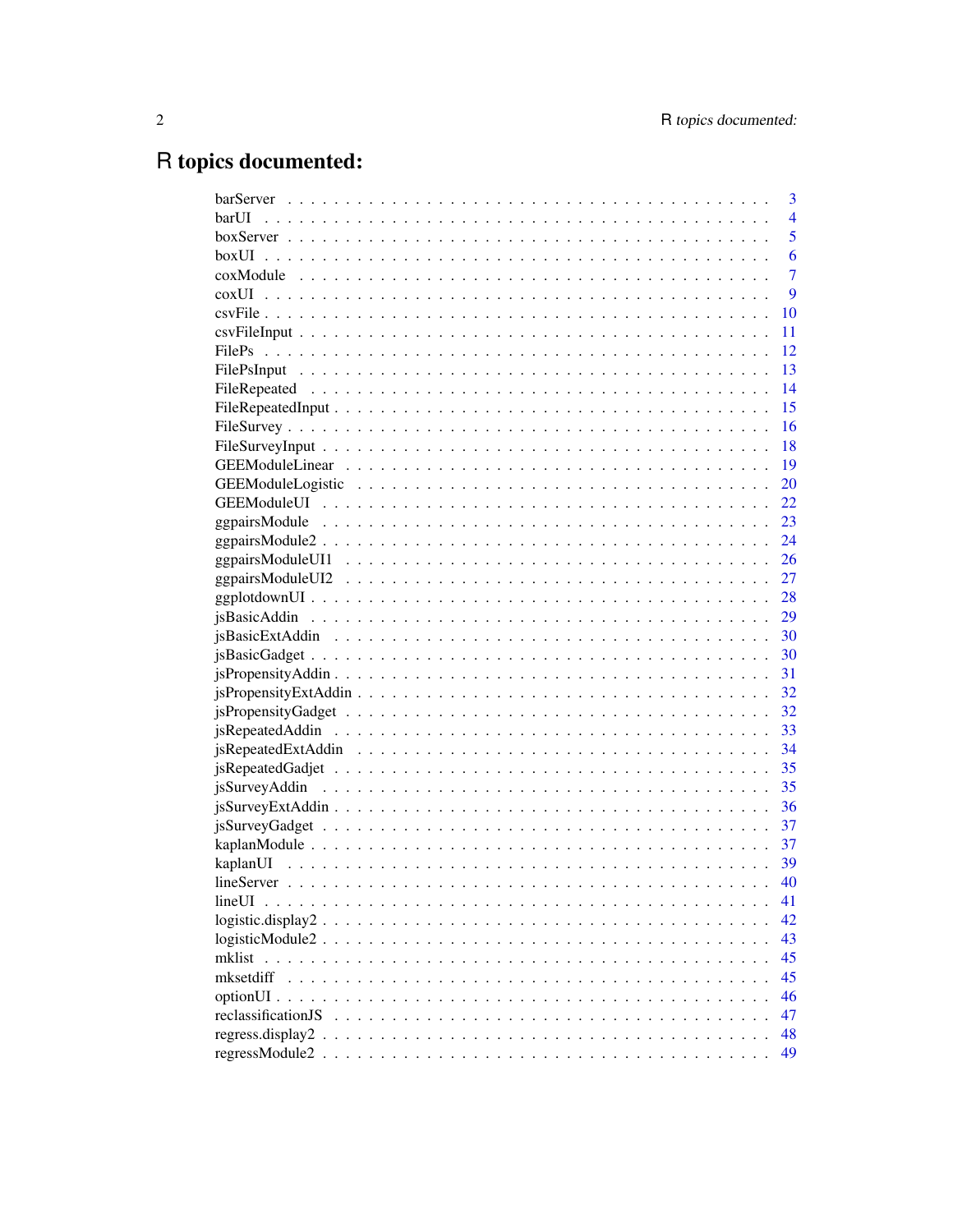#### <span id="page-2-0"></span>barServer 3

|                        | .58  |
|------------------------|------|
| $survIDINRI_{\text{}}$ | 59   |
|                        | 60   |
|                        | 62   |
|                        | -63  |
|                        | 64   |
|                        | -67  |
|                        | -70  |
|                        | 72   |
|                        | - 74 |
|                        |      |
|                        |      |
|                        |      |

#### **Index** [79](#page-78-0)

barServer *barServer: shiny module server for barplot.*

# Description

Shiny module server for barplot.

# Usage

```
barServer(id, data, data_label, data_varStruct = NULL, nfactor.limit = 10)
```
# Arguments

| id         | id                                                                |
|------------|-------------------------------------------------------------------|
| data       | Reactive data                                                     |
| data_label | Reactive data label                                               |
|            | data_varStruct Reactive List of variable structure, Default: NULL |
|            | nfactor.limit nlevels limit in factor variable, Default: 10       |

# Details

Shiny module server for barplot.

## Value

Shiny module server for barplot.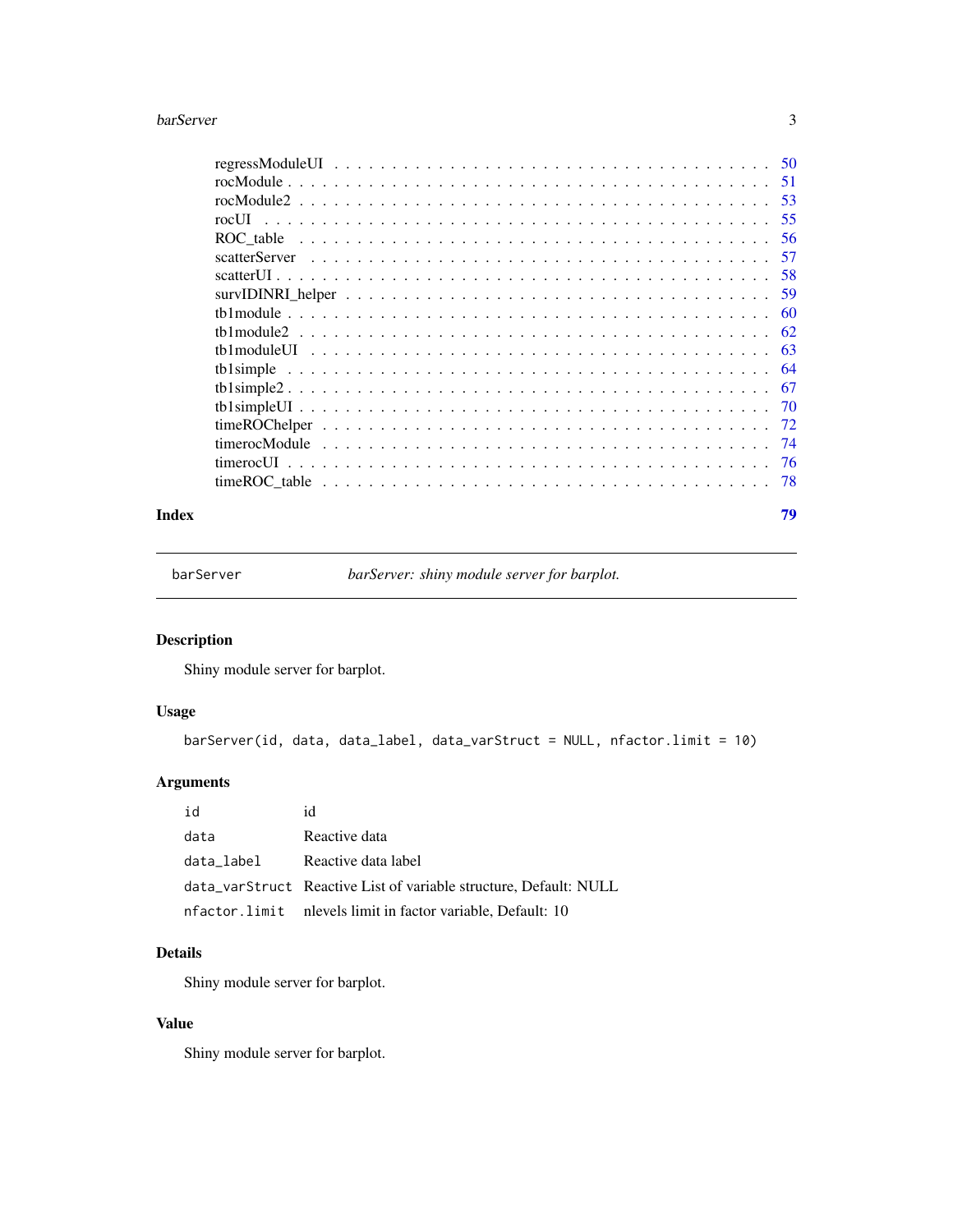## Examples

```
library(shiny);library(ggplot2);library(ggpubr);
ui <- fluidPage(
   sidebarLayout(
   sidebarPanel(
    barUI("bar")
  ),
  mainPanel(
     plotOutput("bar_plot"),
     ggplotdownUI("bar")
  )
)
)
server <- function(input, output, session) {
  data <- reactive(mtcars)
  data.label <- reactive(jstable::mk.lev(mtcars))
  out_bar <- barServer("bar", data = data, data_label = data.label,
    data_varStruct = NULL)
  output$bar_plot <- renderPlot({
    print(out_bar())
  })
}
```
## barUI *barUI: shiny module UI for barplot*

## Description

Shiny module UI for barplot

## Usage

barUI(id, label = "barplot")

#### Arguments

| id    | id    |
|-------|-------|
| label | label |

# Details

Shiny module UI for barplot

# Value

Shiny module UI for barplot

<span id="page-3-0"></span>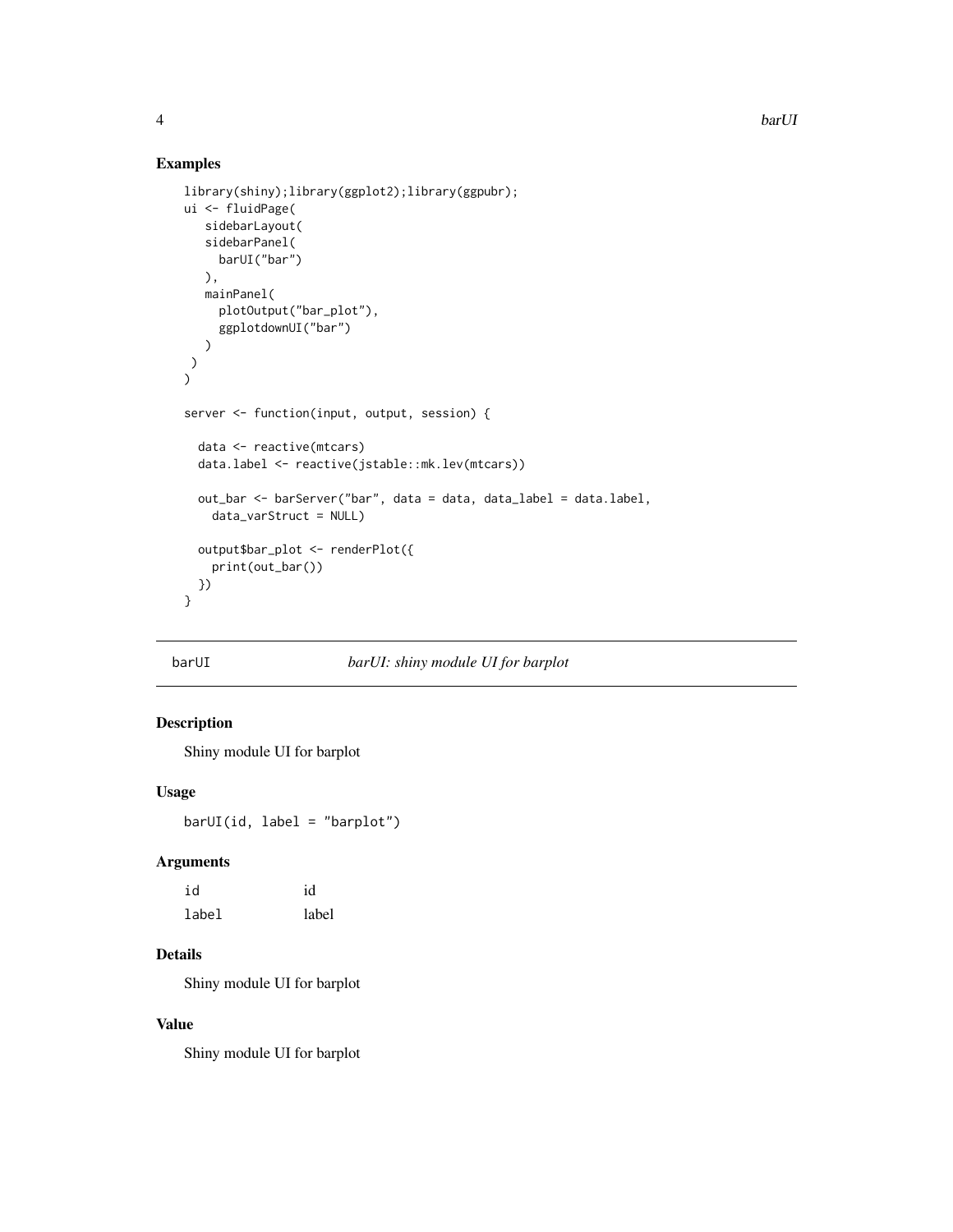#### <span id="page-4-0"></span>boxServer 5

## Examples

```
library(shiny);library(ggplot2);library(ggpubr);
ui <- fluidPage(
   sidebarLayout(
   sidebarPanel(
    barUI("bar")
  ),
   mainPanel(
     plotOutput("bar_plot"),
     ggplotdownUI("bar")
  )
)
)
server <- function(input, output, session) {
  data <- reactive(mtcars)
  data.label <- reactive(jstable::mk.lev(mtcars))
  out_bar <- barServer("bar", data = data, data_label = data.label,
    data_varStruct = NULL)
  output$bar_plot <- renderPlot({
    print(out_bar())
  })
}
```

```
boxServer boxServer: shiny module server for boxplot.
```
## Description

Shiny module server for boxplot.

#### Usage

```
boxServer(id, data, data_label, data_varStruct = NULL, nfactor.limit = 10)
```
## Arguments

| id         | id                                                                |
|------------|-------------------------------------------------------------------|
| data       | Reactive data                                                     |
| data_label | Reactive data label                                               |
|            | data_varStruct Reactive List of variable structure, Default: NULL |
|            | nfactor.limit nlevels limit in factor variable, Default: 10       |

# Details

Shiny module server for boxplot.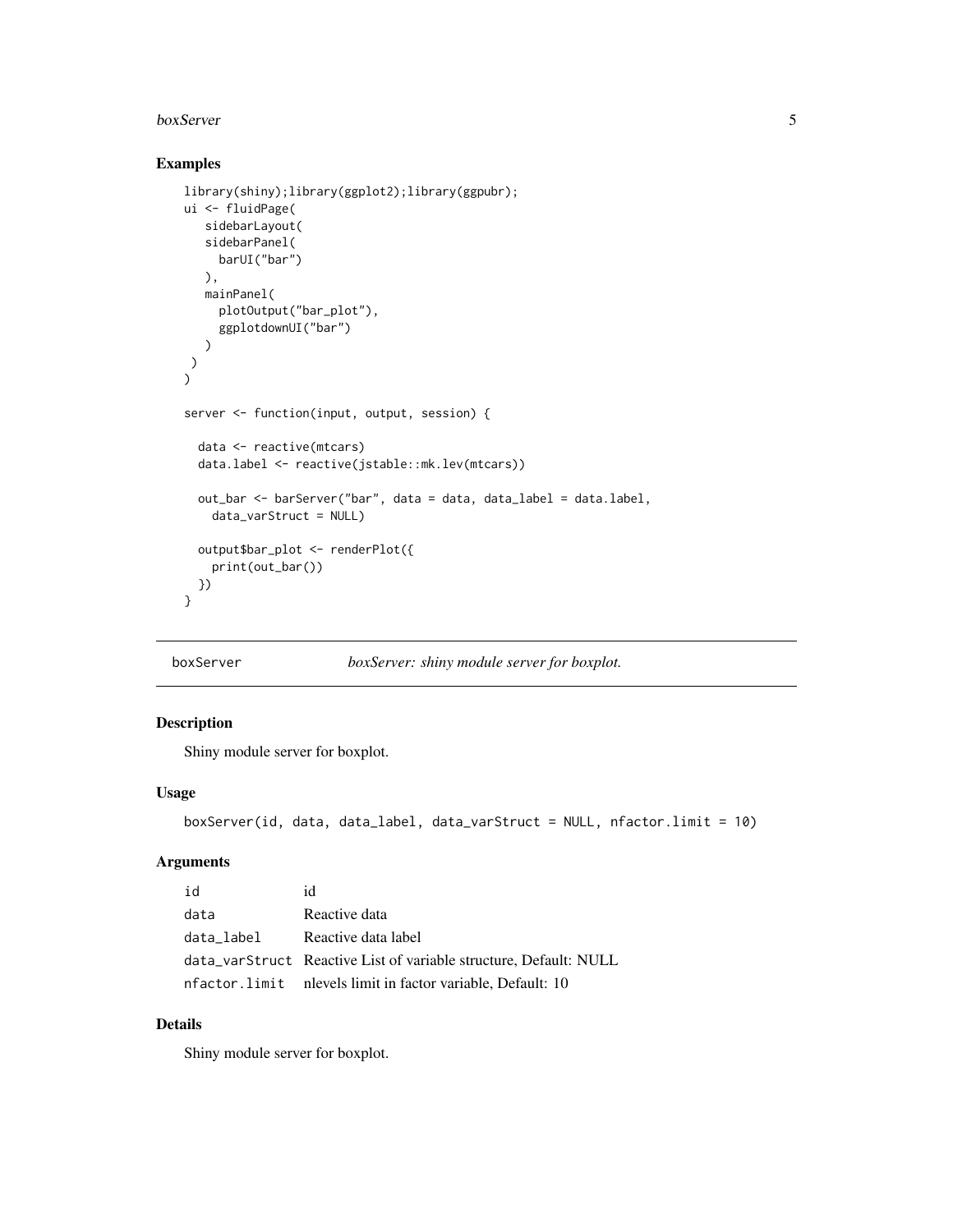6 boxUI

# Value

Shiny module server for boxplot.

## Examples

```
library(shiny);library(ggplot2);library(ggpubr);
ui <- fluidPage(
   sidebarLayout(
   sidebarPanel(
    boxUI("box")
  ),
  mainPanel(
    plotOutput("box_plot"),
     ggplotdownUI("box")
  )
)
\lambdaserver <- function(input, output, session) {
  data <- reactive(mtcars)
  data.label <- reactive(jstable::mk.lev(mtcars))
  out_box <- boxServer("box", data = data, data_label = data.label,
   data_varStruct = NULL)
  output$box_plot <- renderPlot({
   print(out_box())
  })
}
```
boxUI *boxUI: shiny module UI for boxplot*

## Description

Shiny module UI for boxplot

#### Usage

boxUI(id, label = "boxplot")

#### Arguments

| id    | id    |
|-------|-------|
| label | label |

# Details

Shiny module UI for boxplot

<span id="page-5-0"></span>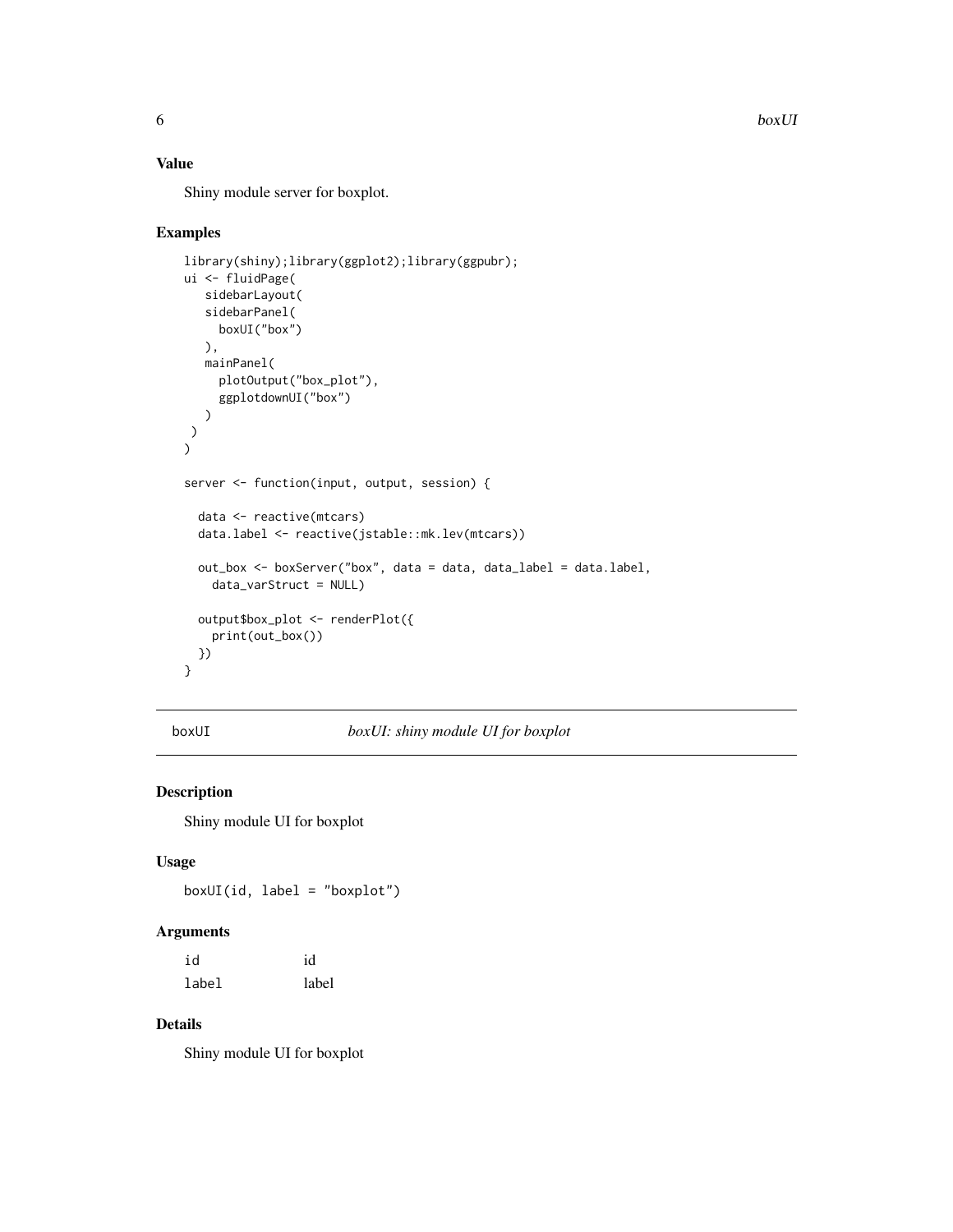#### <span id="page-6-0"></span> $\alpha$ xModule  $\alpha$  7

# Value

Shiny module UI for boxplot

#### Examples

```
library(shiny);library(ggplot2);library(ggpubr);
ui <- fluidPage(
   sidebarLayout(
  sidebarPanel(
     boxUI("box")
  ),
  mainPanel(
     plotOutput("box_plot"),
     ggplotdownUI("box")
  )
\lambda\mathcal{L}server <- function(input, output, session) {
  data <- reactive(mtcars)
  data.label <- reactive(jstable::mk.lev(mtcars))
  out_box <- boxServer("box", data = data, data_label = data.label,
    data_varStruct = NULL)
  output$box_plot <- renderPlot({
    print(out_box())
  })
}
```
coxModule *coxModule: shiny modulde server for Cox's model.*

## Description

Shiny modulde server for Cox's model.

#### Usage

```
coxModule(
  input,
  output,
  session,
  data,
  data_label,
  data_varStruct = NULL,
  nfactor.limit = 10,
  design.survey = NULL,
```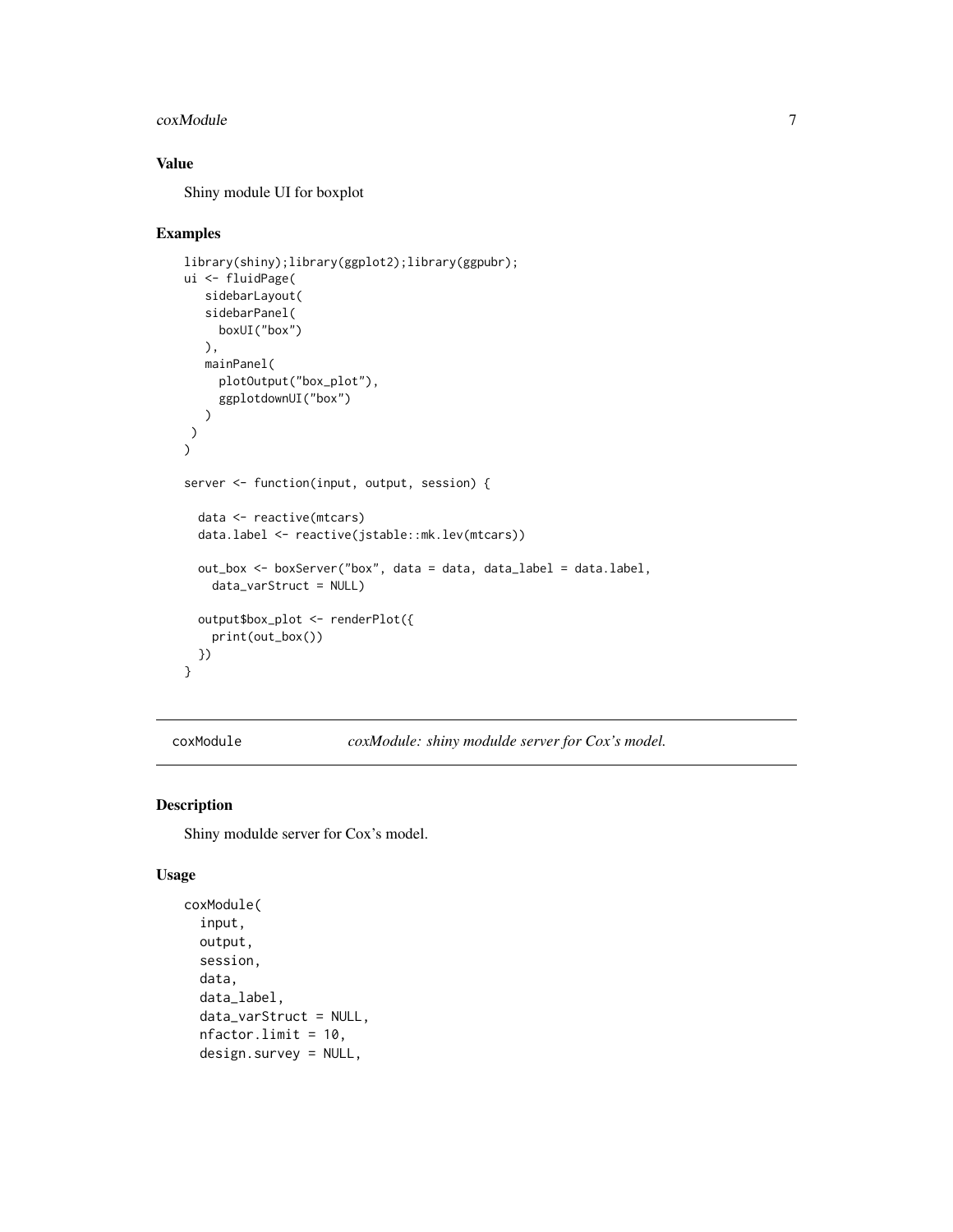```
default.unires = T,
 limit.unires = 20,
 id.cluster = NULL,
 ties.coxph = "efron"
)
```
## Arguments

| input          | input                                                                                              |
|----------------|----------------------------------------------------------------------------------------------------|
| output         | output                                                                                             |
| session        | session                                                                                            |
| data           | reactive data                                                                                      |
| data_label     | reactuve data label                                                                                |
|                | data_varStruct reactive list of variable structure, Default: NULL                                  |
| nfactor.limit  | nlevels limit in factor variable, Default: 10                                                      |
| design.survey  | reactive survey data. default: NULL                                                                |
| default.unires | Set default independent variables using univariate analysis.                                       |
| limit.unires   | Change to default unires $=$ F if number of independent variables $>$ limit unires,<br>Default: 20 |
| id.cluster     | reactive cluster variable if marginal cox model, Default: NULL                                     |
| ties.coxph     | 'coxph' ties option, one of 'efron', 'breslow', 'exact', default: 'erfon'                          |

## Details

Shiny modulde server for Cox's model.

#### Value

Shiny modulde server for Cox's model.

```
library(shiny);library(DT);library(data.table);library(jstable)
ui <- fluidPage(
   sidebarLayout(
   sidebarPanel(
     coxUI("cox")
   ),
   mainPanel(
     DTOutput("coxtable")
   \lambda)
\mathcal{L}server <- function(input, output, session) {
 data <- reactive(mtcars)
```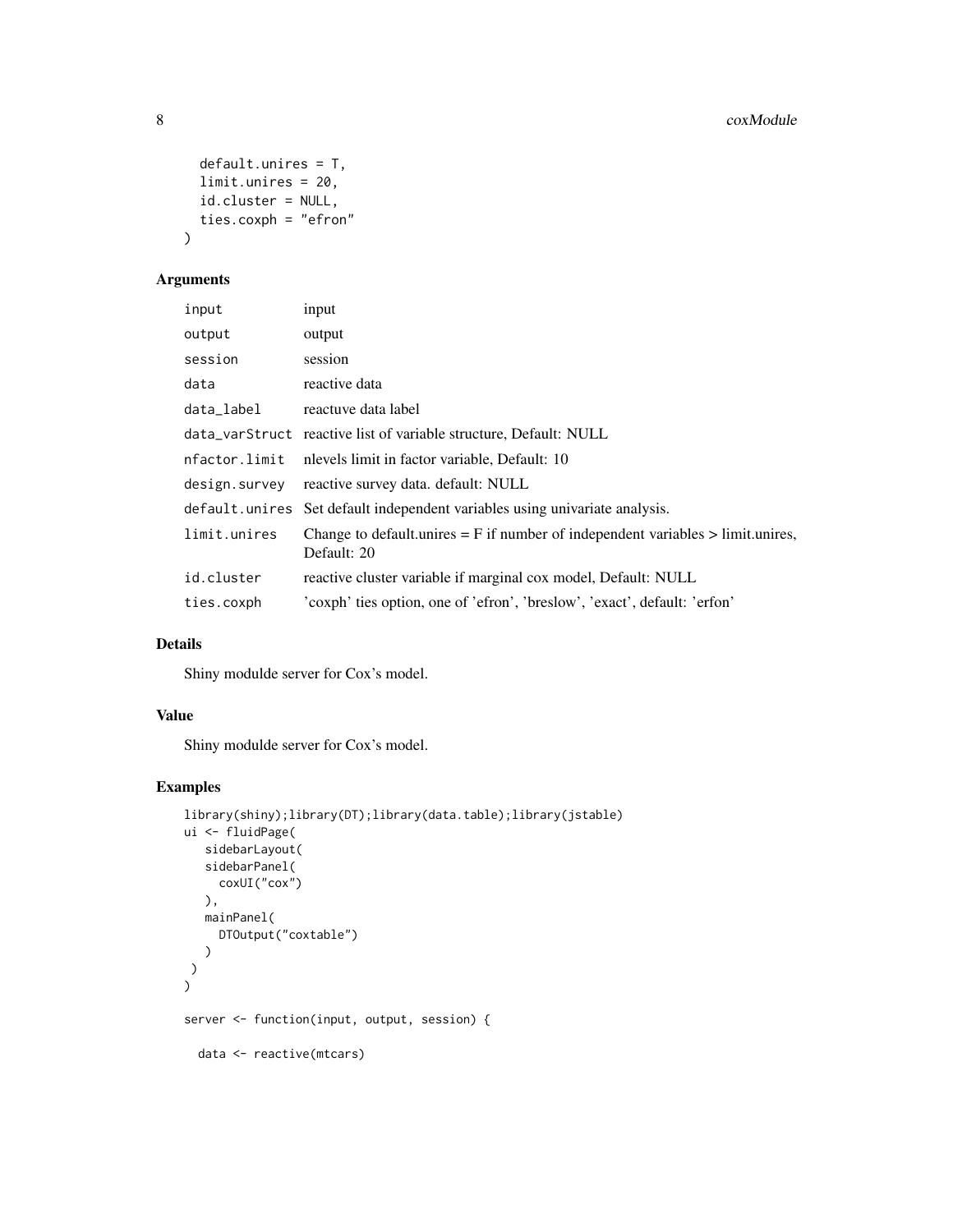#### <span id="page-8-0"></span> $\sim$  coxUI 9

```
data.label <- reactive(jstable::mk.lev(mtcars))
 out_cox <- callModule(coxModule, "cox", data = data, data_label = data.label,
                          data_varStruct = NULL)
 output$coxtable <- renderDT({
   datatable(out_cox()$table, rownames=T, caption = out_cox()$caption)
 })
}
```
# coxUI *coxUI: shiny modulde UI for Cox's model.*

# Description

Shiny modulde UI for Cox's model.

## Usage

coxUI(id)

# Arguments

id id

# Details

Shiny modulde UI for Cox's model.

#### Value

coxUI

# Examples

coxUI(1)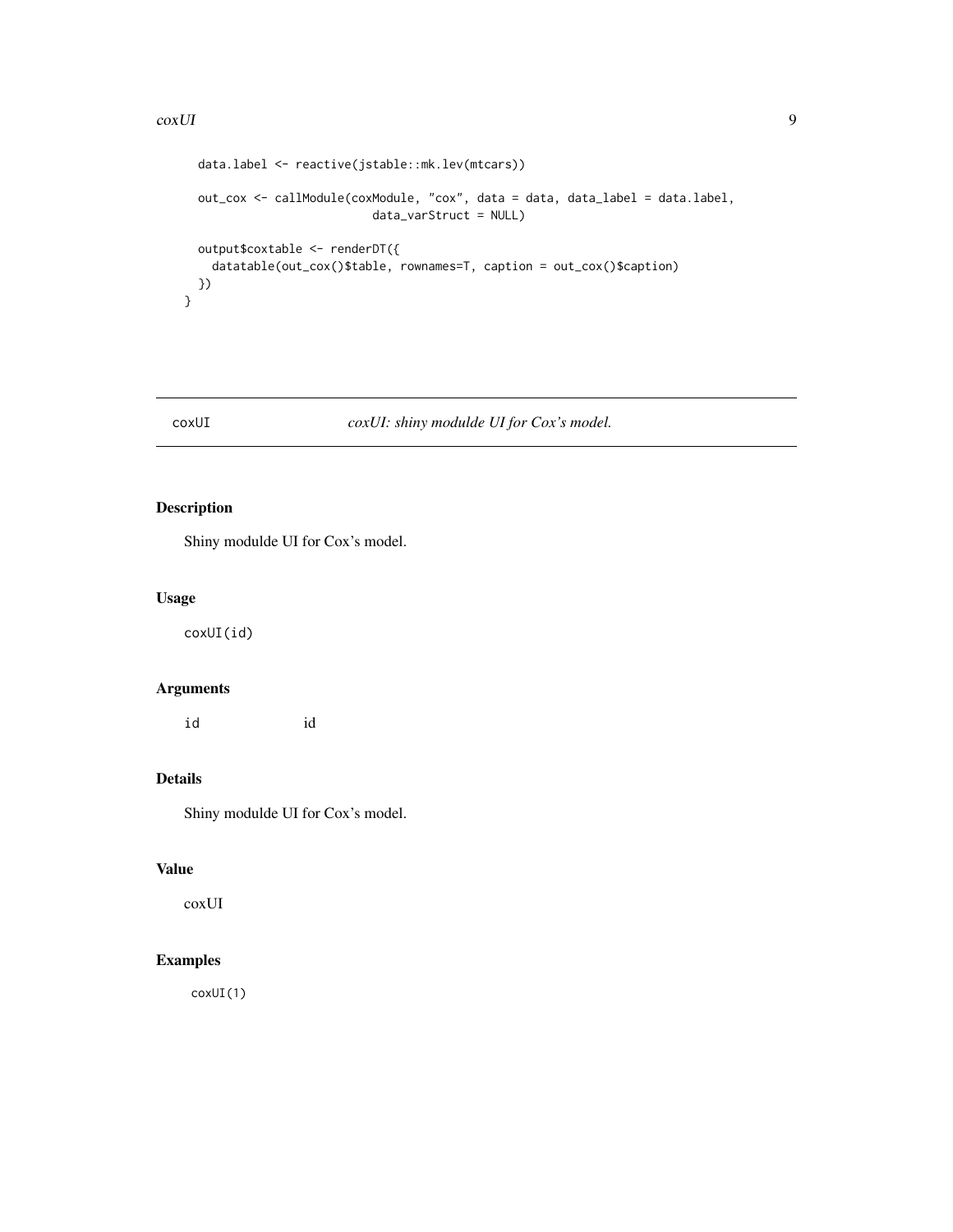<span id="page-9-0"></span>

#### Description

Shiny module Server for file(csv or xlsx) upload.

#### Usage

csvFile(input, output, session, nfactor.limit = 20)

## Arguments

| input         | input                                 |
|---------------|---------------------------------------|
| output        | output                                |
| session       | session                               |
| nfactor.limit | nfactor limit to include, Default: 20 |

## Details

Shiny module Server for file(csv or xlsx) upload.

#### Value

Shiny module Server for file(csv or xlsx) upload.

```
library(shiny);library(DT);library(data.table);library(readxl);library(jstable)
ui <- fluidPage(
  sidebarLayout(
    sidebarPanel(
      csvFileInput("datafile")
   ),
    mainPanel(
      tabsetPanel(type = "pills",
                  tabPanel("Data", DTOutput("data")),
                  tabPanel("Label", DTOutput("data_label", width = "100%"))
                 )
  )
)
\mathbf{C}server <- function(input, output, session) {
  data <- callModule(csvFile, "datafile")
  output$data <- renderDT({
   data()$data
```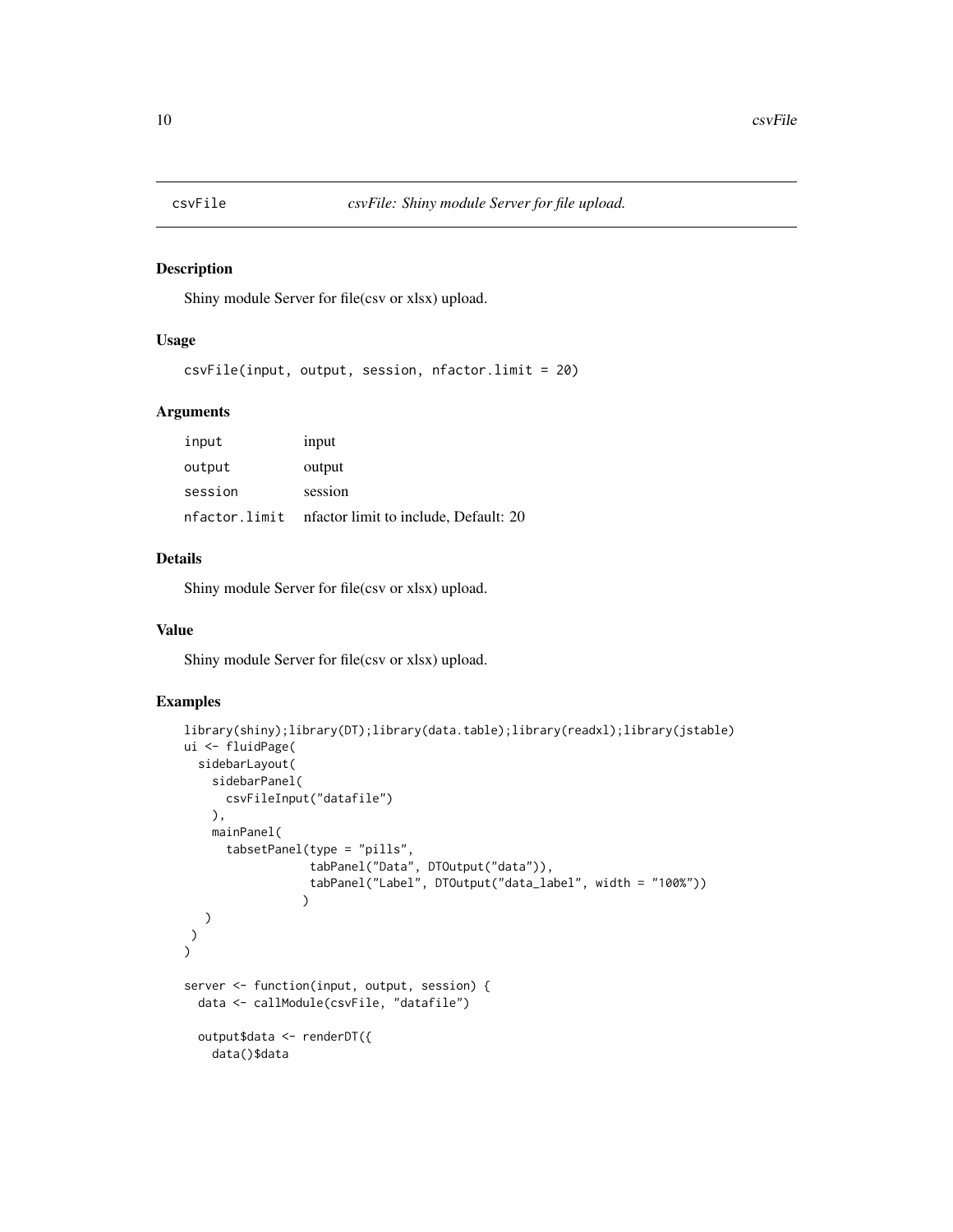## <span id="page-10-0"></span>csvFileInput 11

}

```
})
output$label <- renderDT({
 data()$label
})
```
csvFileInput *csvFileInput: Shiny module UI for file upload.*

#### Description

Shiny module UI for file(csv or xlsx) upload.

## Usage

```
csvFileInput(id, label = "Upload data (csv/xlsx/sav/sas7bdat/dta)")
```
## Arguments

| id    | id                                               |
|-------|--------------------------------------------------|
| label | label, Default: 'csv/xlsx/sav/sas7bdat/dta file' |

## Details

Shiny module UI for file(csv or xlsx) upload.

### Value

Shiny module UI for file(csv or xlsx) upload.

# Examples

```
library(shiny);library(DT);library(data.table);library(readxl);library(jstable)
ui <- fluidPage(
  sidebarLayout(
    sidebarPanel(
      csvFileInput("datafile")
    ),
    mainPanel(
      tabsetPanel(type = "pills",
                  tabPanel("Data", DTOutput("data")),
                  tabPanel("Label", DTOutput("data_label", width = "100%"))
                 )
  )
)
\mathcal{L}
```
server <- function(input, output, session) {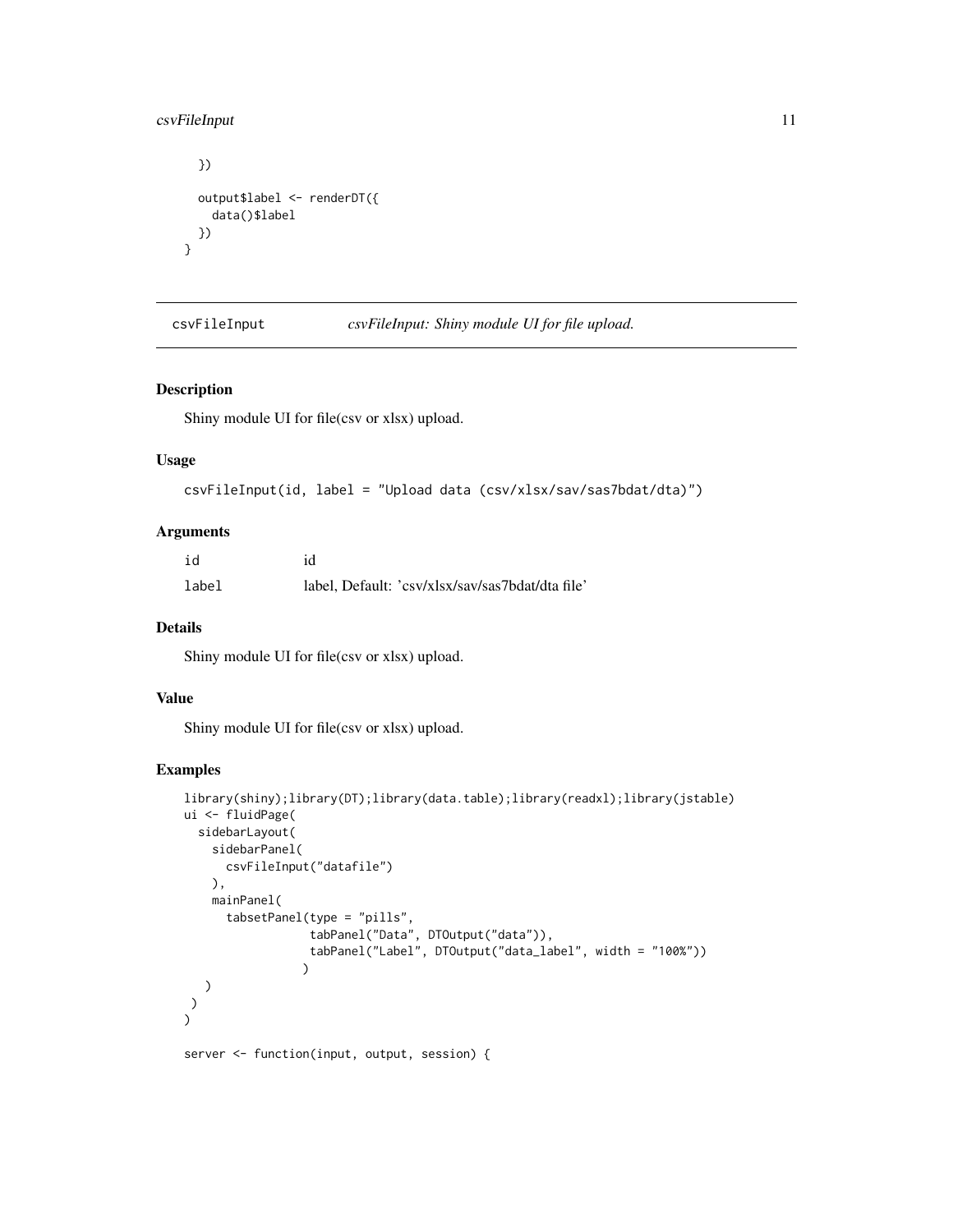```
data <- callModule(csvFile, "datafile")
 output$data <- renderDT({
   data()$data
 })
 output$label <- renderDT({
   data()$label
 })
}
```

```
FilePs FilePs: Shiny module Server for file upload for propensity score
                     matching.
```
#### Description

Shiny module Server for file upload for propensity score matching.

# Usage

```
FilePs(input, output, session, nfactor.limit = 20)
```
# Arguments

| input         | input                                  |
|---------------|----------------------------------------|
| output        | output                                 |
| session       | session                                |
| nfactor.limit | infactor limit to include, Default: 20 |

## Details

Shiny module Server for file upload for propensity score matching.

### Value

Shiny module Server for file upload for propensity score matching.

```
library(shiny);library(DT);library(data.table);library(readxl);library(jstable)
ui <- fluidPage(
  sidebarLayout(
    sidebarPanel(
      FilePsInput("datafile")
   ),
   mainPanel(
      tabsetPanel(type = "pills",
```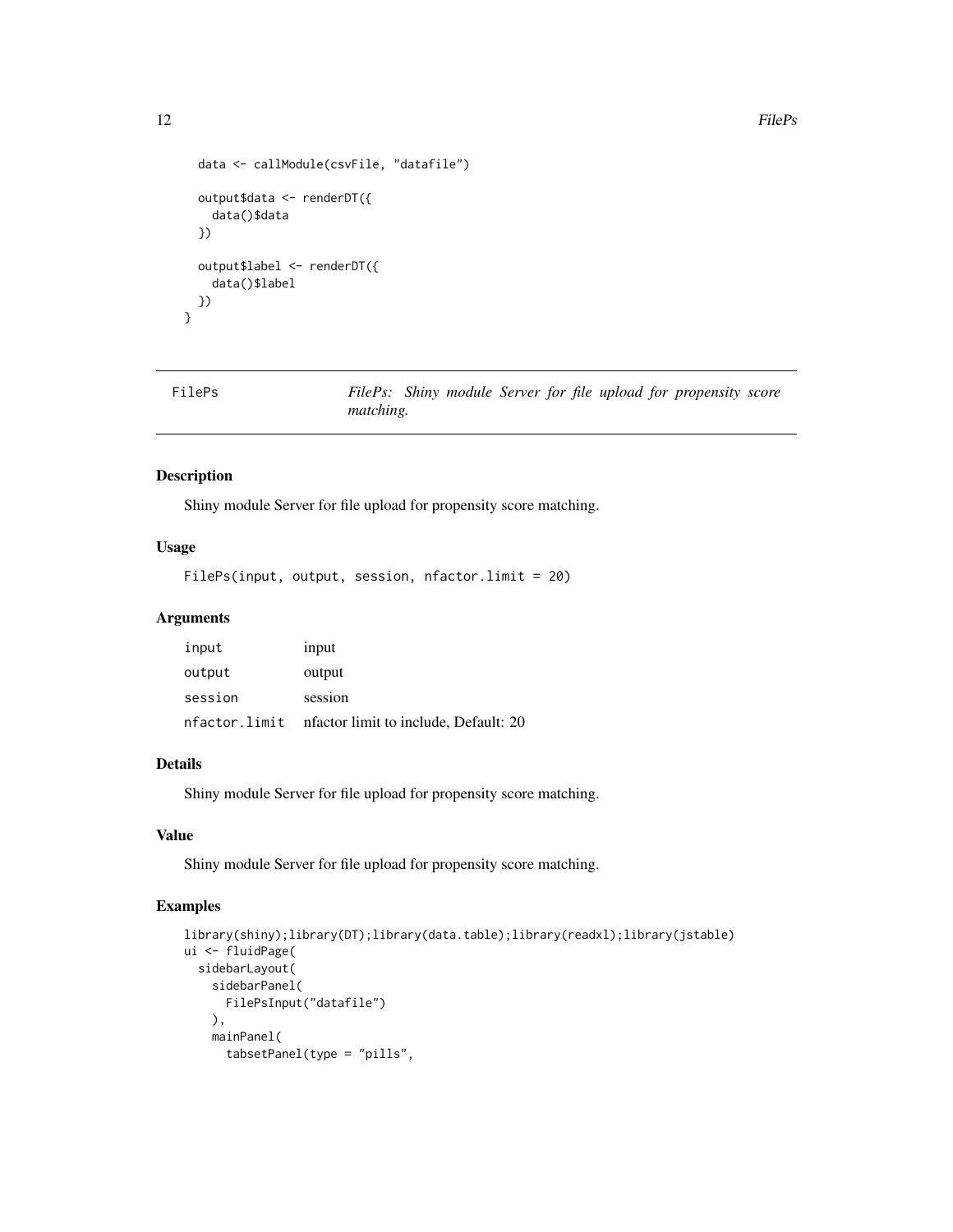```
tabPanel("Data", DTOutput("data")),
                  tabPanel("Matching data", DTOutput("matdata")),
                  tabPanel("Label", DTOutput("data_label", width = "100%"))
                 )
  )
\lambda\sumserver <- function(input, output, session) {
  mat.info <- callModule(FilePs, "datafile")
  output$data <- renderDT({
   mat.info()$data
  })
  output$matdata <- renderDT({
   mat.info()$matdata
  })
  output$label <- renderDT({
   mat.info()$label
  })
}
```

| FilePsInput |                  | FilePsInput: Shiny module UI for file upload for propensity score |  |  |
|-------------|------------------|-------------------------------------------------------------------|--|--|
|             | <i>matching.</i> |                                                                   |  |  |

## Description

Shiny module UI for file upload for propensity score matching.

## Usage

```
FilePsInput(id, label = "Upload data (csv/xlsx/sav/sas7bdat/dta)")
```
#### Arguments

| id    | id                                           |
|-------|----------------------------------------------|
| label | label, Default: 'csv/xlsx/sav/sas7bdat file' |

# Details

Shiny module UI for file upload for propensity score matching.

# Value

Shiny module UI for file upload for propensity score matching.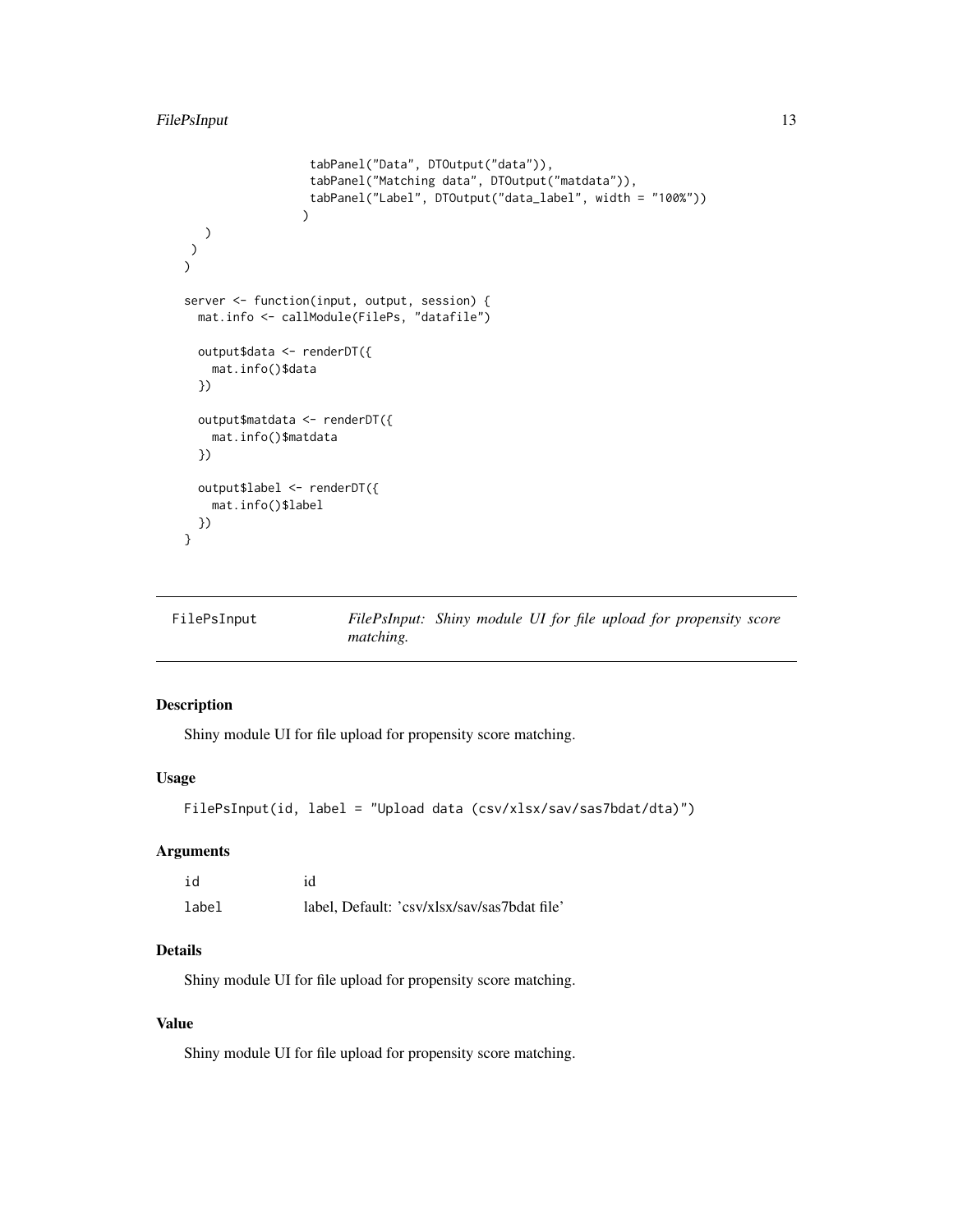#### Examples

```
library(shiny);library(DT);library(data.table);library(readxl);library(jstable)
ui <- fluidPage(
  sidebarLayout(
    sidebarPanel(
      FilePsInput("datafile")
    ),
    mainPanel(
      tabsetPanel(type = "pills",
                   tabPanel("Data", DTOutput("data")),
                   tabPanel("Matching data", DTOutput("matdata")),
                   tabPanel("Label", DTOutput("data_label", width = "100%"))
                 \lambda)
\lambda\mathcal{L}server <- function(input, output, session) {
  mat.info <- callModule(FilePs, "datafile")
  output$data <- renderDT({
    mat.info()$data
  })
  output$matdata <- renderDT({
    mat.info()$matdata
  })
  output$label <- renderDT({
    mat.info()$label
  })
}
```
FileRepeated *FileRepeated: File upload server module for repeated measure analysis.*

## Description

File upload server module for repeated measure analysis.

#### Usage

```
FileRepeated(input, output, session, nfactor.limit = 20)
```
# Arguments

| input  | <i>input</i> |
|--------|--------------|
| output | output       |

<span id="page-13-0"></span>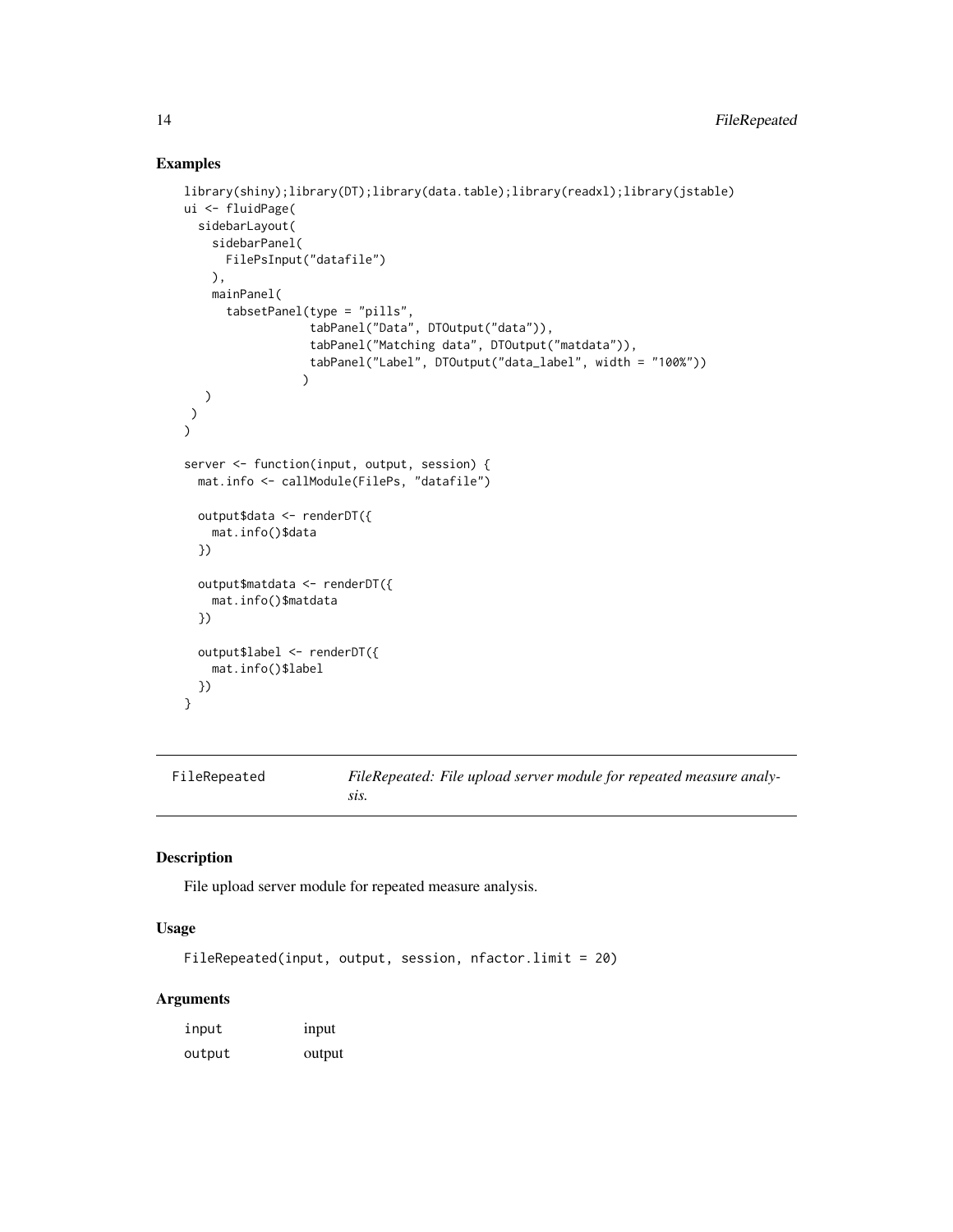# <span id="page-14-0"></span>FileRepeatedInput 15

| session | session                                            |
|---------|----------------------------------------------------|
|         | nfactor.limit nfactorlimit to include, Default: 20 |

### Details

File upload server module for repeated measure analysis.

## Value

File upload server module for repeated measure analysis.

## Examples

```
library(shiny);library(DT);library(data.table);library(readxl);library(jstable)
ui <- fluidPage(
  sidebarLayout(
    sidebarPanel(
      FileRepeatedInput("datafile")
   ),
    mainPanel(
      tabsetPanel(type = "pills",
                   tabPanel("Data", DTOutput("data")),
                   tabPanel("Label", DTOutput("data_label", width = "100%"))
                  )
    )
 )
\lambdaserver <- function(input, output, session) {
 data <- callModule(FileRepeated, "datafile")
  output$data <- renderDT({
    data()$data
  })
  output$label <- renderDT({
    data()$label
  })
}
```
FileRepeatedInput *FileRepeatedInput: File upload UI for repeated measure analysis.*

# Description

File upload UI for repeated measure analysis.

#### Usage

FileRepeatedInput(id, label = "Upload data (csv/xlsx/sav/sas7bdat/dta)")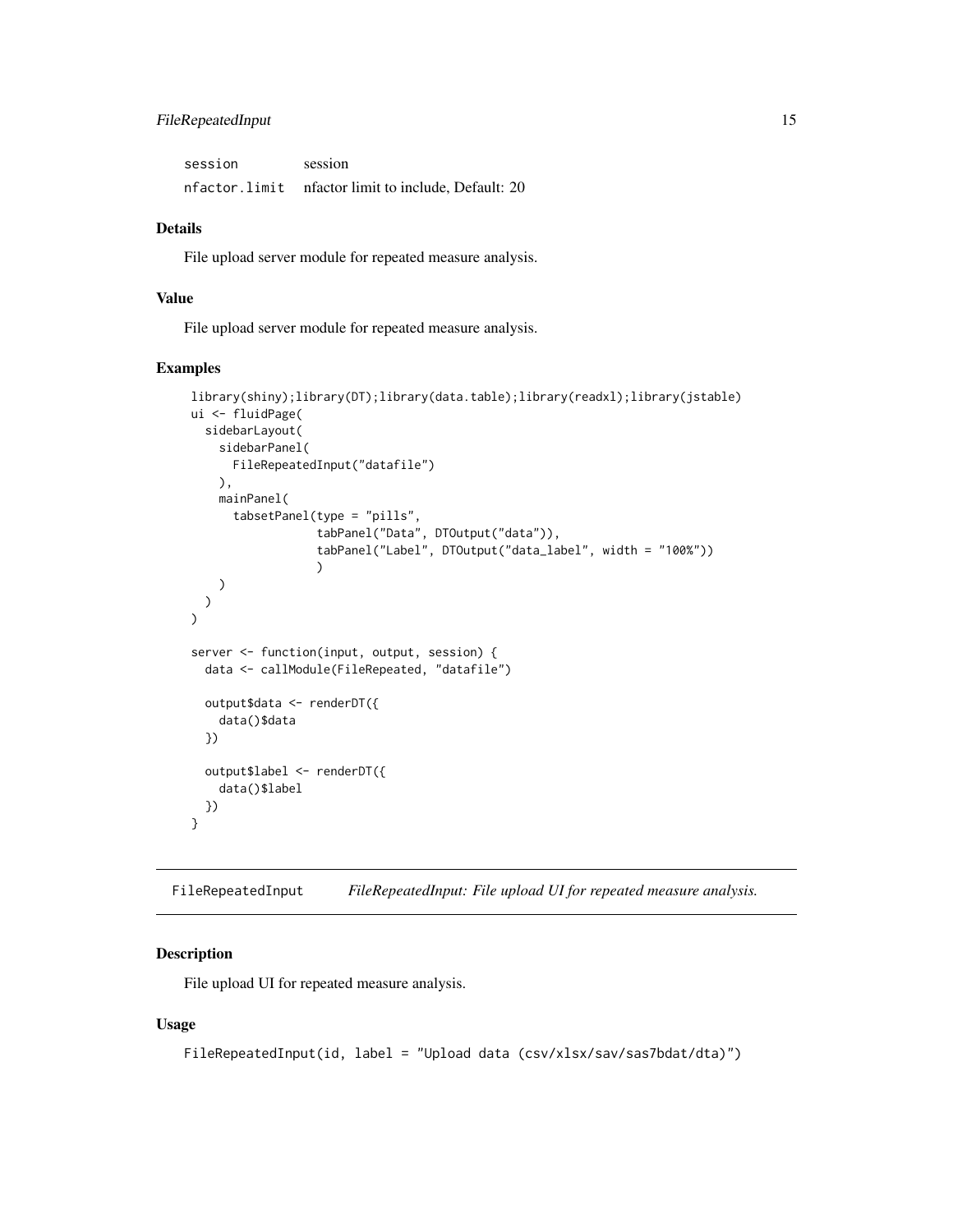<span id="page-15-0"></span>16 FileSurvey

#### Arguments

| id    | id                                               |
|-------|--------------------------------------------------|
| label | label, Default: 'csv/xlsx/sav/sas7bdat/dta file' |

# Details

File upload UI for repeated measure analysis.

## Value

File upload UI for repeated measure analysis.

#### Examples

```
library(shiny);library(DT);library(data.table);library(readxl);library(jstable)
ui <- fluidPage(
 sidebarLayout(
    sidebarPanel(
     FileRepeatedInput("datafile")
   ),
    mainPanel(
      tabsetPanel(type = "pills",
                  tabPanel("Data", DTOutput("data")),
                  tabPanel("Label", DTOutput("data_label", width = "100%"))
                  )
    )
 )
)
server <- function(input, output, session) {
 data <- callModule(FileRepeated, "datafile")
  output$data <- renderDT({
   data()$data
  })
 output$label <- renderDT({
    data()$label
  })
}
```
FileSurvey *FileSurvey: File upload server module for survey data analysis.*

#### Description

File upload server module for survey data analysis.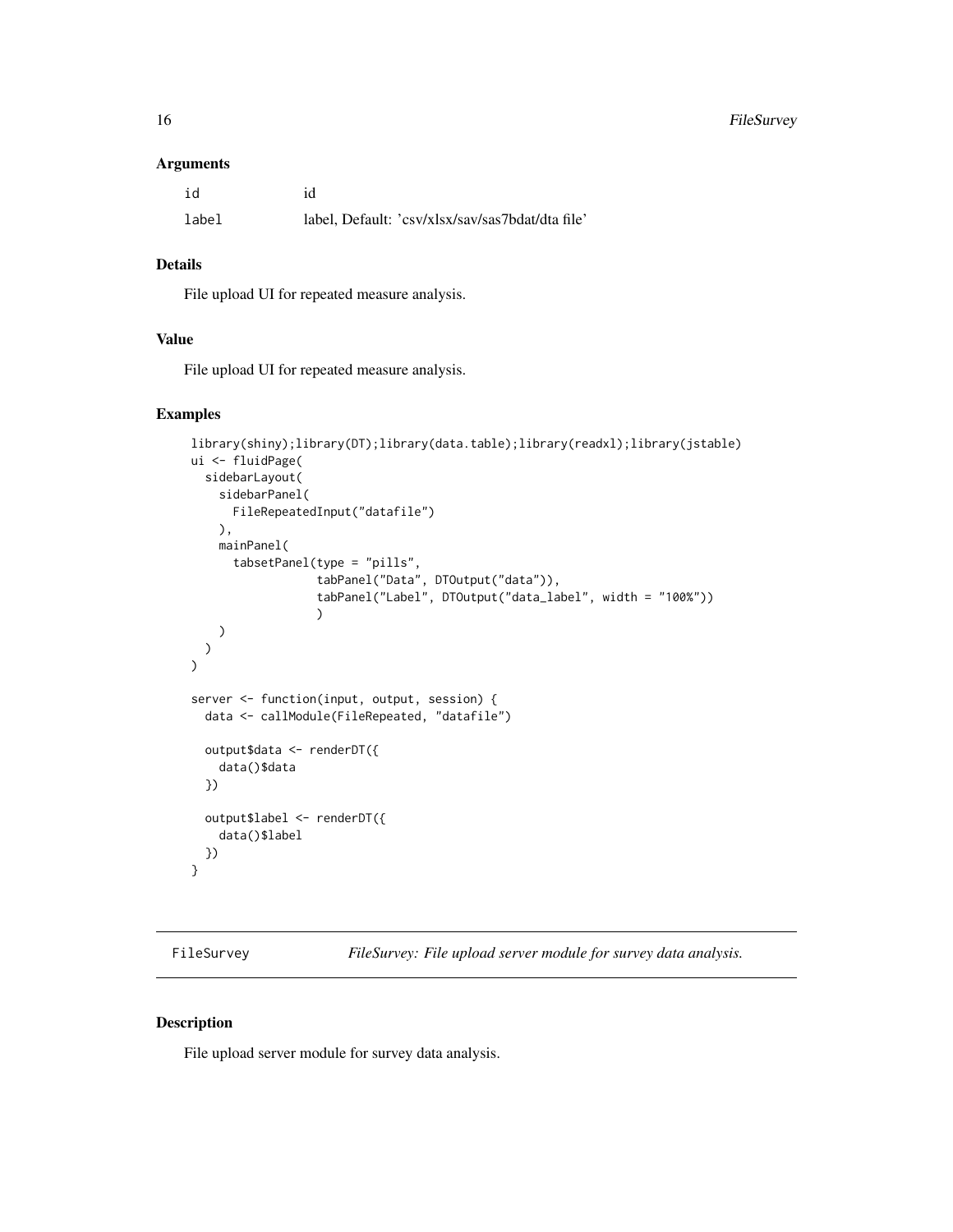## FileSurvey 17

# Usage

FileSurvey(input, output, session, nfactor.limit = 20)

#### Arguments

| input         | input                                 |
|---------------|---------------------------------------|
| output        | output                                |
| session       | session                               |
| nfactor.limit | nfactor limit to include, Default: 20 |

## Details

File upload server module for survey data analysis.

## Value

File upload server module for survey data analysis.

```
library(shiny);library(DT);library(data.table);library(readxl);library(jstable)
ui <- fluidPage(
  sidebarLayout(
    sidebarPanel(
      FileSurveyInput("datafile")
   ),
   mainPanel(
      tabsetPanel(type = "pills",
                  tabPanel("Data", DTOutput("data")),
                  tabPanel("Label", DTOutput("data_label", width = "100%"))
                  )
   )
 )
\lambdaserver <- function(input, output, session) {
 data <- callModule(FileSurvey, "datafile")
  output$data <- renderDT({
    data()$data
 })
  output$label <- renderDT({
    data()$label
 })
}
```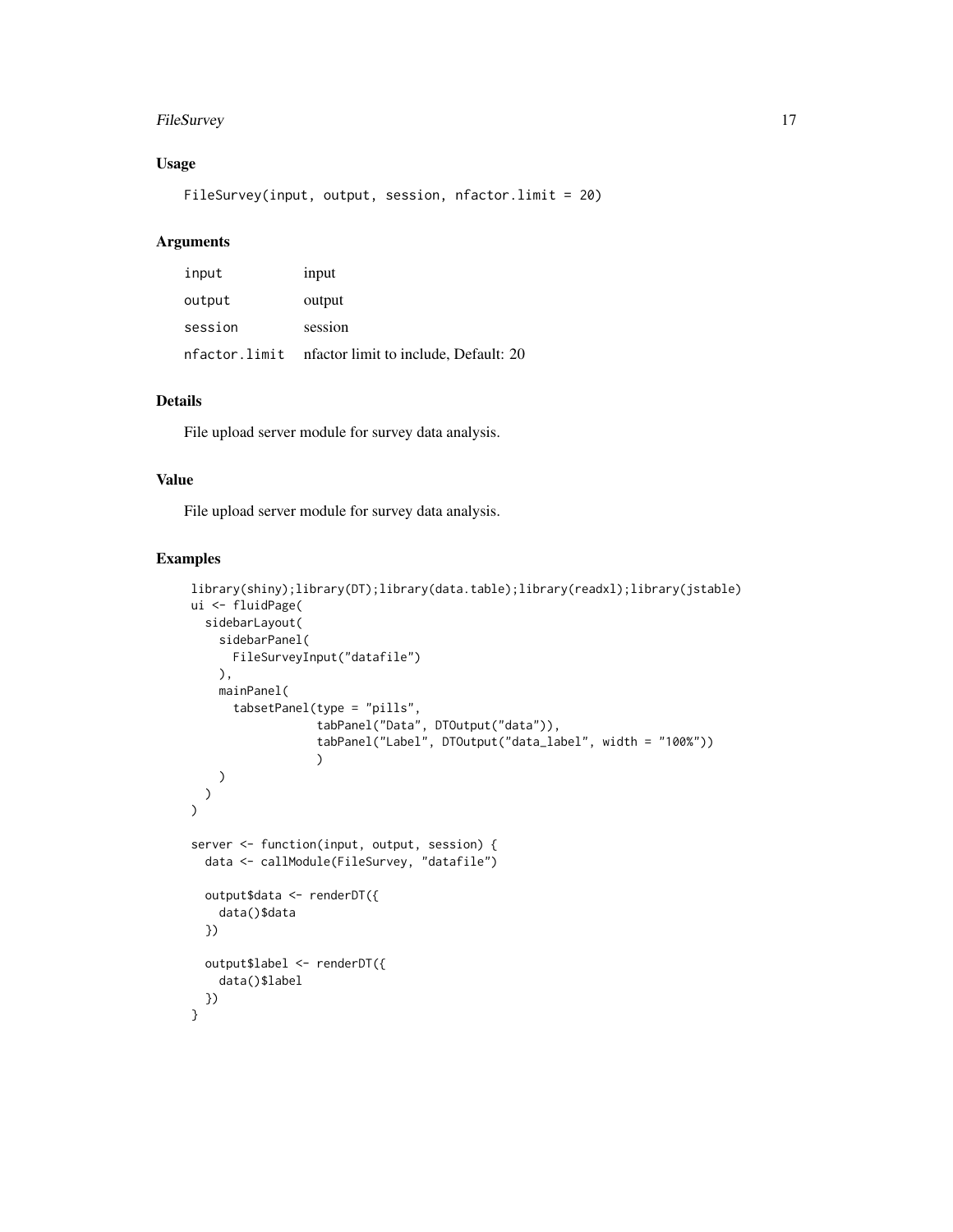<span id="page-17-0"></span>

#### Description

File upload UI for survey data analysis.

## Usage

```
FileSurveyInput(id, label = "Upload data (csv/xlsx/sav/sas7bdat/dta)")
```
### Arguments

| id    | id                                               |
|-------|--------------------------------------------------|
| label | label, Default: 'csv/xlsx/sav/sas7bdat/dta file' |

# Details

File upload UI for survey data analysis.

#### Value

File upload UI for survey data analysis.

```
library(shiny);library(DT);library(data.table);library(readxl);library(jstable)
ui <- fluidPage(
  sidebarLayout(
    sidebarPanel(
      FileSurveyInput("datafile")
    ),
    mainPanel(
      tabsetPanel(type = "pills",
                  tabPanel("Data", DTOutput("data")),
                  tabPanel("Label", DTOutput("data_label", width = "100%"))
                  )
    )
 \lambda\mathcal{L}server <- function(input, output, session) {
 data <- callModule(FileSurvey, "datafile")
  output$data <- renderDT({
    data()$data
  })
  output$label <- renderDT({
```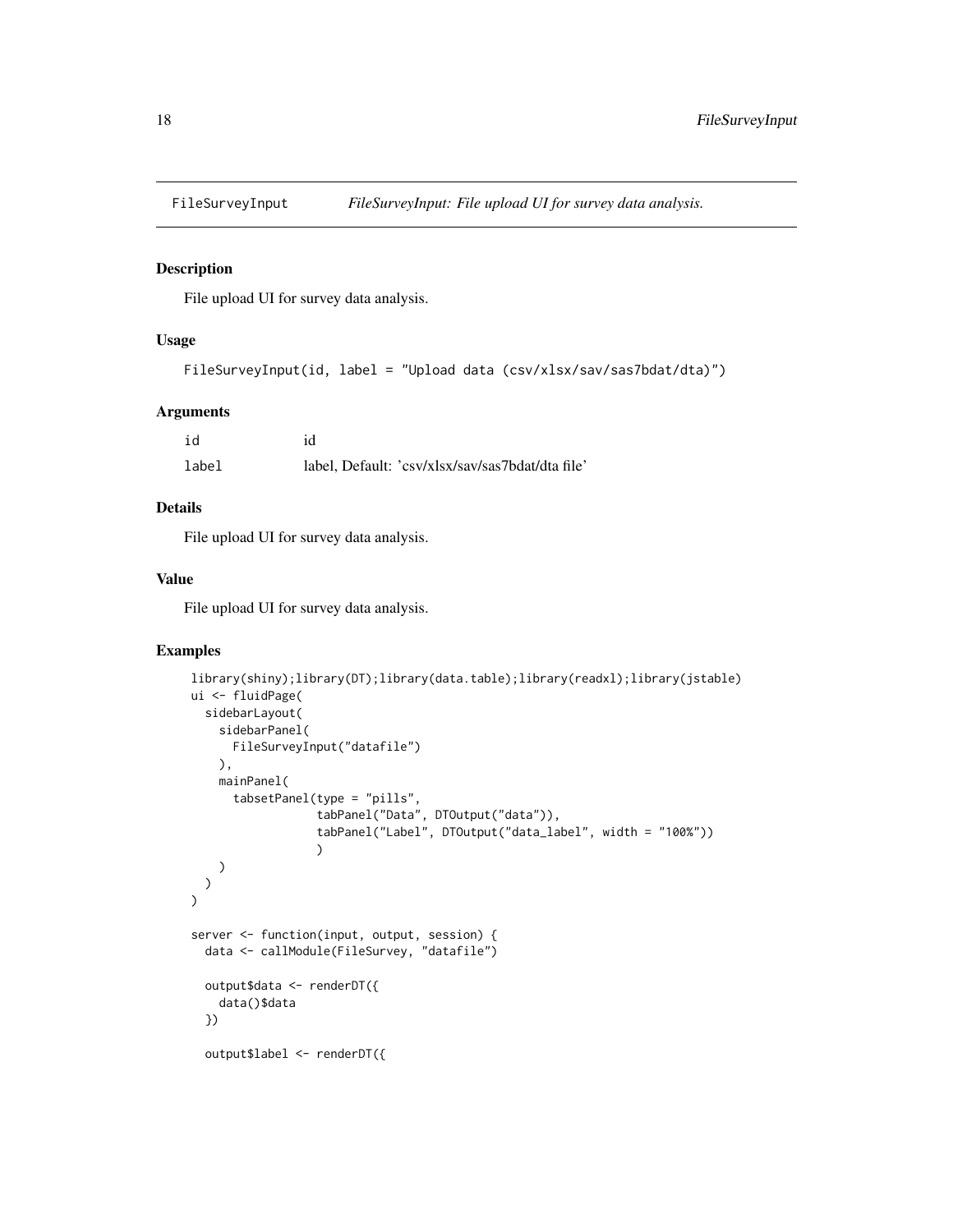```
data()$label
 })
}
```
GEEModuleLinear *GEEModuleLinear: shiny modulde server for gaussian generalized estimating equation(GEE) using reactive data.*

## Description

Shiny modulde server for gaussian generalized estimating equation(GEE) using reactive data.

## Usage

```
GEEModuleLinear(
  input,
 output,
  session,
  data,
  data_label,
  data_varStruct = NULL,
  nfactor.limit = 10,
  id.gee
)
```
#### Arguments

| input         | input                                                    |
|---------------|----------------------------------------------------------|
| output        | output                                                   |
| session       | session                                                  |
| data          | reactive data, ordered by id.                            |
| data_label    | reactive data label                                      |
|               | data_varStruct List of variable structure, Default: NULL |
| nfactor.limit | nlevels limit in factor variable, Default: 10            |
| id.gee        | reactive repeated measure variable                       |

## Details

Shiny modulde server for gaussian generalized estimating equation(GEE) using reactive data.

#### Value

Shiny modulde server for gaussian generalized estimating equation(GEE).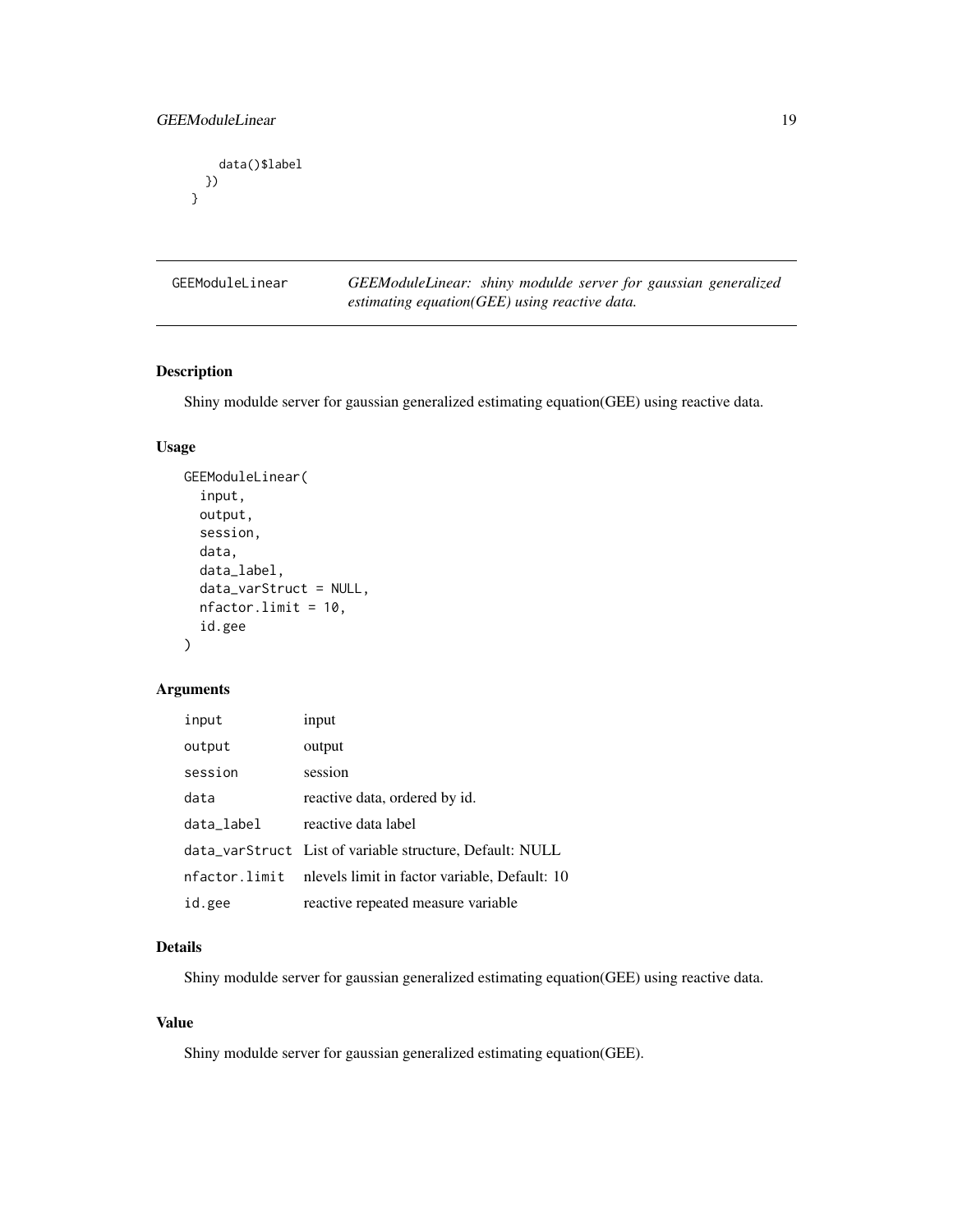#### Examples

```
library(shiny);library(DT);library(data.table);library(jstable)
ui <- fluidPage(
   sidebarLayout(
  sidebarPanel(
     GEEModuleUI("linear")
  ),
  mainPanel(
    DTOutput("lineartable")
  )
)
\lambdaserver <- function(input, output, session) {
 data <- reactive(mtcars)
 data.label <- reactive(jstable::mk.lev(mtcars))
 id.gee <- reactive("mpg")
 out_linear <- callModule(GEEModuleLinear, "linear", data = data, data_label = data.label,
                           data_varStruct = NULL, id.gee = id.gee)
 output$lineartable <- renderDT({
   hide = which(colnames(out_linear()$table) == "sig")
  datatable(out_linear()$table, rownames=T, extension= "Buttons", caption = out_linear()$caption,
              options = c(opt.tbreg(out_linear()$caption),
                          list(columnDefs = list(list(visible=FALSE, targets =hide))
                          ),
                          list(scrollX = TRUE)
              )
   ) %>% formatStyle("sig", target = 'row',backgroundColor = styleEqual("**", 'yellow'))
 })
}
```
GEEModuleLogistic *GEEModuleLogistic: shiny modulde server for binomial gaussian generalized estimating equation(GEE) using reactive data.*

## Description

Shiny modulde server for binomial gaussian generalized estimating equation(GEE) using reactive data.

#### Usage

```
GEEModuleLogistic(
  input,
  output,
  session,
```
<span id="page-19-0"></span>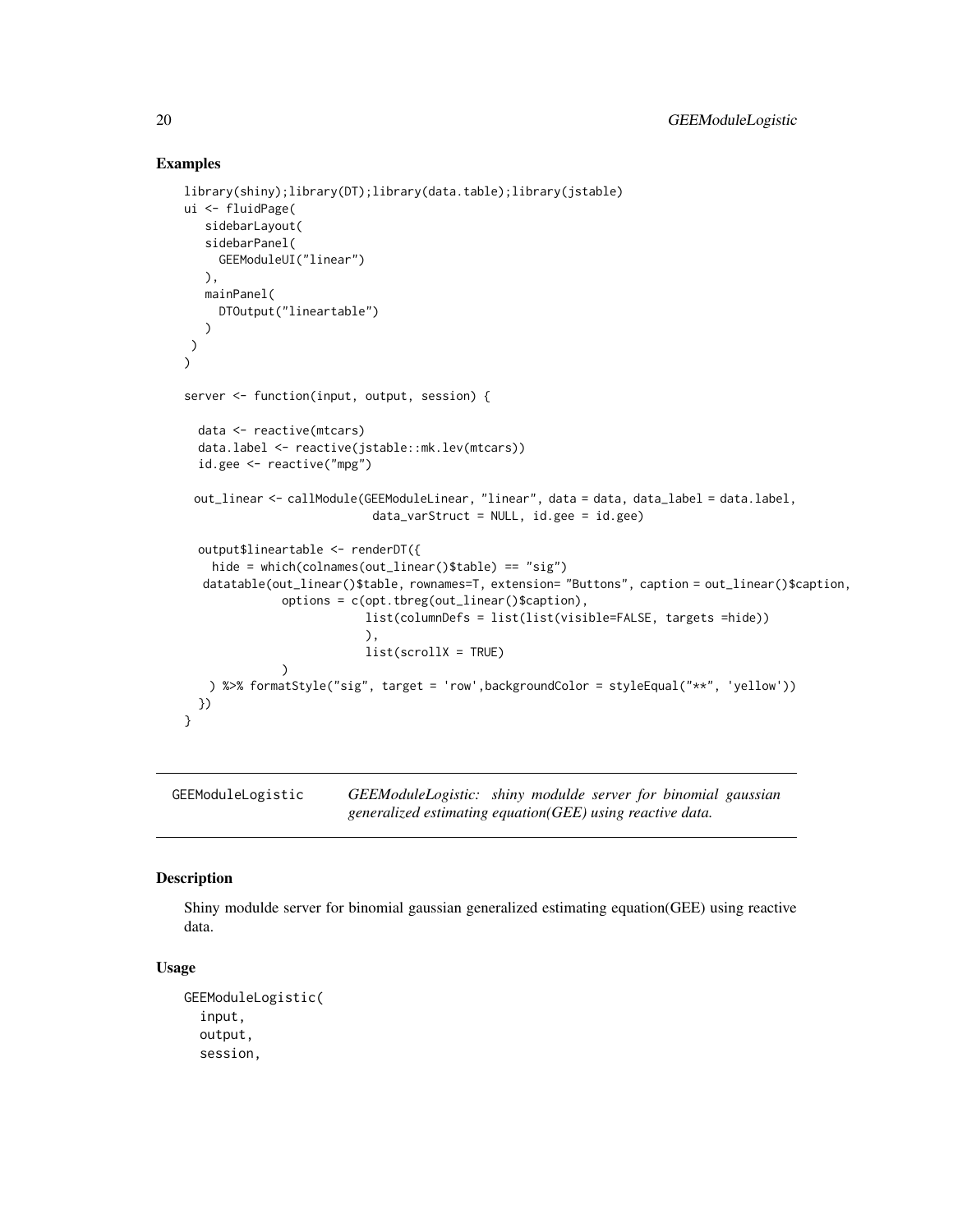## GEEModuleLogistic 21

```
data,
data_label,
data_varStruct = NULL,
nfactor.limit = 10,
id.gee
```
#### Arguments

)

| input      | input                                                       |
|------------|-------------------------------------------------------------|
| output     | output                                                      |
| session    | session                                                     |
| data       | reactive data, ordered by id.                               |
| data_label | reactive data label                                         |
|            | data_varStruct List of variable structure, Default: NULL    |
|            | nfactor.limit nlevels limit in factor variable, Default: 10 |
| id.gee     | reactive repeated measure variable                          |

## Details

Shiny modulde server for binomial gaussian generalized estimating equation(GEE) using reactive data.

#### Value

Shiny modulde server for binomial gaussian generalized estimating equation(GEE).

```
library(shiny);library(DT);library(data.table);library(jstable)
ui <- fluidPage(
   sidebarLayout(
   sidebarPanel(
     GEEModuleUI("logistic")
  ),
  mainPanel(
     DTOutput("logistictable")
   )
)
\mathcal{L}server <- function(input, output, session) {
  data <- reactive(mtcars)
  data.label <- reactive(jstable::mk.lev(mtcars))
  id.gee <- reactive("mpg")
 out_logistic <- callModule(GEEModuleLogistic, "logistic", data = data, data_label = data.label,
                             data_varStruct = NULL, id.gee = id.gee)
```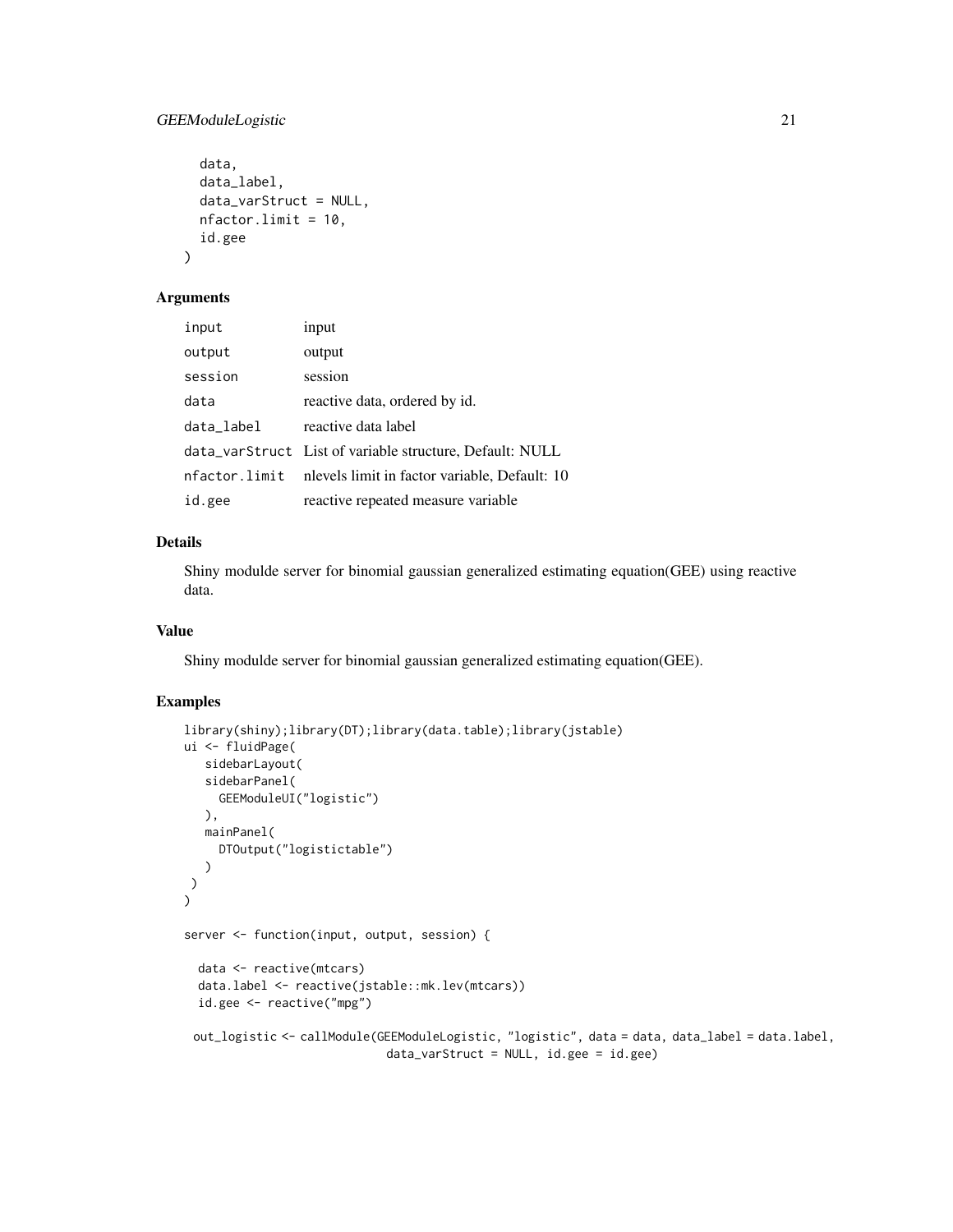```
output$logistictable <- renderDT({
   hide = which(colnames(out_logistic()$table) == "sig")
   datatable(out_logistic()$table, rownames=T, extension= "Buttons",
             caption = out_logistic()$caption,
              options = c(opt.tbreg(out_logistic()$caption),
                          list(columnDefs = list(list(visible=FALSE, targets =hide))
                          ),
                          list(scrollX = TRUE)
             )
   ) %>% formatStyle("sig", target = 'row',backgroundColor = styleEqual("**", 'yellow'))
 })
}
```
GEEModuleUI *GEEModuleUI: shiny modulde UI for generalized estimating equation(GEE).*

## Description

Shiny modulde UI for generalized estimating equation(GEE).

#### Usage

GEEModuleUI(id)

#### Arguments

id id

# Details

Shiny modulde UI for generalized estimating equation(GEE).

## Value

Shiny modulde UI for generalized estimating equation(GEE).

```
library(shiny);library(DT);library(data.table);library(jstable)
ui <- fluidPage(
   sidebarLayout(
   sidebarPanel(
     GEEModuleUI("linear")
  ),
  mainPanel(
     DTOutput("lineartable")
   )
 )
```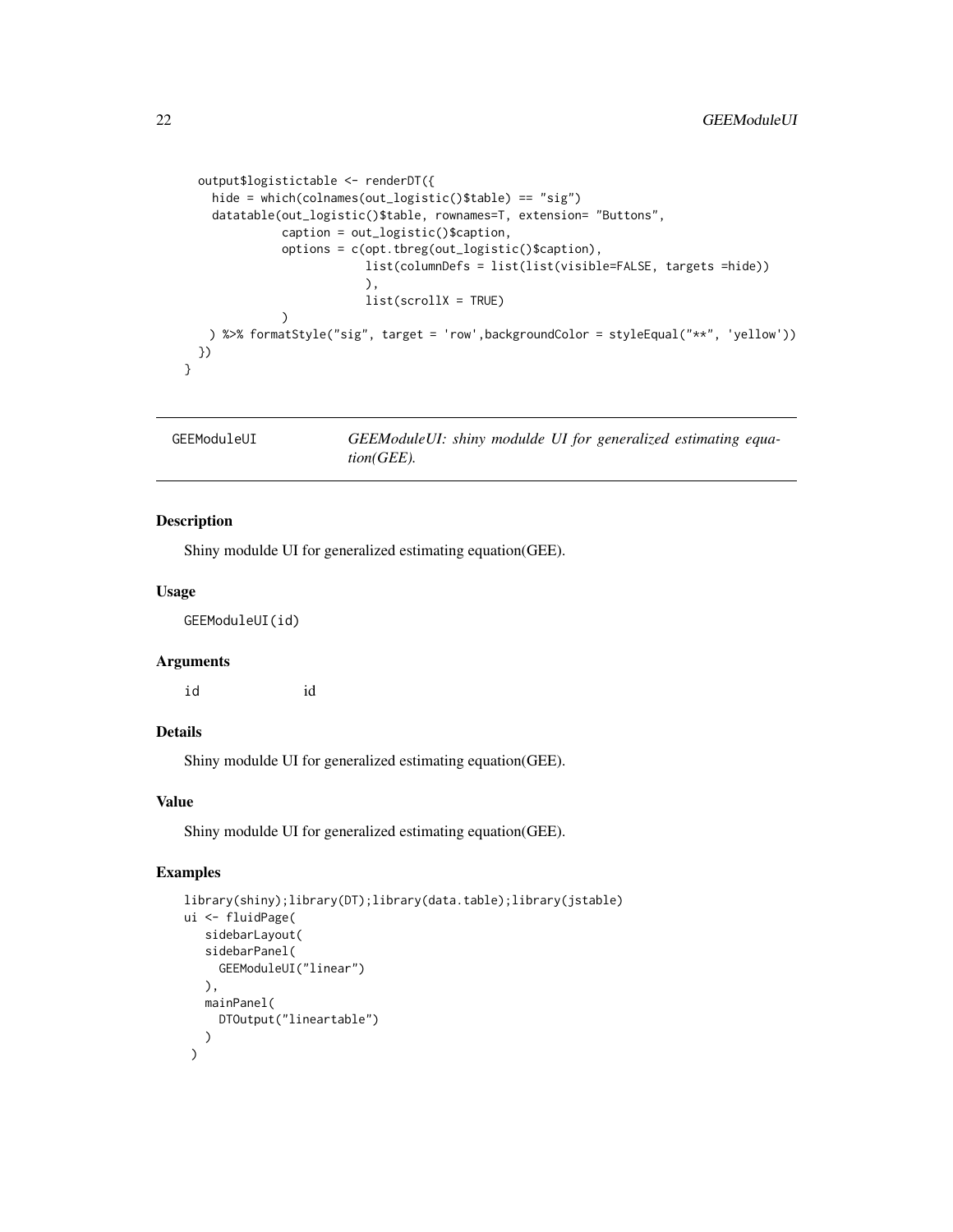```
\mathcal{L}server <- function(input, output, session) {
 data <- reactive(mtcars)
 data.label <- reactive(jstable::mk.lev(mtcars))
 id.gee <- reactive("mpg")
 out_linear <- callModule(GEEModuleLinear, "linear", data = data, data_label = data.label,
                            data_varStruct = NULL, id.gee = id.gee)
 output$lineartable <- renderDT({
   hide = which(colnames(out_linear()$table) == "sig")
  datatable(out_linear()$table, rownames=T, extension= "Buttons", caption = out_linear()$caption,
              options = c(opt.tbreg(out_linear()$caption),
                           list(columnDefs = list(list(visible=FALSE, targets =hide))
                           ),
                           list(scrollX = TRUE)
              \mathcal{L}) %>% formatStyle("sig", target = 'row',backgroundColor = styleEqual("**", 'yellow'))
 })
}
```

```
ggpairsModule ggpairsModule: shiny module server for basic/scatter plot.
```
## Description

Shiny module server for basic/scatter plot.

#### Usage

```
ggpairsModule(
  input,
 output,
  session,
 data,
  data_label,
  data_varStruct = NULL,
 nfactor.limit = 20
)
```
# Arguments

| input   | input   |
|---------|---------|
| output  | output  |
| session | session |
| data    | data    |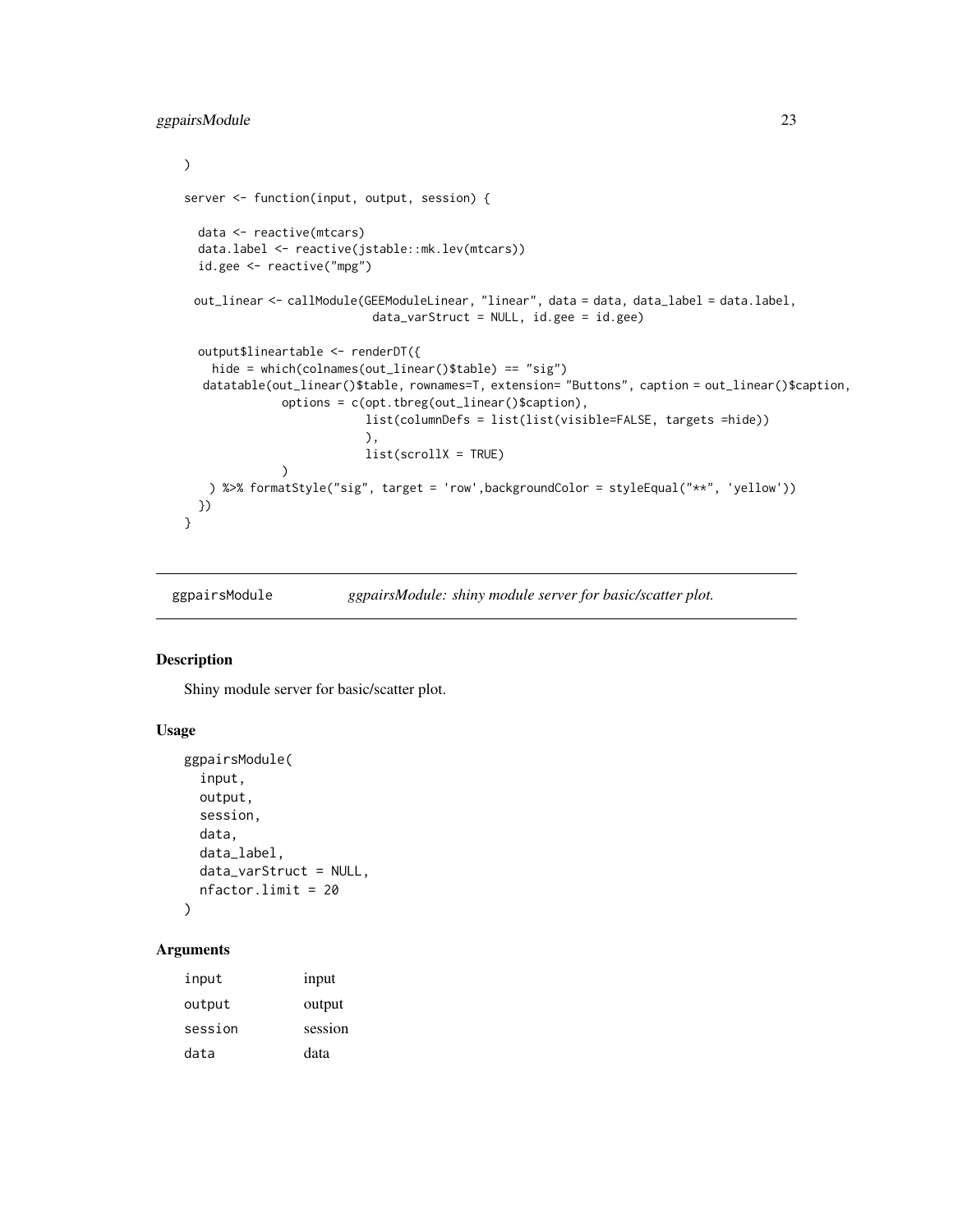<span id="page-23-0"></span>data\_label data label data\_varStruct List of variable structure, Default: NULL nfactor.limit nlevels limit for categorical variables, Default: 20

## Details

Shiny module server for basic/scatter plot.

# Value

Shiny module server for basic/scatter plot.

#### Examples

```
library(shiny);library(DT);library(data.table);library(jstable);library(ggplot2)
library(GGally)
ui <- fluidPage(
  sidebarLayout(
  sidebarPanel(
    ggpairsModuleUI1("ggpairs")
  ),
  mainPanel(
    plotOutput("ggpairs_plot"),
     ggpairsModuleUI2("ggpairs")
  )
)
\overline{)}server <- function(input, output, session) {
 data <- mtcars
 data.label <- jstable::mk.lev(mtcars)
 out_ggpairs <- callModule(ggpairsModule, "ggpairs", data = data, data_label = data.label,
                             data_varStruct = NULL)
 output$kaplan_plot <- renderPlot({
   print(out_ggpairs())
 })
}
```
ggpairsModule2 *ggpairsModule2: shiny module server for basic/scatter plot for reactive data.*

#### Description

Shiny module server for basic/scatter plot for reactive data.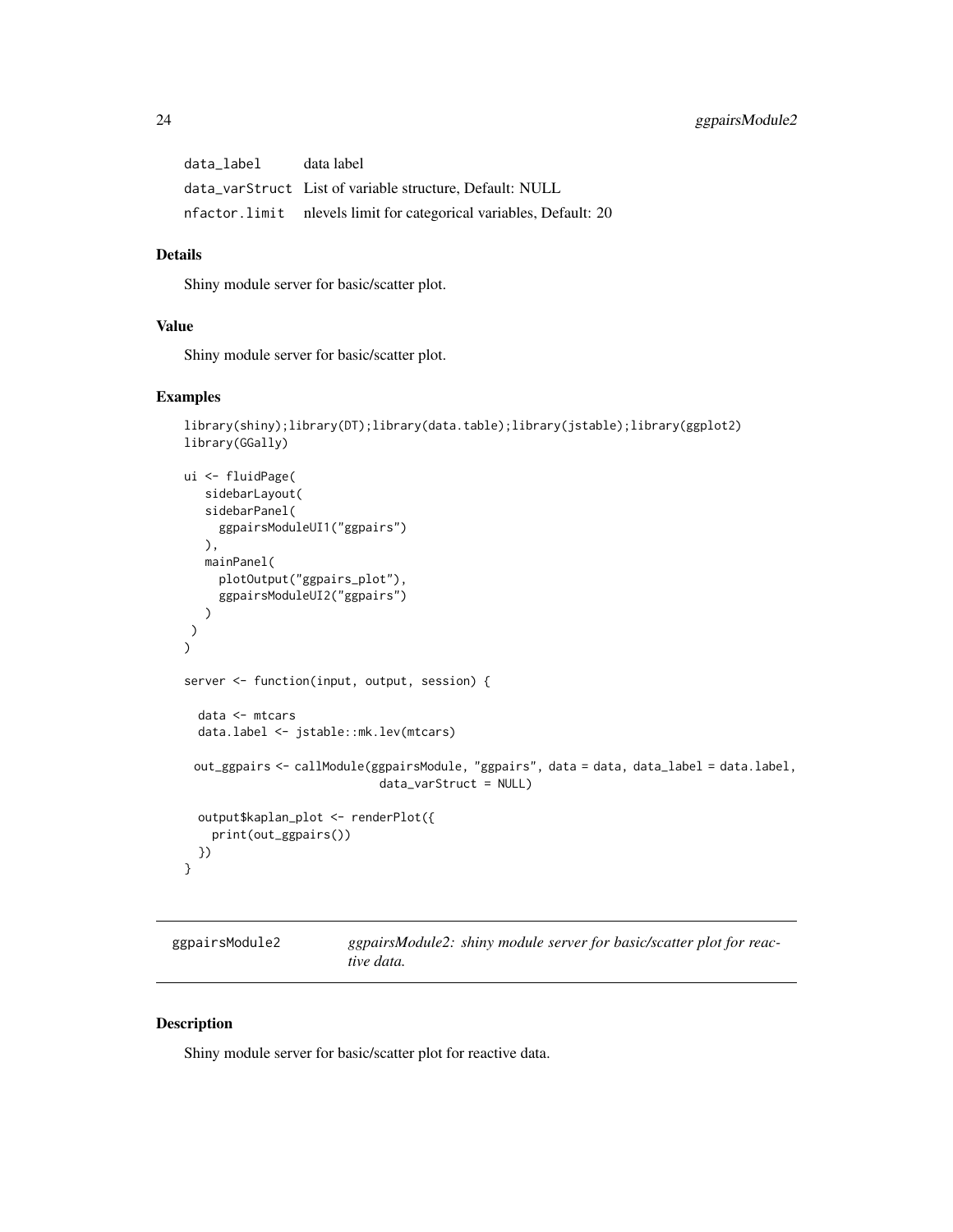## ggpairsModule2 25

## Usage

```
ggpairsModule2(
  input,
  output,
  session,
  data,
  data_label,
  data_varStruct = NULL,
  nfactor.limit = 20
\mathcal{L}
```
## Arguments

| input      | input                                                              |
|------------|--------------------------------------------------------------------|
| output     | output                                                             |
| session    | session                                                            |
| data       | Reactive data                                                      |
| data_label | Reactive data label                                                |
|            | data_varStruct List of variable structure, Default: NULL           |
|            | nfactor.limit nlevels limit for categorical variables, Default: 20 |

## Details

Shiny module server for basic/scatter plot for reactive data.

#### Value

Shiny module server for basic/scatter plot

```
library(shiny);library(DT);library(data.table);library(jstable);library(ggplot2)
library(GGally)
```

```
ui <- fluidPage(
   sidebarLayout(
   sidebarPanel(
     ggpairsModuleUI1("ggpairs")
  ),
  mainPanel(
     plotOutput("ggpairs_plot"),
     ggpairsModuleUI2("ggpairs")
  )
 )
)
server <- function(input, output, session) {
```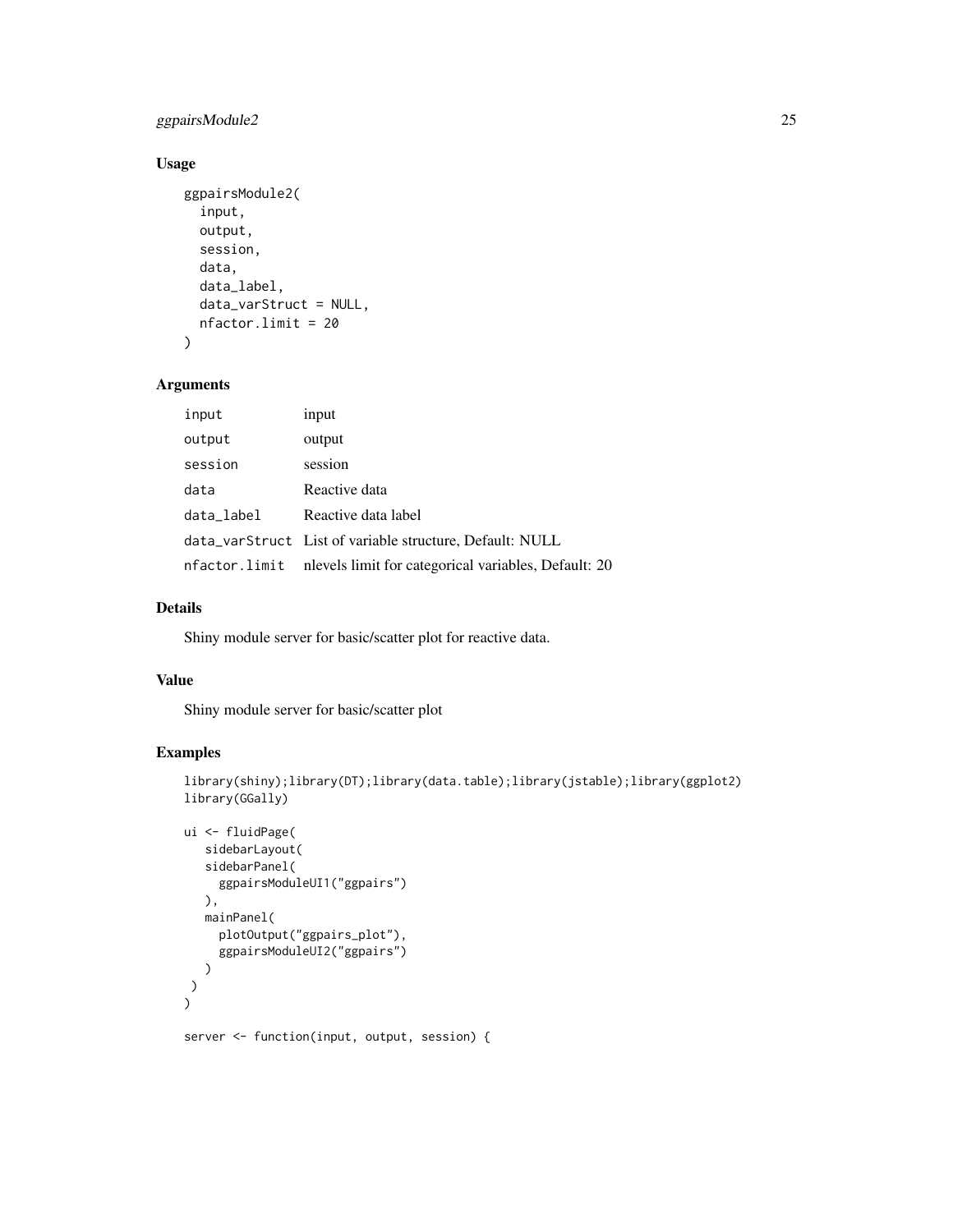```
data <- reactive(mtcars)
data.label <- reactive(jstable::mk.lev(mtcars))
out_ggpairs <- callModule(ggpairsModule2, "ggpairs", data = data, data_label = data.label,
                           data_varStruct = NULL)
output$kaplan_plot <- renderPlot({
  print(out_ggpairs())
})
```
ggpairsModuleUI1 *ggpairsModuleUI1: Variable selection module UI for ggpairs*

## Description

}

Variable selection module UI for ggpairs

# Usage

ggpairsModuleUI1(id)

# Arguments

id id

## Details

Variable selection module UI for ggpairs

# Value

Variable selection module UI for ggpairs

```
library(shiny);library(DT);library(data.table);library(jstable);library(ggplot2)
library(GGally)
```

```
ui <- fluidPage(
   sidebarLayout(
   sidebarPanel(
     ggpairsModuleUI1("ggpairs")
   ),
   mainPanel(
     plotOutput("ggpairs_plot"),
     ggpairsModuleUI2("ggpairs")
   )
\lambda)
```
<span id="page-25-0"></span>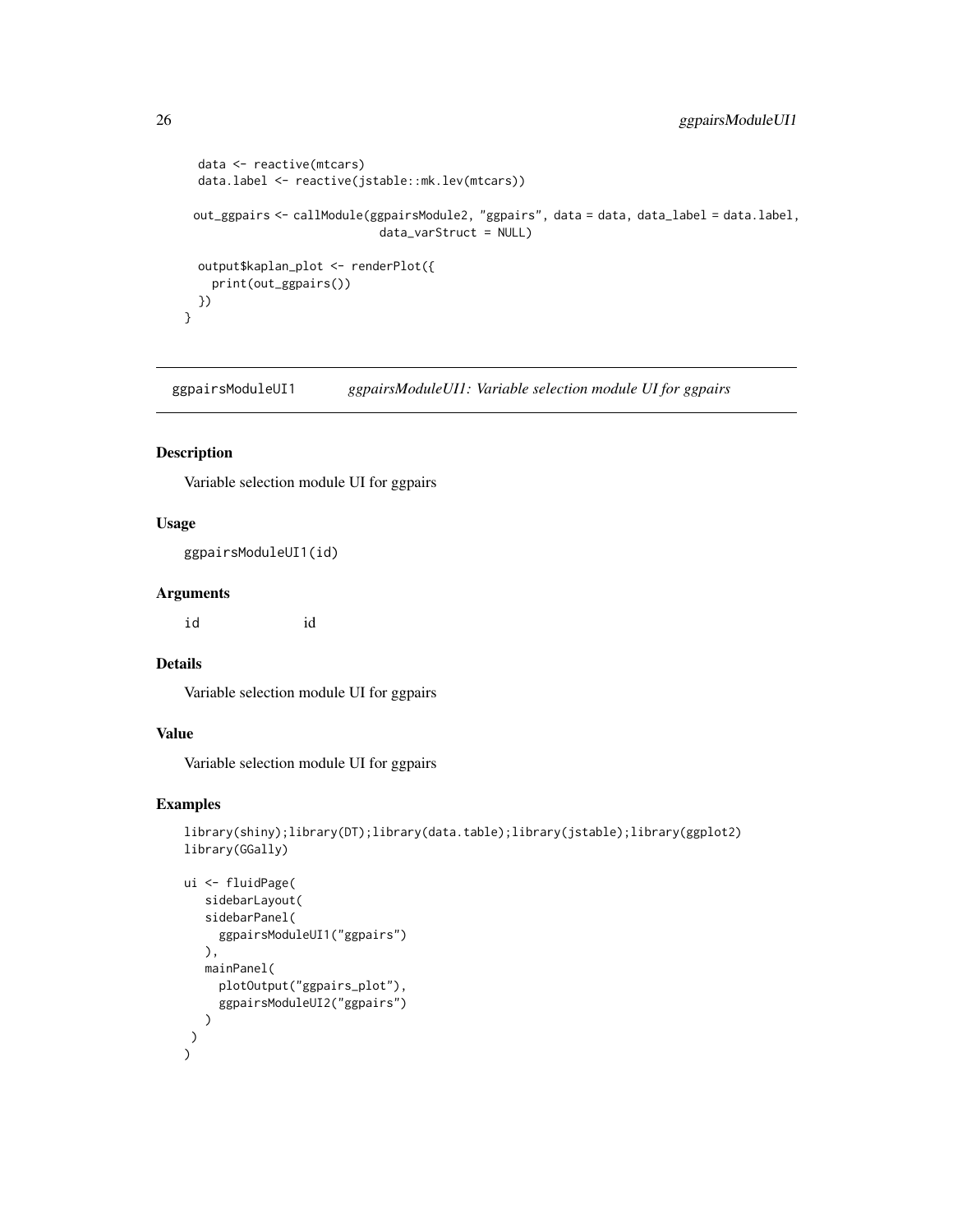```
server <- function(input, output, session) {
 data <- reactive(mtcars)
 data.label <- reactive(jstable::mk.lev(mtcars))
 out_ggpairs <- callModule(ggpairsModule2, "ggpairs", data = data, data_label = data.label,
                            data_varStruct = NULL)
 output$kaplan_plot <- renderPlot({
   print(out_ggpairs())
 })
}
```
ggpairsModuleUI2 *ggpairsModuleUI2: Option & download module UI for ggpairs*

## Description

Option & download module UI for ggpairs

#### Usage

ggpairsModuleUI2(id)

#### Arguments

id id

#### Details

Option & download module UI for ggpairs

#### Value

Option & download module UI for ggpairs

```
library(shiny);library(DT);library(data.table);library(jstable);library(ggplot2)
library(GGally)
```

```
ui <- fluidPage(
  sidebarLayout(
  sidebarPanel(
    ggpairsModuleUI1("ggpairs")
  ),
  mainPanel(
    plotOutput("ggpairs_plot"),
     ggpairsModuleUI2("ggpairs")
```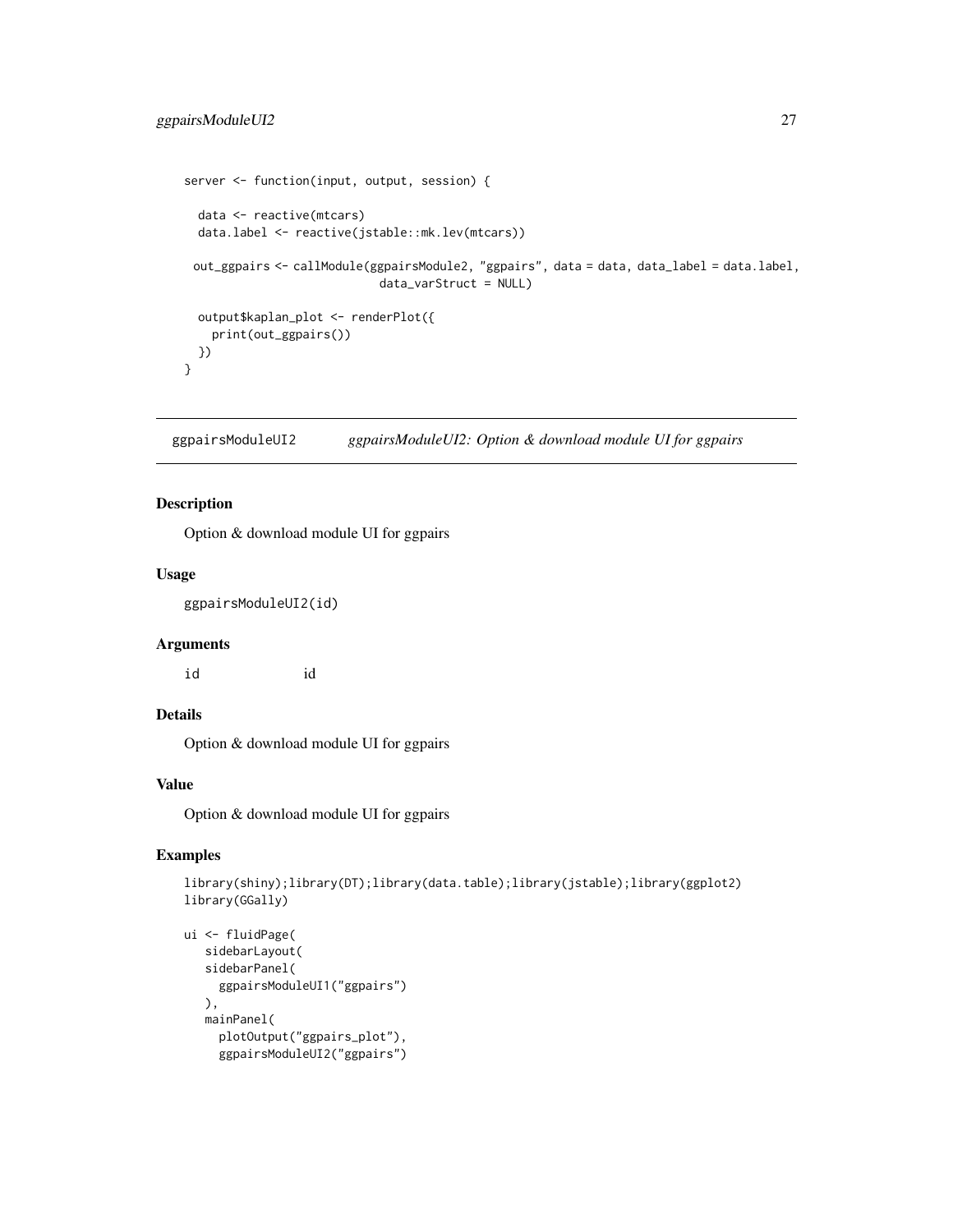```
)
\mathcal{L})
server <- function(input, output, session) {
 data <- reactive(mtcars)
 data.label <- reactive(jstable::mk.lev(mtcars))
 out_ggpairs <- callModule(ggpairsModule2, "ggpairs", data = data, data_label = data.label,
                             data_varStruct = NULL)
 output$kaplan_plot <- renderPlot({
    print(out_ggpairs())
 })
}
```
ggplotdownUI *ggplotdownUI: Option & download module UI for ggplot*

#### Description

Option & download module UI for ggplot

#### Usage

ggplotdownUI(id)

#### Arguments

id id

# Details

Option & download module UI for ggplot

#### Value

Option & download module UI for ggplot

```
library(shiny);library(DT);library(data.table);library(jstable);library(ggplot2)
ui <- fluidPage(
   sidebarLayout(
   sidebarPanel(
     kaplanUI("kaplan")
  ),
   mainPanel(
     plotOutput("kaplan_plot"),
```
<span id="page-27-0"></span>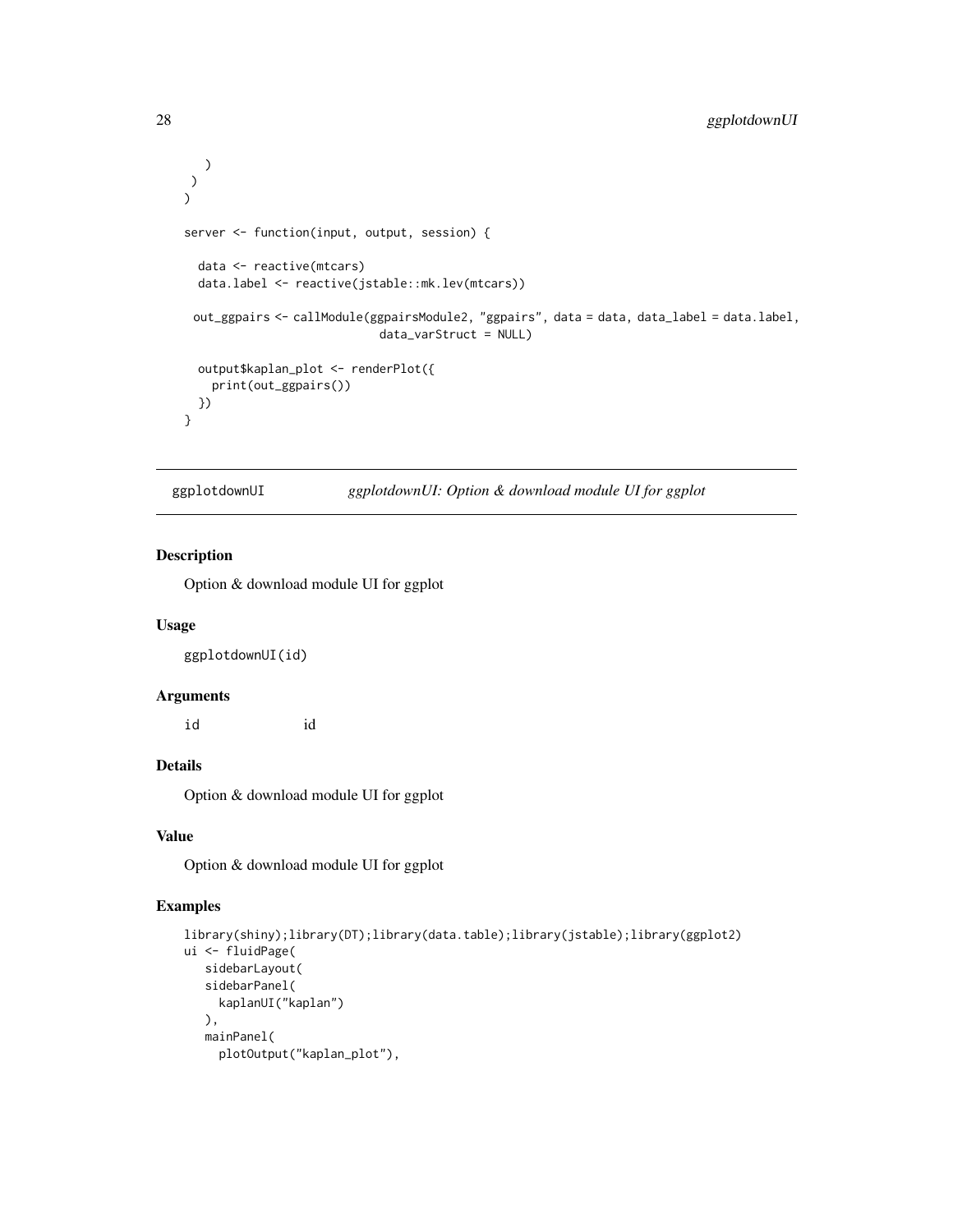```
ggplotdownUI("kaplan")
  )
 )
)
server <- function(input, output, session) {
 data <- reactive(mtcars)
 data.label <- reactive(jstable::mk.lev(mtcars))
 out_kaplan <- callModule(kaplanModule, "kaplan", data = data, data_label = data.label,
                           data_varStruct = NULL)
 output$kaplan_plot <- renderPlot({
   print(out_kaplan())
 })
}
```

```
jsBasicAddin jsBasicAddin: Rstudio addin of jsBasicGadget
```
#### Description

Rstudio addin of jsBasicGadget

## Usage

jsBasicAddin()

# Details

Rstudio addin of jsBasicGadget

## Value

Rstudio addin of jsBasicGadget

## See Also

[rstudio-editors](#page-0-0)

```
if(interactive()){
jsBasicAddin()
}
```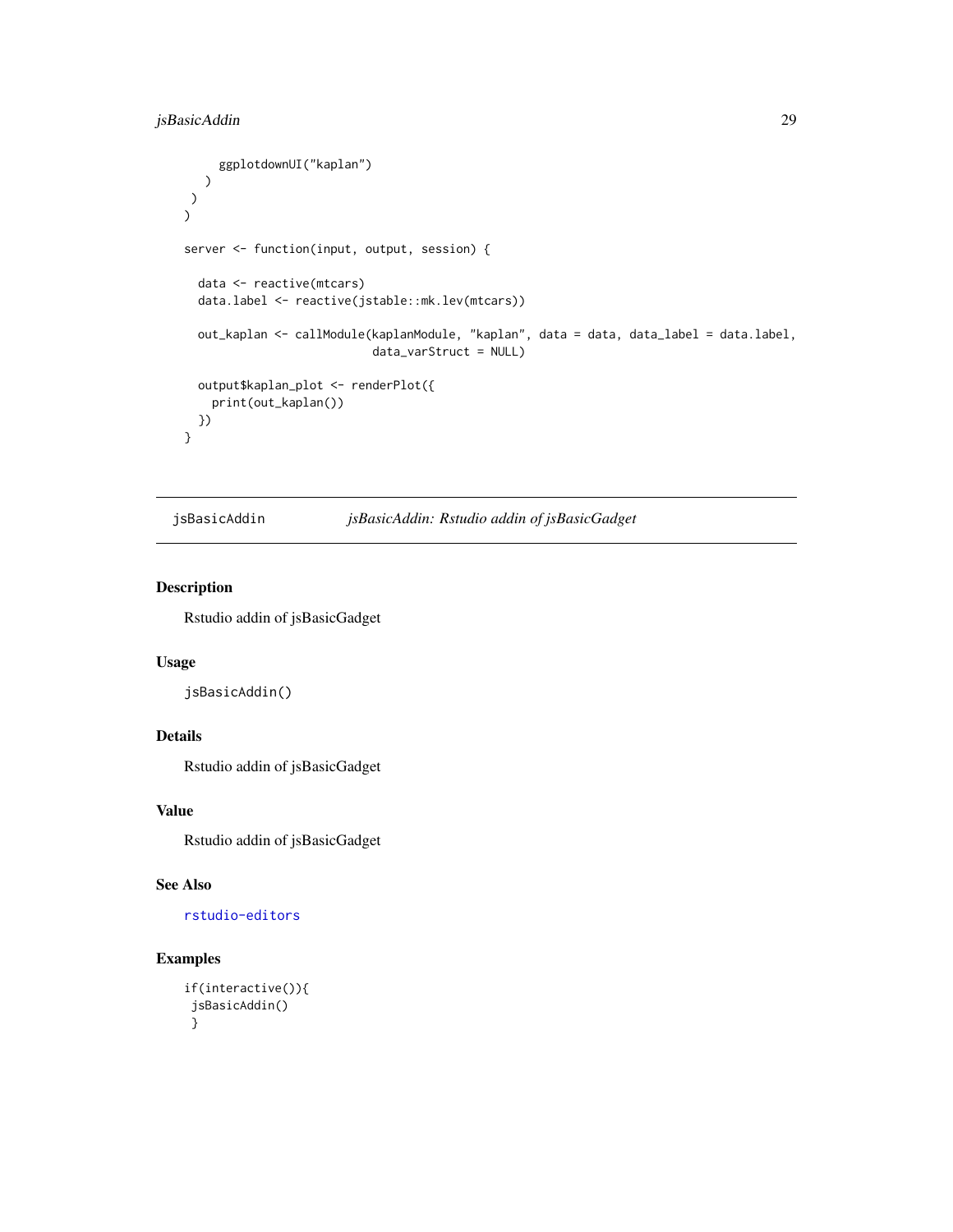<span id="page-29-0"></span>

#### Description

RStudio Addin for basic data analysis with external csv/xlsx/sas7bdat/sav/dta file.

## Usage

```
jsBasicExtAddin(nfactor.limit = 20, max.filesize = 2048)
```
#### Arguments

| nfactor.limit | nlevels limit for categorical variables, Default: 20   |
|---------------|--------------------------------------------------------|
| max.filesize  | Maximum file size to upload (MB), Default: 2048 (2 GB) |

#### Details

RStudio Addin for basic data analysis with external csv/xlsx/sas7bdat/sav/dta file.

## Value

RStudio Addin for basic data analysis with external data.

#### See Also

[lung](#page-0-0) [fwrite](#page-0-0) [opt.tbreg](#page-0-0)

## Examples

```
if(interactive()){
jsBasicExtAddin()
}
```
jsBasicGadget *jsBasicGadget: Shiny Gadget of Basic Statistics in Medical Research.*

## Description

Shiny Gadget including Data, Label info, Table 1, Regression(linear, logistic), Basic plot

#### Usage

```
jsBasicGadget(data, nfactor.limit = 20)
```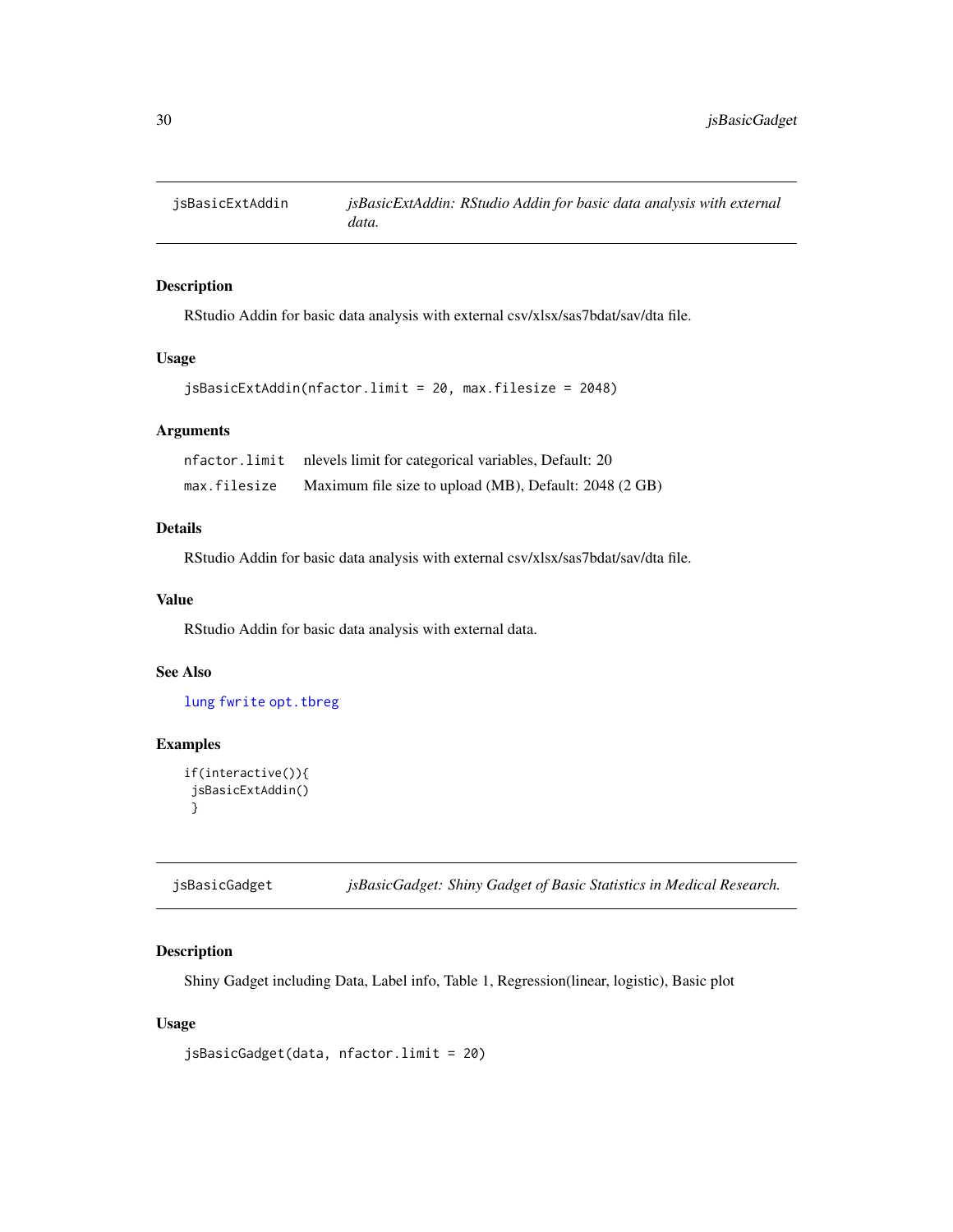## <span id="page-30-0"></span>jsPropensityAddin 31

## Arguments

data data nfactor.limit nlevels limit for categorical variables

## Details

Shiny Gadget including Data, Label info, Table 1, Regression(linear, logistic), Basic plot

#### Value

Shiny Gadget including Data, Label info, Table 1, Regression(linear, logistic), Basic plot

## Examples

```
if(interactive()){
jsBasicGadjet(mtcars)
}
```
jsPropensityAddin *jsPropensityAddin: Rstudio addin of jsPropensityGadget*

## Description

Rstudio addin of jsPropensityGadget

#### Usage

```
jsPropensityAddin()
```
# Details

Rstudio addin of jsPropensityGadget

#### Value

Rstudio addin of jsPropensityGadget

# See Also

[rstudio-editors](#page-0-0)

```
if(interactive()){
jsPropensityAddin()
}
```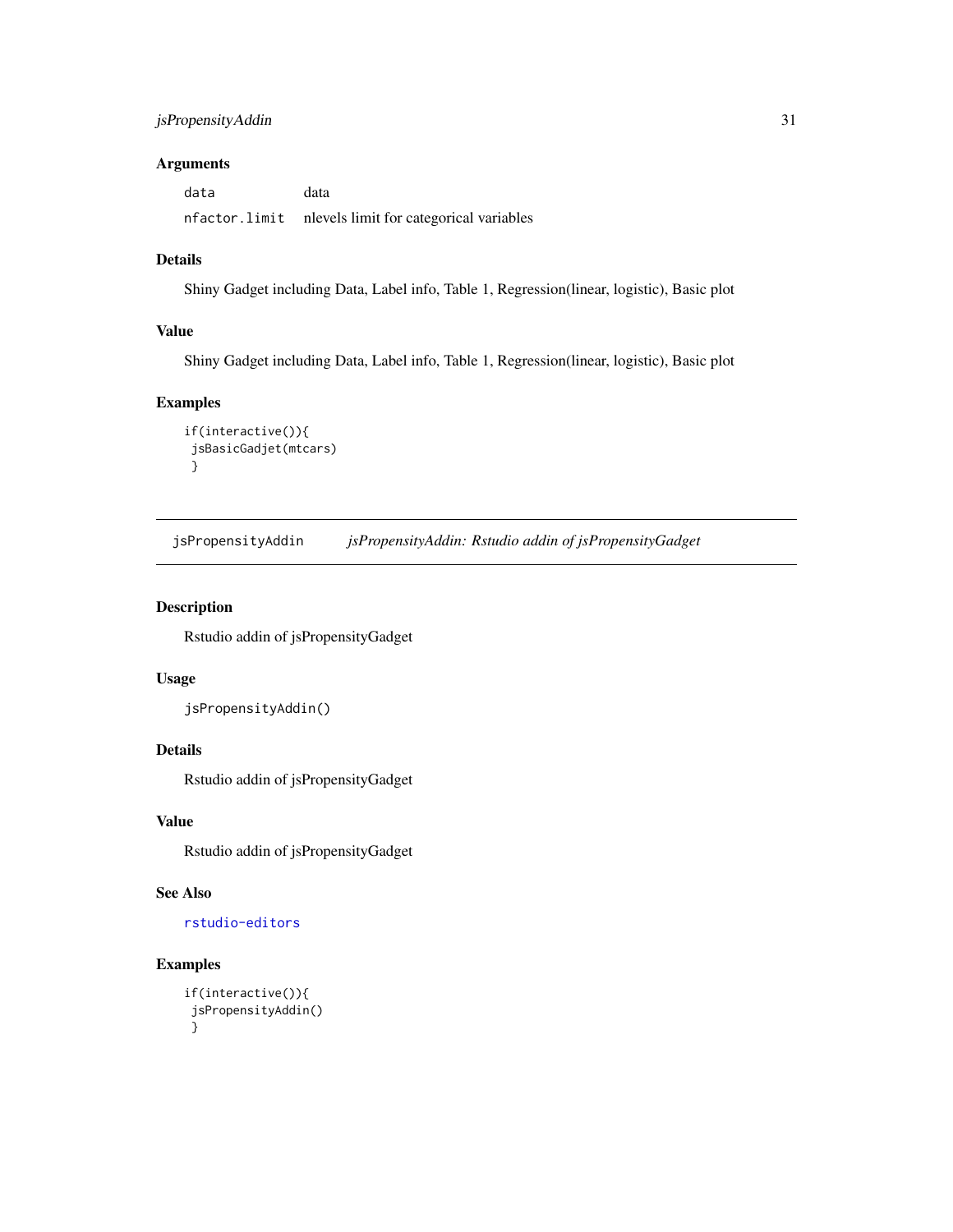<span id="page-31-0"></span>jsPropensityExtAddin *jsPropensityExtAddin: RStudio Addin for propensity score analysis with external data.*

## Description

RStudio Addin for propensity score analysis with external csv/xlsx/sas7bdat/sav/dta file.

#### Usage

```
jsPropensityExtAddin(nfactor.limit = 20, max.filesize = 2048)
```
#### Arguments

|              | nfactor.limit nlevels limit for categorical variables, Default: 20 |
|--------------|--------------------------------------------------------------------|
| max.filesize | Maximum file size to upload (MB), Default: 2048 (2 GB)             |

# Details

RStudio Addin for propensity score analysis with external csv/xlsx/sas7bdat/sav/dta file.

## Value

RStudio Addin for propensity score analysis with external data.

# See Also

[pbc](#page-0-0) [fwrite](#page-0-0),[data.table](#page-0-0) [svydesign](#page-0-0) [opt.tbreg](#page-0-0)

## Examples

```
if(interactive()){
 jsPropensityExtAddin()
}
```
jsPropensityGadget *jsPropensityGadget: Shiny Gadget for propensity score analysis.*

# Description

Shiny Gadget including original/matching/IPTW data, Label info, Table 1, Cox model, Basic/kaplanmeier plot.

#### Usage

jsPropensityGadget(data, nfactor.limit = 20)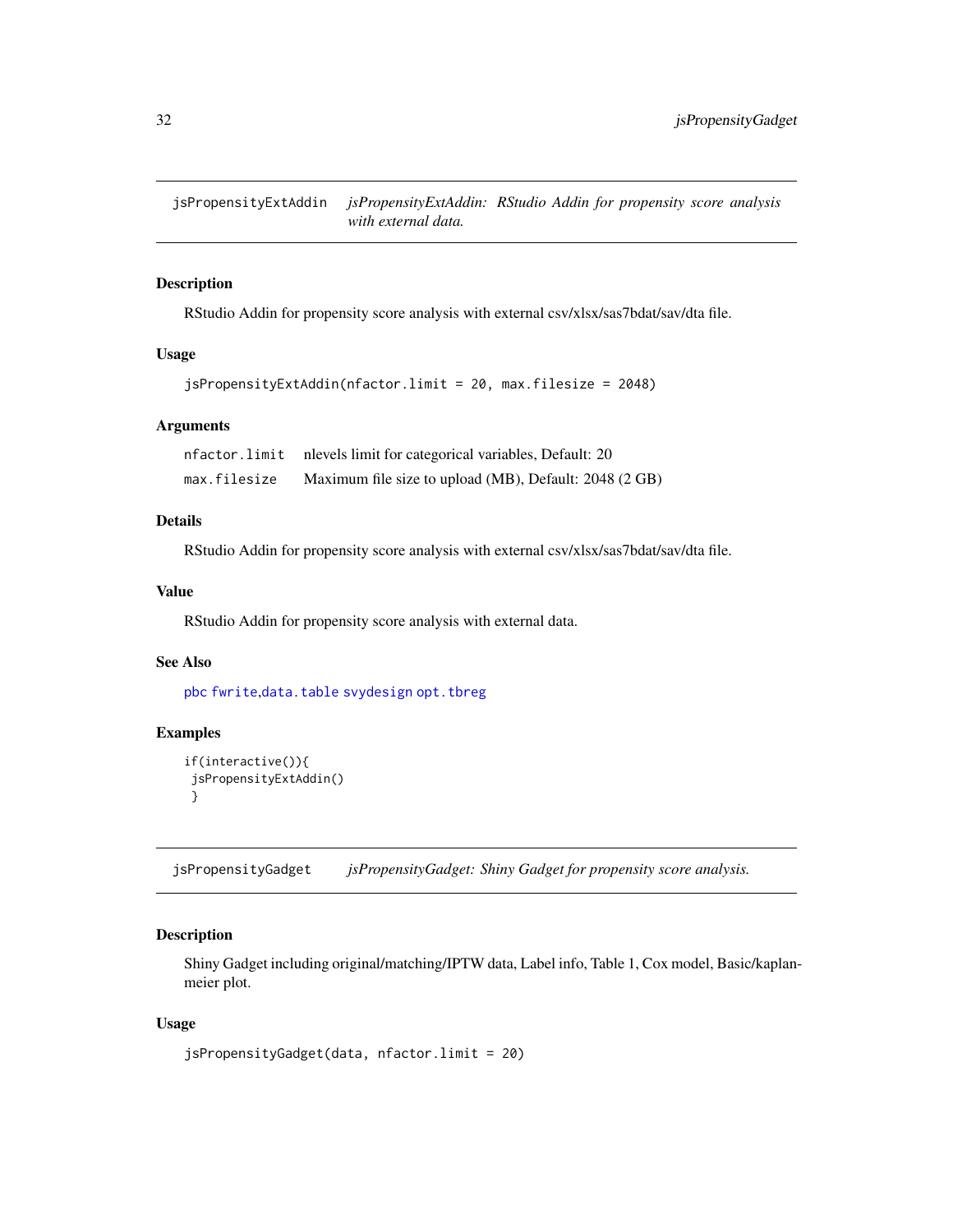## <span id="page-32-0"></span>jsRepeatedAddin 33

#### Arguments

data data nfactor.limit nlevels limit for categorical variables, Default: 20

## Details

Shiny Gadget including original/matching/IPTW data, Label info, Table 1, Cox model, Basic/kaplanmeier plot.

## Value

Shiny Gadget including original/matching/IPTW data, Label info, Table 1, Cox model, Basic/kaplanmeier plot.

#### See Also

[data.table](#page-0-0) [matchit](#page-0-0),[match.data](#page-0-0) [cox2.display](#page-0-0),[svycox.display](#page-0-0) [survfit](#page-0-0),[coxph](#page-0-0),[Surv](#page-0-0) [jskm](#page-0-0),[svyjskm](#page-0-0) [ggsave](#page-0-0) [svykm](#page-0-0)

## Examples

```
if(interactive()){
jsPropensityGadget(mtcars)
}
```
jsRepeatedAddin *jsRepeatedAddin: Rstudio addin of jsRepeatedGadjet*

# Description

Rstudio addin of jsRepeatedGadjet

#### Usage

```
jsRepeatedAddin()
```
## Details

Rstudio addin of jsRepeatedGadjet

## Value

Rstudio addin of jsRepeatedGadjet

# See Also

[rstudio-editors](#page-0-0)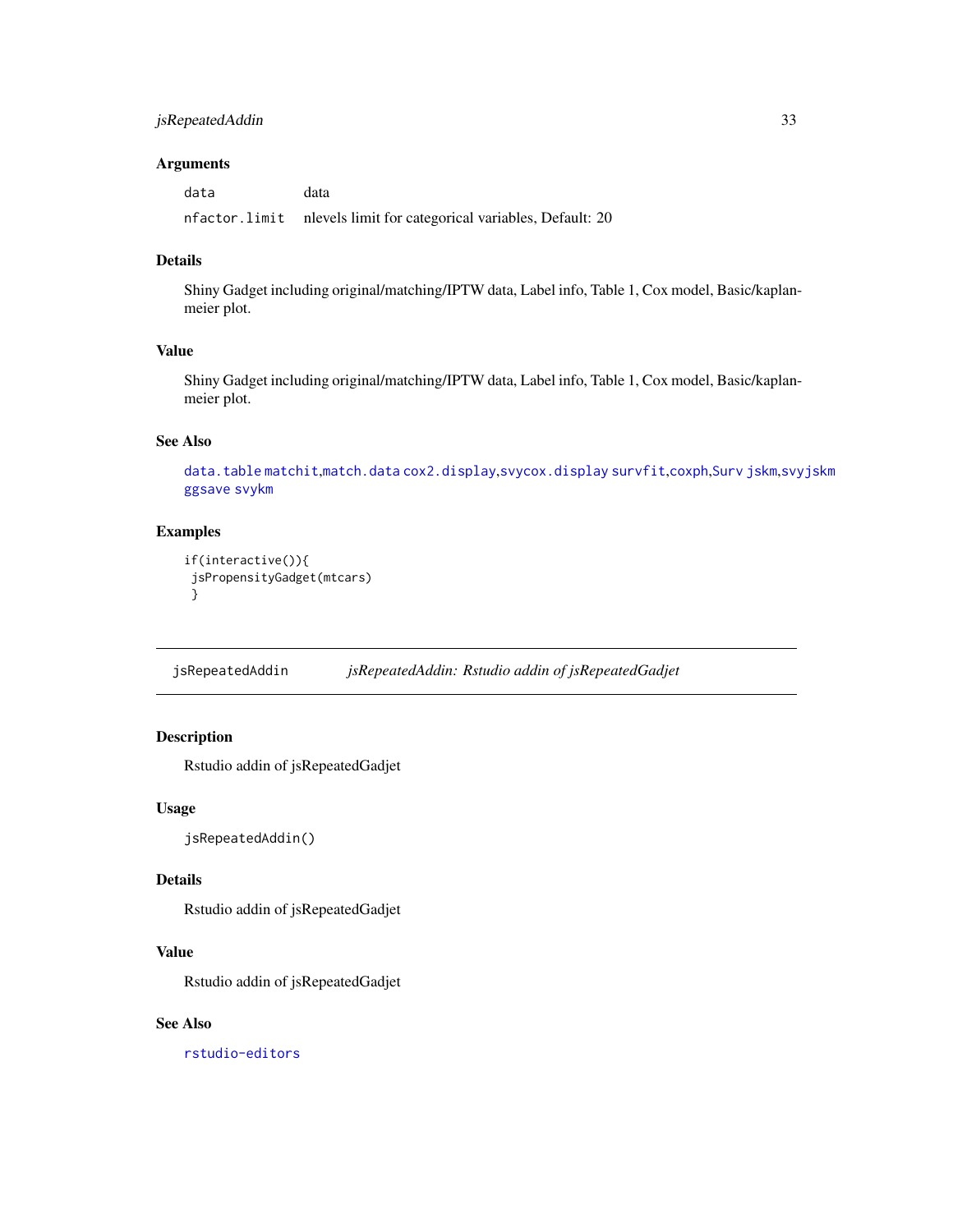## Examples

```
if(interactive()){
jsRepeatedAddin()
}
```
jsRepeatedExtAddin *jsRepeatedExtAddin: RStudio Addin for repeated measure analysis with external data.*

## Description

RStudio Addin for repeated measure analysis with external csv/xlsx/sas7bdat/sav/dta file.

## Usage

```
jsRepeatedExtAddin(nfactor.limit = 20, max.filesize = 2048)
```
## Arguments

| nfactor.limit | nlevels limit for categorical variables, Default: 20   |
|---------------|--------------------------------------------------------|
| max.filesize  | Maximum file size to upload (MB), Default: 2048 (2 GB) |

## Details

RStudio Addin for repeated measure analysis with external csv/xlsx/sas7bdat/sav/dta file.

# Value

RStudio Addin for repeated measure analysis with external data.

# See Also

[fwrite](#page-0-0) [colon](#page-0-0) [opt.tbreg](#page-0-0)

```
if(interactive()){
jsRepeatedExtAddin()
}
```
<span id="page-33-0"></span>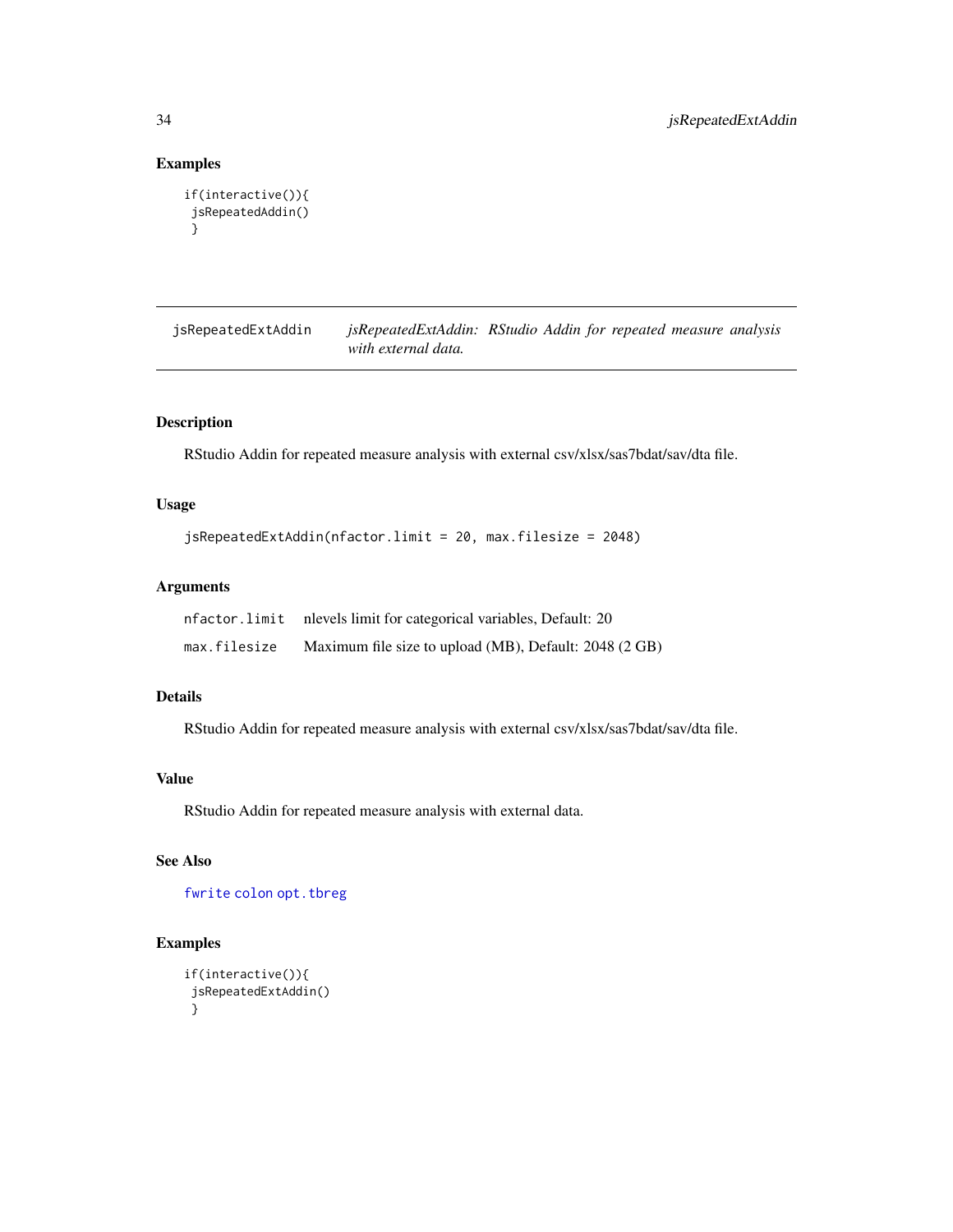<span id="page-34-0"></span>jsRepeatedGadjet *jsRepeatedGadjet: Shiny Gadget of Repeated measure analysis.*

## Description

Shiny Gadget including Data, Label info, Table 1, GEE(linear, logistic), Basic plot

# Usage

```
jsRepeatedGadjet(data, nfactor.limit = 20)
```
# Arguments

data data nfactor.limit nlevels limit for categorical variables

# Details

Shiny Gadget including Data, Label info, Table 1, GEE(linear, logistic), Basic plot

#### Value

Shiny Gadget including Data, Label info, Table 1, GEE(linear, logistic), Basic plot

#### Examples

```
if(interactive()){
jsRepeatedGadjet(mtcars)
}
```
jsSurveyAddin *jsSurveyAddin: Rstudio addin of jsSurveyGadget*

## Description

Rstudio addin of jsSurveyGadget

# Usage

```
jsSurveyAddin()
```
## Details

Rstudio addin of jsSurveyGadget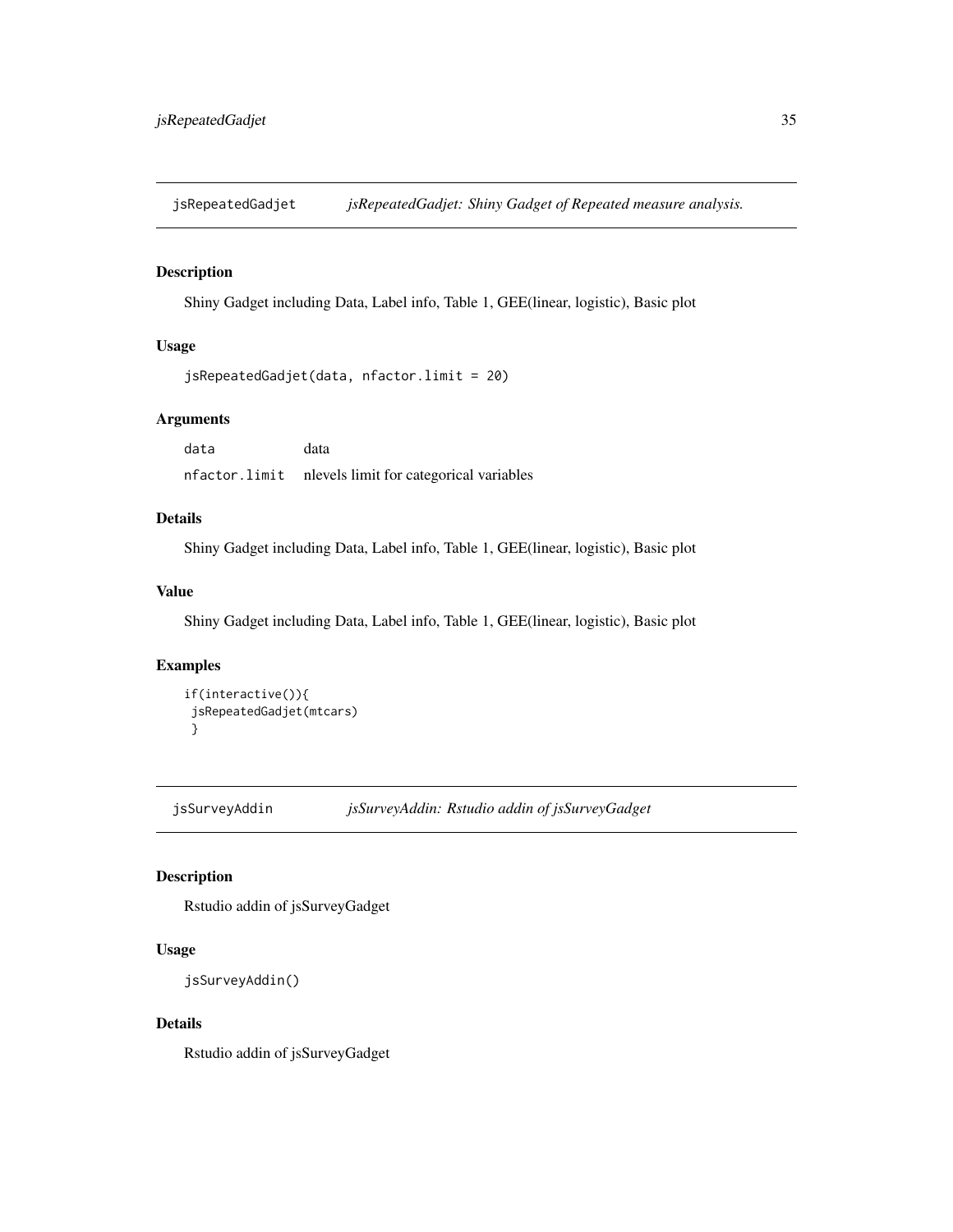## Value

Rstudio addin of jsSurveyGadget

#### See Also

[rstudio-editors](#page-0-0)

# Examples

```
if(interactive()){
jsSurveydAddin()
}
```
jsSurveyExtAddin *jsSurveyExtAddin: RStudio Addin for survey data analysis with external data.*

## Description

RStudio Addin for survey data analysis with external csv/xlsx/sas7bdat/sav/dta file.

# Usage

```
jsSurveyExtAddin(nfactor.limit = 20, max.filesize = 2048)
```
### Arguments

| nfactor.limit | nlevels limit for categorical variables, Default: 20   |
|---------------|--------------------------------------------------------|
| max.filesize  | Maximum file size to upload (MB), Default: 2048 (2 GB) |

## Details

RStudio Addin for survey data analysis with external csv/xlsx/sas7bdat/sav/dta file.

## Value

RStudio Addin for survey data analysis with external data.

## See Also

[fwrite](#page-0-0) [opt.tb1](#page-0-0),[opt.tbreg](#page-0-0)

```
if(interactive()){
jsSurveyExtAddin()
}
```
<span id="page-35-0"></span>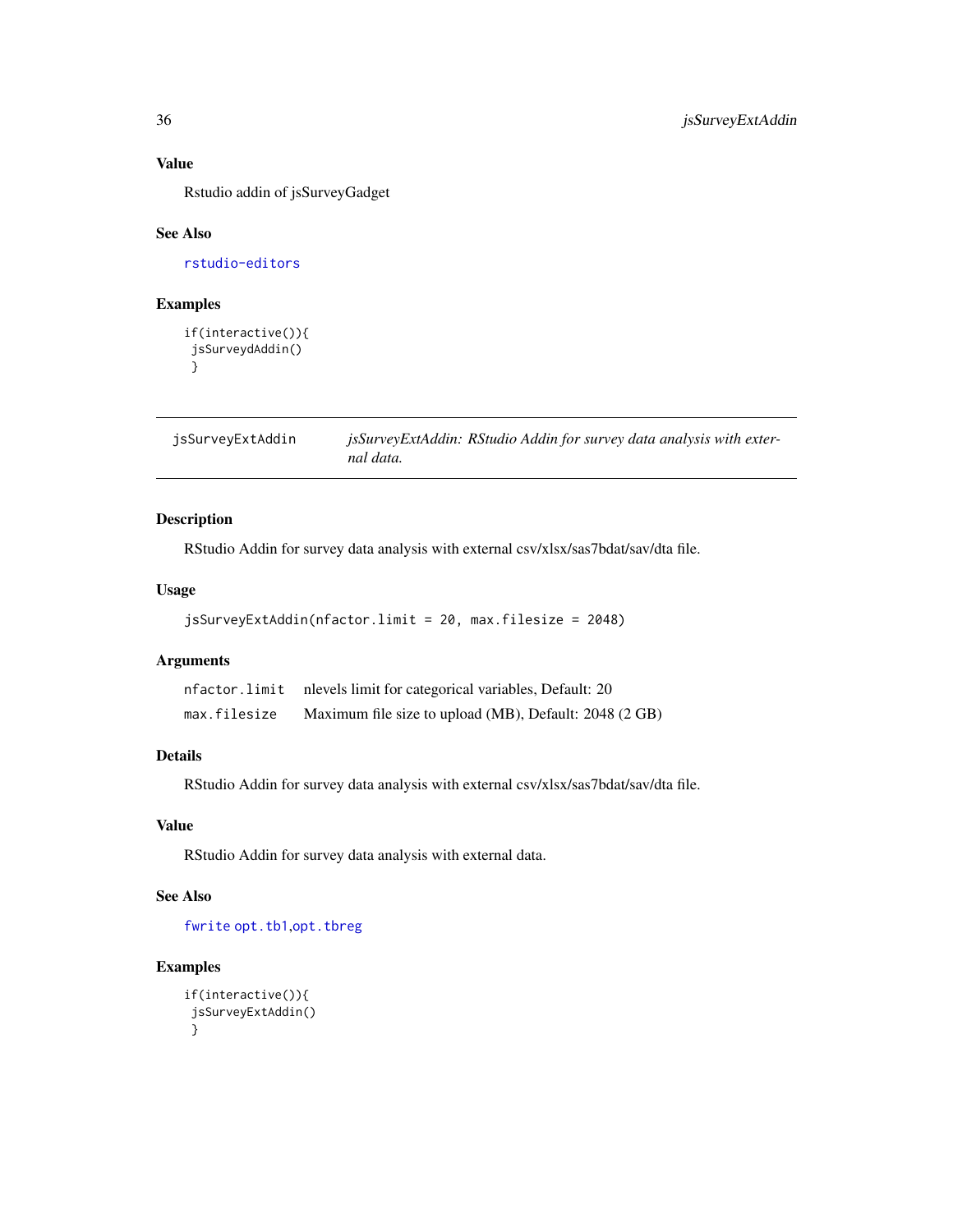## Description

Shiny Gadget including Data, Label info, Table 1, svyglm, Basic plot

# Usage

```
jsSurveyGadget(data, nfactor.limit = 20)
```
## Arguments

data data nfactor.limit nlevels limit for categorical variables

### Details

Shiny Gadget including Data, Label info, Table 1, svyglm, Basic plot

### Value

Shiny Gadget including Data, Label info, Table 1, svyglm, Basic plot

### Examples

```
if(interactive()){
jsSurveyGadget(mtcars)
}
```
kaplanModule *kaplanModule: shiny module server for kaplan-meier plot.*

#### Description

Shiny module server for kaplan-meier plot.

#### Usage

```
kaplanModule(
  input,
 output,
  session,
  data,
  data_label,
  data_varStruct = NULL,
```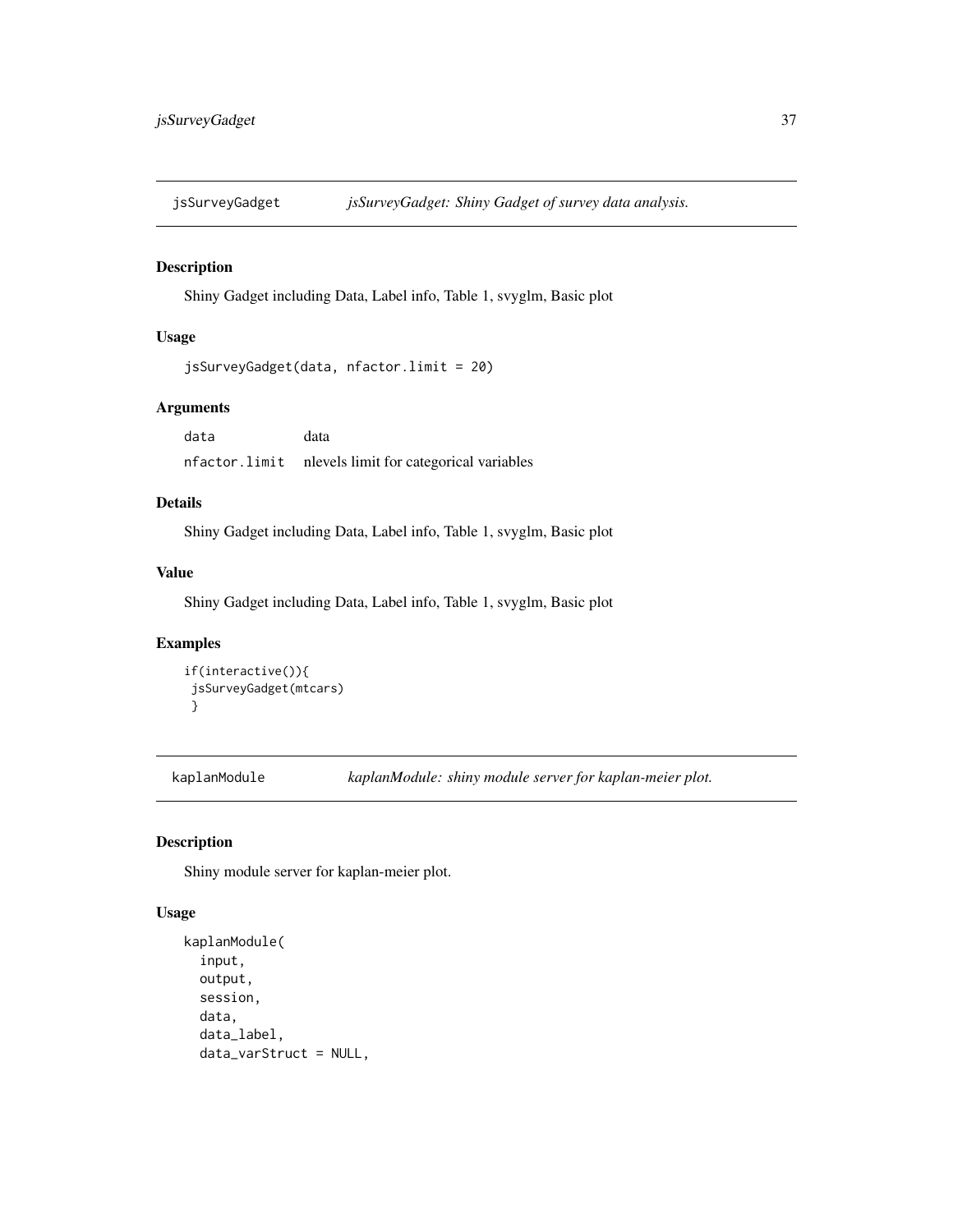```
nfactor.limit = 10,
 design.survey = NULL,
  id.cluster = NULL,
 timeby = NULL,
 range.x = NULL,
 range.y = NULL)
```
### Arguments

| input         | input                                                             |
|---------------|-------------------------------------------------------------------|
| output        | output                                                            |
| session       | session                                                           |
| data          | Reactive data                                                     |
| data_label    | Reactive data label                                               |
|               | data_varStruct Reactive List of variable structure, Default: NULL |
| nfactor.limit | nlevels limit in factor variable, Default: 10                     |
| design.survey | Reactive survey data. default: NULL                               |
| id.cluster    | Reactive cluster variable if marginal model, Default: NULL        |
| timeby        | timeby, Default: NULL                                             |
| range.x       | range of x axis, Default: NULL                                    |
| range.y       | range of y axis, Default: NULL                                    |

### Details

Shiny module server for kaplan-meier plot.

## Value

Shiny module server for kaplan-meier plot.

# Examples

```
library(shiny);library(DT);library(data.table);library(jstable);library(ggplot2)
ui <- fluidPage(
  sidebarLayout(
   sidebarPanel(
     kaplanUI("kaplan")
  ),
  mainPanel(
     plotOutput("kaplan_plot"),
     ggplotdownUI("kaplan")
  )
)
\mathcal{L}
```
server <- function(input, output, session) {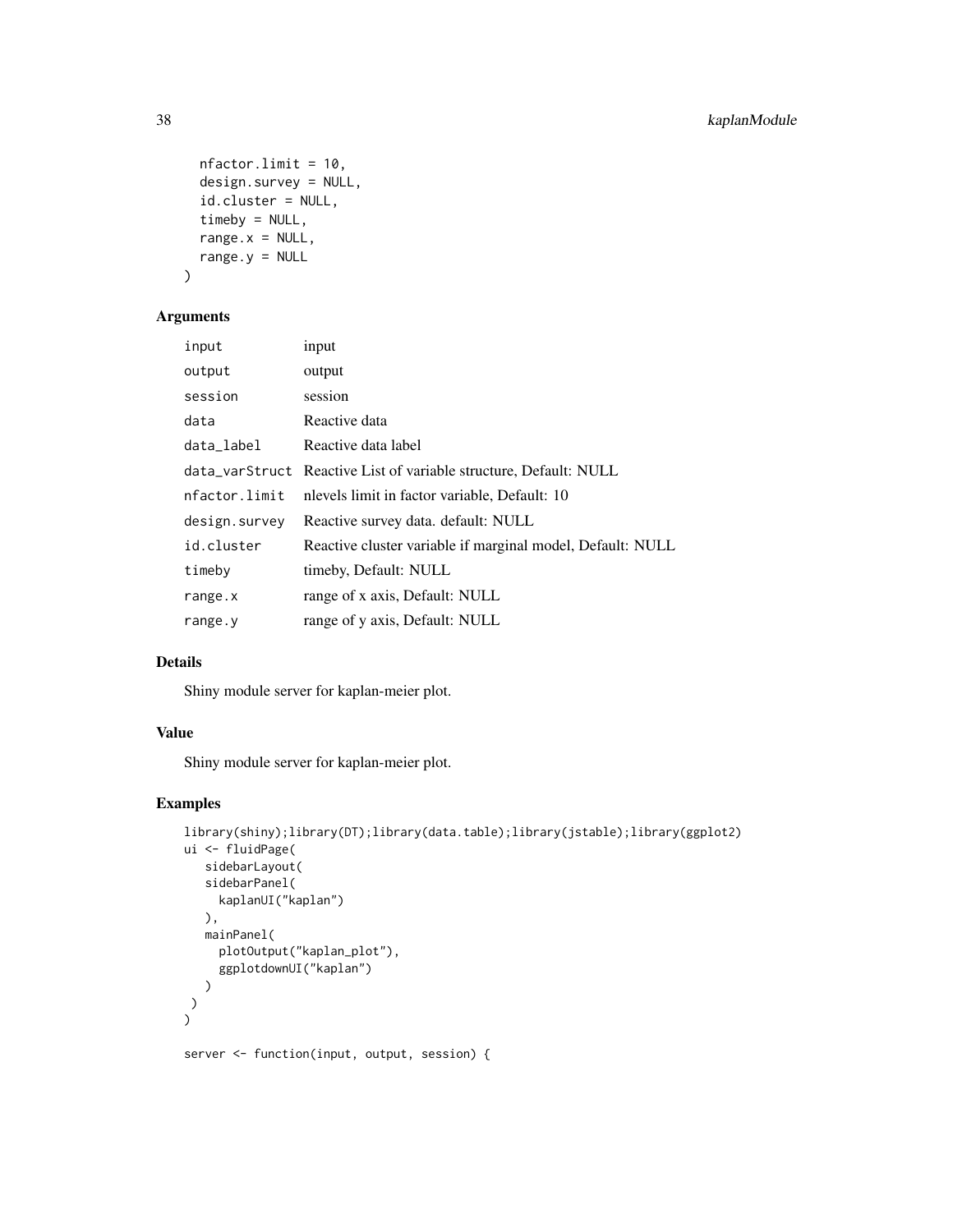#### kaplanUI 39

```
data <- reactive(mtcars)
data.label <- reactive(jstable::mk.lev(mtcars))
out_kaplan <- callModule(kaplanModule, "kaplan", data = data, data_label = data.label,
                         data_varStruct = NULL)
output$kaplan_plot <- renderPlot({
 print(out_kaplan())
})
```
}

kaplanUI *kaplanUI: shiny module UI for kaplan-meier plot*

### Description

Shiny module UI for kaplan-meier plot

### Usage

kaplanUI(id)

#### Arguments

id id

#### Details

Shiny module UI for kaplan-meier plot

#### Value

Shiny module UI for kaplan-meier plot

```
library(shiny);library(DT);library(data.table);library(jstable);library(ggplot2)
ui <- fluidPage(
   sidebarLayout(
   sidebarPanel(
     kaplanUI("kaplan")
   ),
   mainPanel(
     plotOutput("kaplan_plot"),
     ggplotdownUI("kaplan")
  )
 )
)
```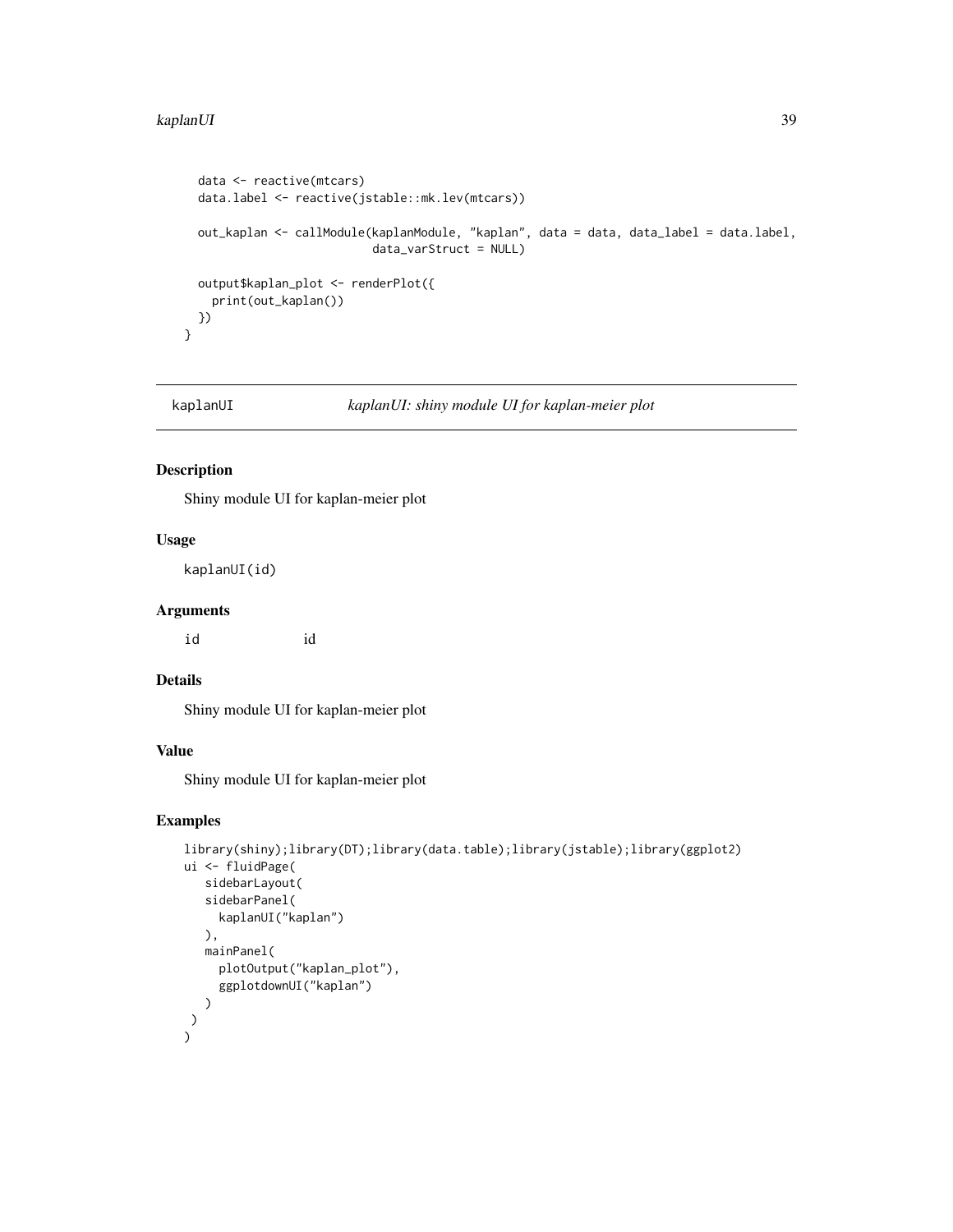```
server <- function(input, output, session) {
 data <- reactive(mtcars)
 data.label <- reactive(jstable::mk.lev(mtcars))
 out_kaplan <- callModule(kaplanModule, "kaplan", data = data, data_label = data.label,
                           data_varStruct = NULL)
 output$kaplan_plot <- renderPlot({
   print(out_kaplan())
 })
}
```
lineServer *lineServer: shiny module server for lineplot.*

### Description

Shiny module server for lineplot.

#### Usage

lineServer(id, data, data\_label, data\_varStruct = NULL, nfactor.limit = 10)

# Arguments

| id         | id                                                                |
|------------|-------------------------------------------------------------------|
| data       | Reactive data                                                     |
| data label | Reactive data label                                               |
|            | data_varStruct Reactive List of variable structure, Default: NULL |
|            | nfactor.limit nlevels limit in factor variable, Default: 10       |

### Details

Shiny module server for lineplot.

#### Value

Shiny module server for lineplot.

```
library(shiny);library(ggplot2);library(ggpubr);
ui <- fluidPage(
  sidebarLayout(
  sidebarPanel(
    lineUI("line")
  ),
```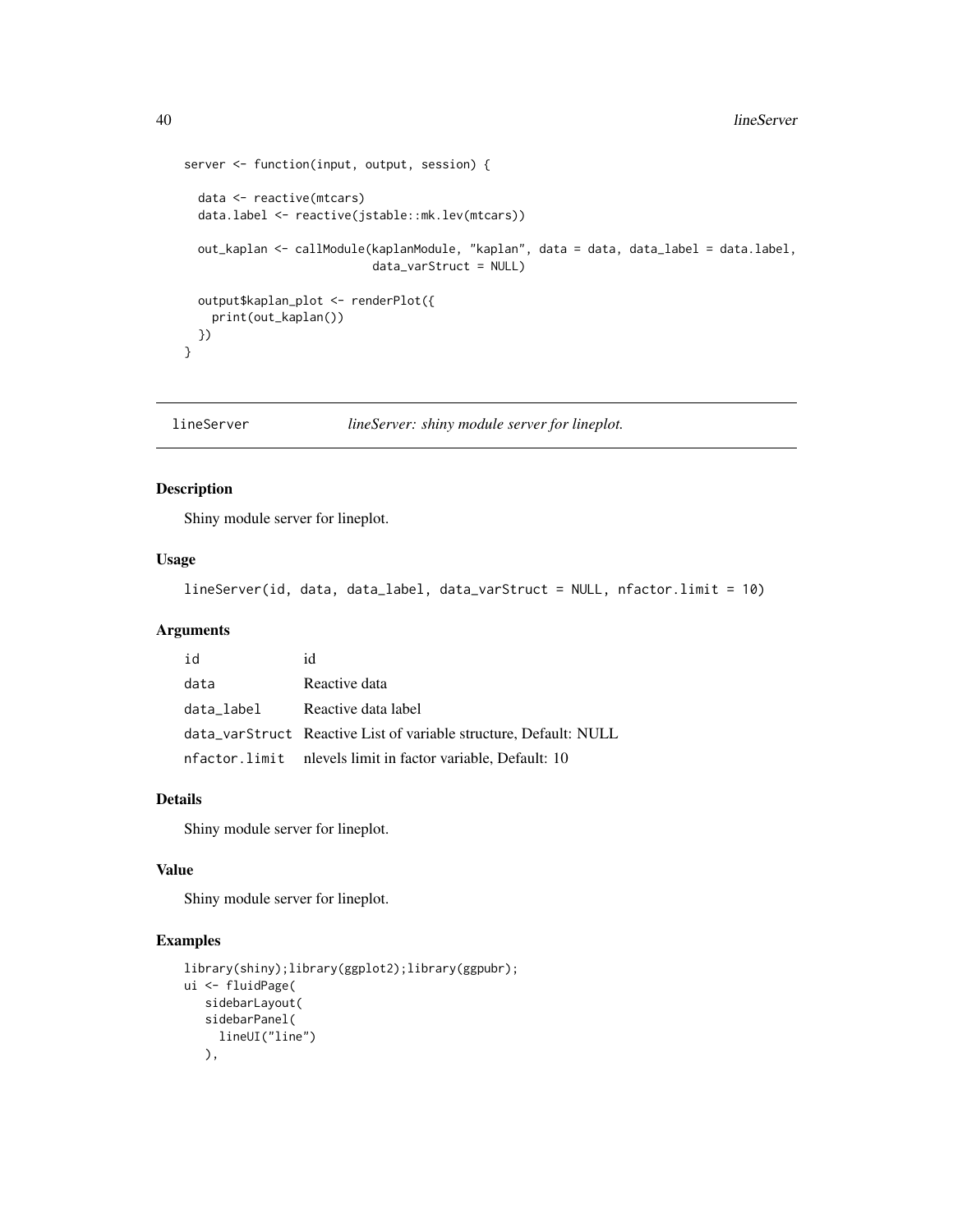#### $lineUI$  41

```
mainPanel(
     plotOutput("line_plot"),
     ggplotdownUI("line")
  \lambda)
)
server <- function(input, output, session) {
  data <- reactive(mtcars)
  data.label <- reactive(jstable::mk.lev(mtcars))
  out_line <- lineServer("line", data = data, data_label = data.label,
    data_varStruct = NULL)
  output$line_plot <- renderPlot({
   print(out_line())
 })
}
```
# lineUI *lineUI: shiny module UI for lineplot*

## Description

Shiny module UI for lineplot

# Usage

lineUI(id, label = "lineplot")

#### Arguments

| id    | id    |
|-------|-------|
| label | label |

## Details

Shiny module UI for lineplot

# Value

Shiny module UI for lineplot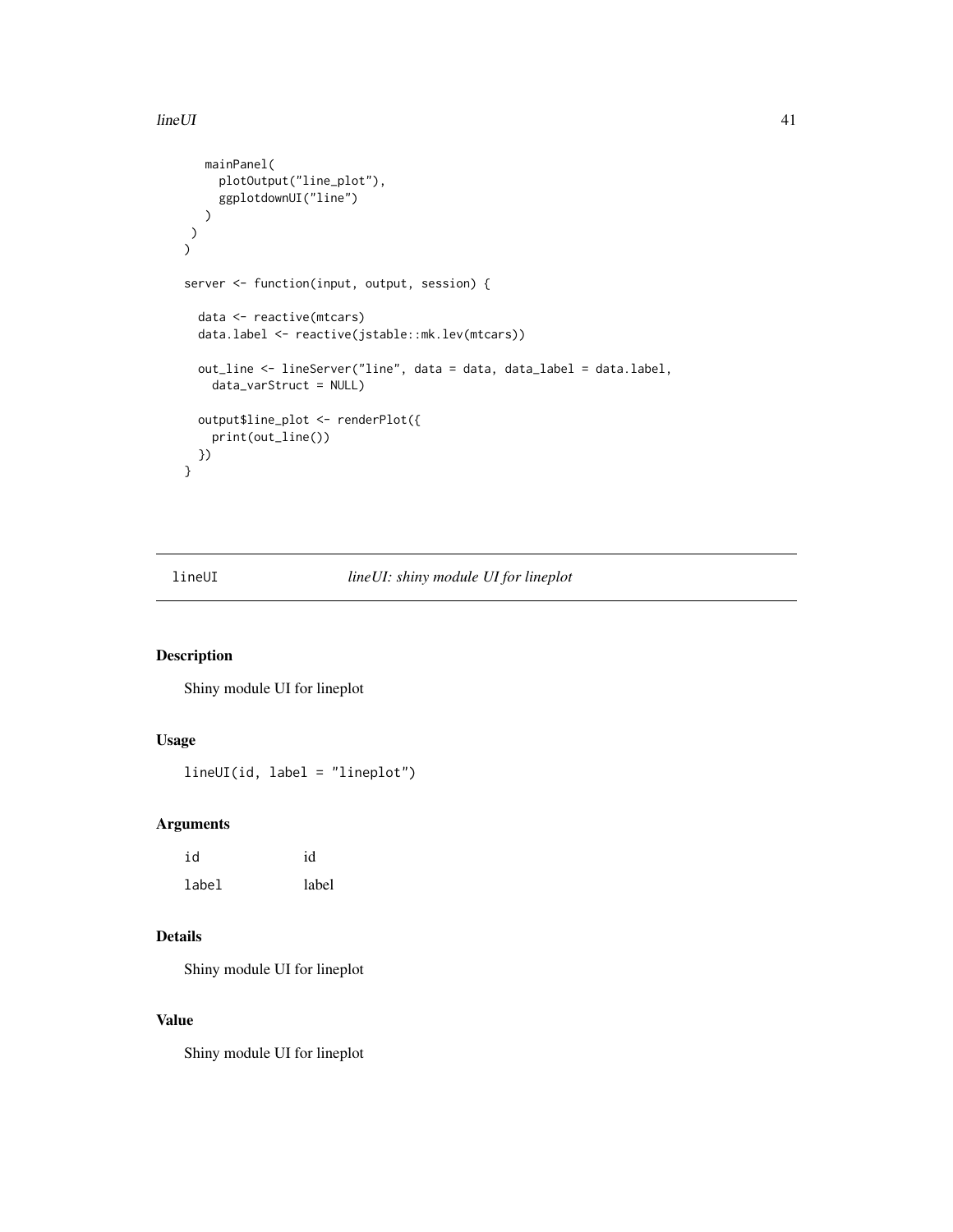## Examples

```
library(shiny);library(ggplot2);library(ggpubr);
ui <- fluidPage(
   sidebarLayout(
   sidebarPanel(
     lineUI("line")
   ),
   mainPanel(
     plotOutput("line_plot"),
     ggplotdownUI("line")
  )
)
\overline{)}server <- function(input, output, session) {
  data <- reactive(mtcars)
  data.label <- reactive(jstable::mk.lev(mtcars))
  out_line <- lineServer("line", data = data, data_label = data.label,
    data_varStruct = NULL)
  output$line_plot <- renderPlot({
    print(out_line())
 })
}
```
logistic.display2 *logistic.display2: Modified epiDisplay's logistic.display function.*

#### Description

Modified epiDisplay's logistic.display function for reactive data.

## Usage

```
logistic.display2(
  logistic.model,
  alpha = 0.05,
  crude = TRUE,
  crude.p.value = FALSE,
  decimal = 2,
  simplified = FALSE
```
)

### Arguments

logistic.model glm object(binomial)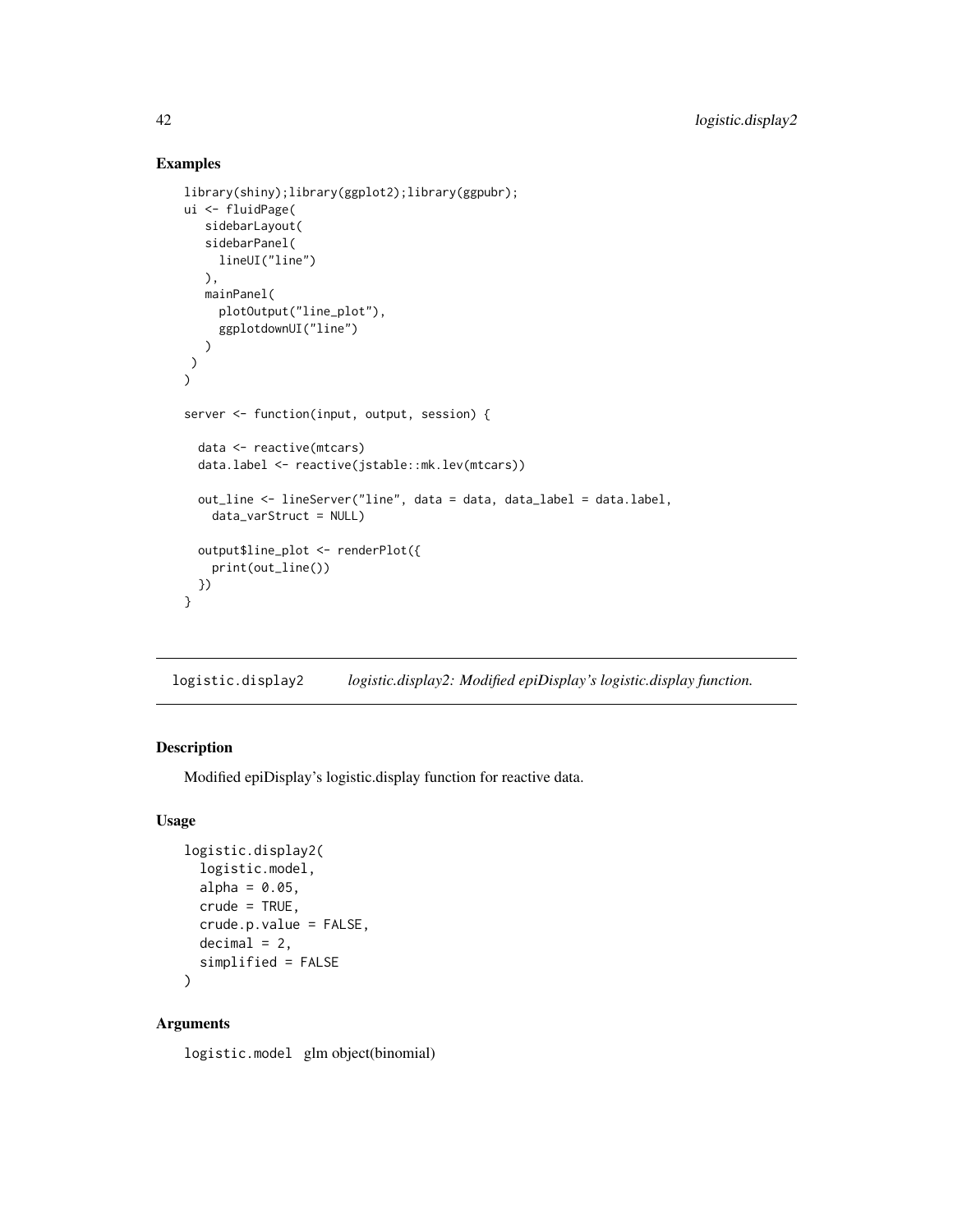### logisticModule2 43

| alpha         | alpha, Default: 0.05          |
|---------------|-------------------------------|
| crude         | crude, Default: TRUE          |
| crude.p.value | crude.p.value, Default: FALSE |
| decimal       | decimal, Default: 2           |
| simplified    | simplified, Default: FALSE    |

# Details

Modified epiDisplay's logistic.display function for reactive data.

### Value

logistic table

### Examples

```
model1 <- glm(am \sim cyl + disp, data = mtcars, family = binomial)logistic.display2(model1, crude = TRUE, crude.p.value = TRUE, decimal = 3)
```

| logisticModule2 | logisticModule2: Shiny modulde server for logistic regression for re- |  |
|-----------------|-----------------------------------------------------------------------|--|
|                 | <i>active data.</i>                                                   |  |

### Description

Shiny modulde server for logistic regression for reactive data.

### Usage

```
logisticModule2(
  input,
  output,
  session,
  data,
  data_label,
  data_varStruct = NULL,
 nfactor.limit = 10,
  design.survey = NULL,
  default.unires = T,
  limit.unires = 20
\mathcal{L}
```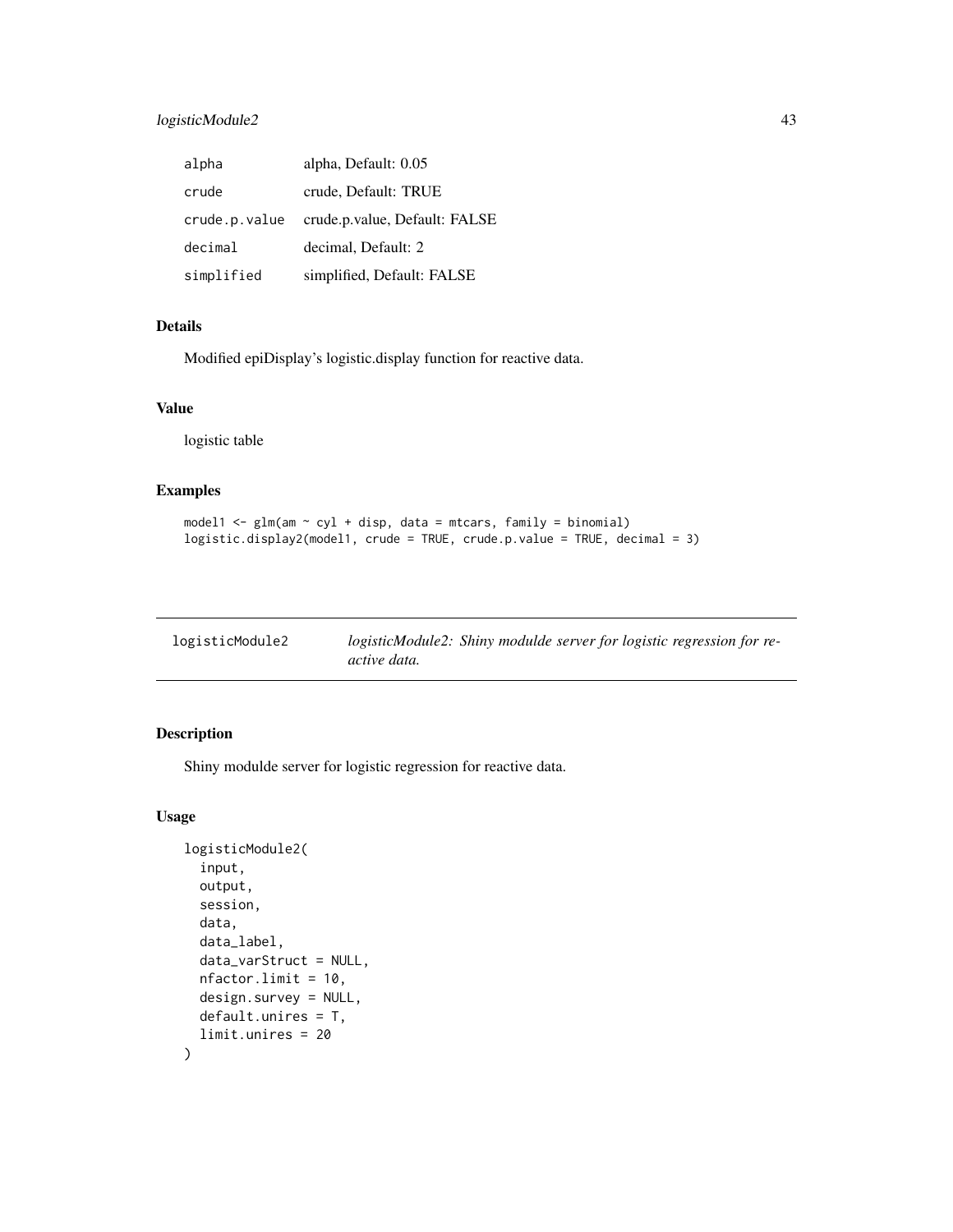#### Arguments

| input         | input                                                                                              |
|---------------|----------------------------------------------------------------------------------------------------|
| output        | output                                                                                             |
| session       | session                                                                                            |
| data          | reactive data                                                                                      |
| data_label    | reactive data label                                                                                |
|               | data_varStruct List of variable structure, Default: NULL                                           |
|               | nfactor.limit nlevels limit in factor variable, Default: 10                                        |
| design.survey | reactive survey data. default: NULL                                                                |
|               | default. unires Set default independent variables using univariate analysis, Default: T            |
| limit.unires  | Change to default unires $=$ F if number of independent variables $>$ limit unires,<br>Default: 20 |

# Details

Shiny modulde server for logistic regression.

### Value

Shiny modulde server for logistic regression.

```
library(shiny);library(DT);library(data.table);library(jstable)
ui <- fluidPage(
  sidebarLayout(
   sidebarPanel(
    regressModuleUI("logistic")
  ),
  mainPanel(
    DTOutput("logistictable")
  )
)
)
server <- function(input, output, session) {
  data <- reactive(mtcars)
  data.label <- reactive(jstable::mk.lev(mtcars))
 out_logistic <- callModule(logisticModule2, "logistic", data = data, data_label = data.label,
                           data_varStruct = NULL)
  output$logistictable <- renderDT({
    datatable(out_logistic()$table, rownames=T, caption = out_logistic()$caption)
  })
}
```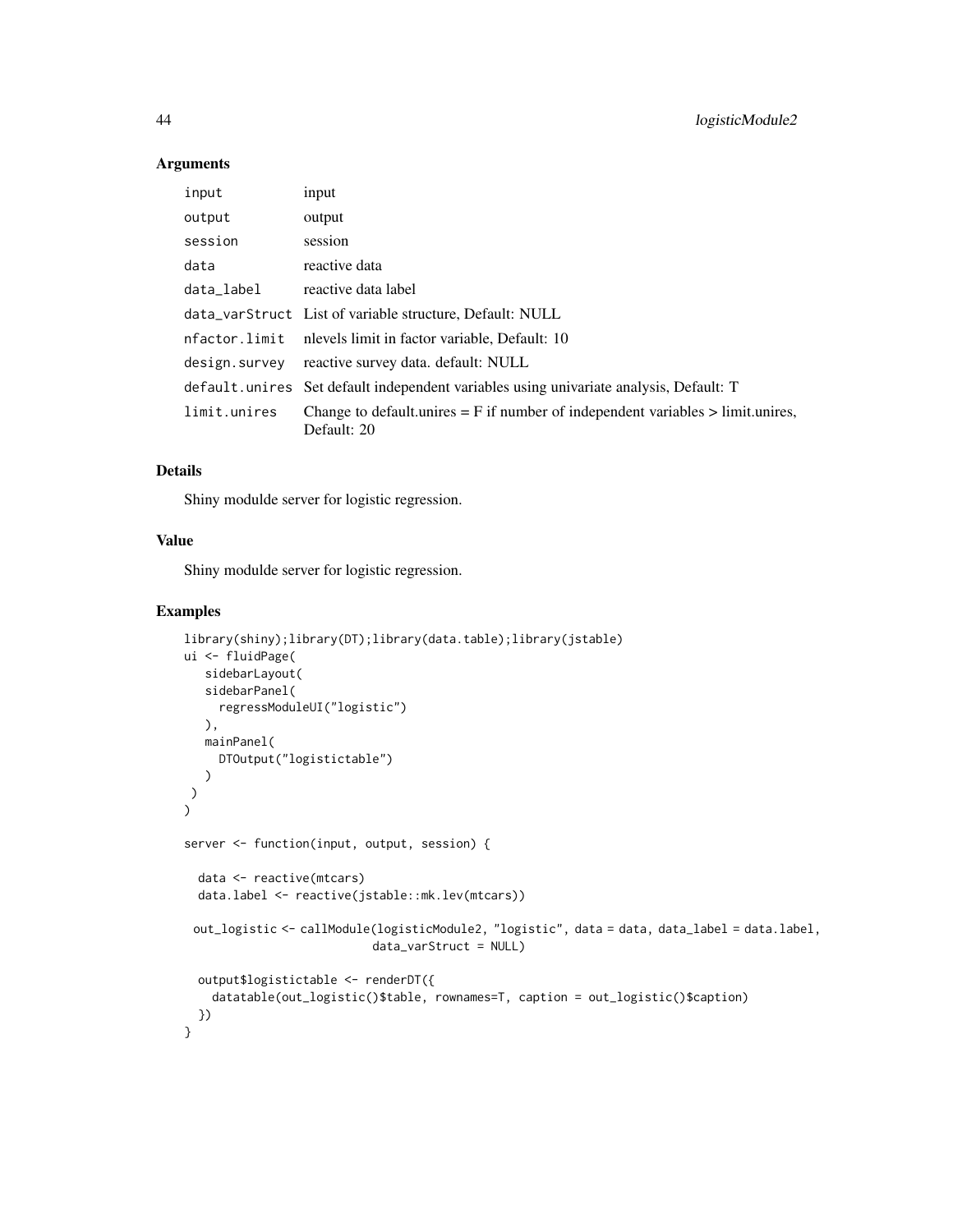## Description

Function to make variable list lncluding specific variables.

### Usage

mklist(varlist, vars)

#### Arguments

| varlist | Original variable list. |
|---------|-------------------------|
| vars    | variable to include.    |

# Details

Internal function

### Value

variable list lncluding specific variables.

### Examples

```
data_varStruct <- list(variable = names(mtcars))
mklist(data_varStruct, names(mtcars))
```
mksetdiff *mksetdiff: function to make variable list excluding specific variables.*

### Description

Function to make variable list excluding specific variables.

## Usage

mksetdiff(varlist, vars)

| varlist | Original variable list |
|---------|------------------------|
| vars    | variable to exclude.   |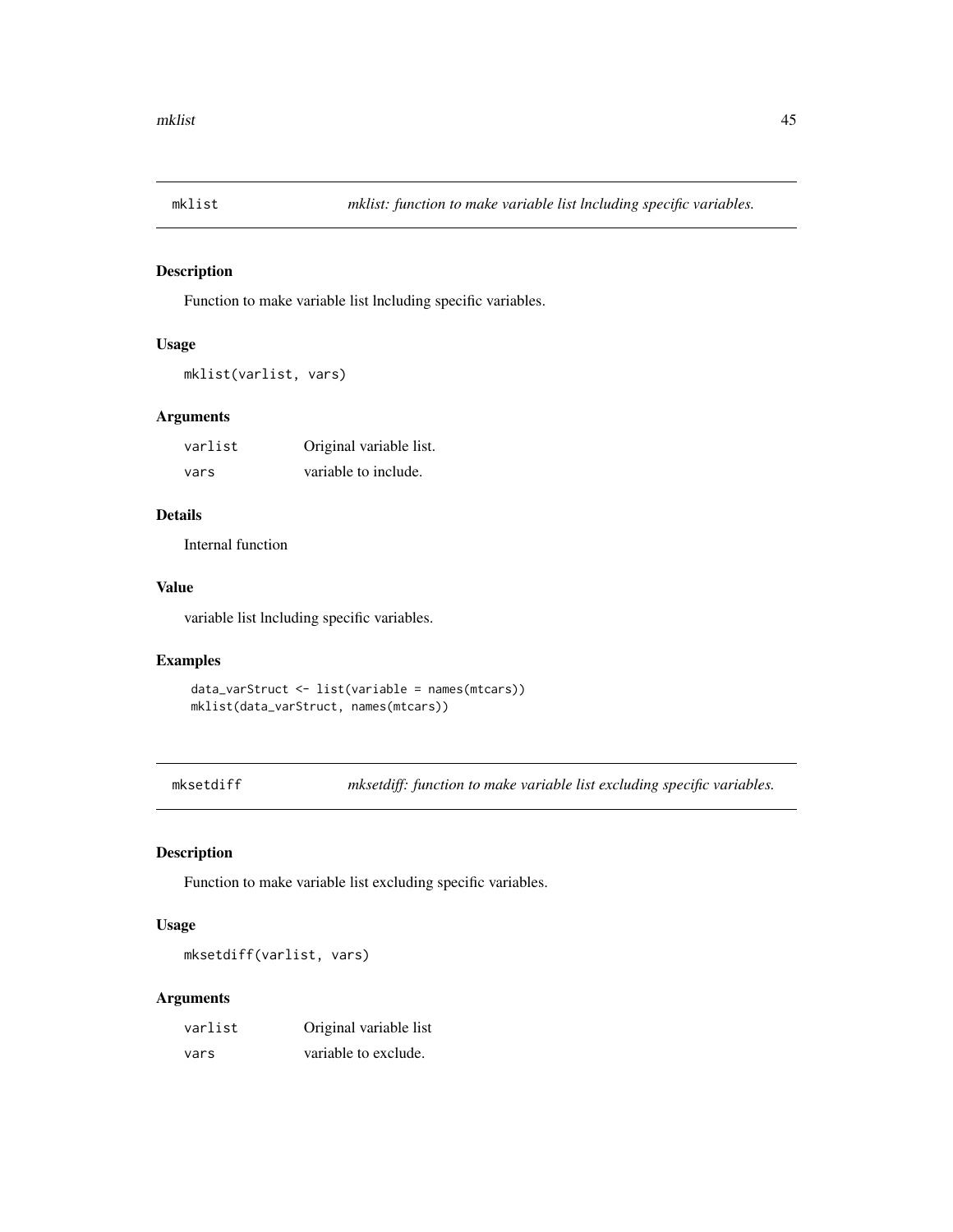#### 46 optionUI

# Details

Internal function

## Value

variable list excluding specific variables.

# Examples

```
data_varStruct <- list(variable = names(mtcars))
mksetdiff(data_varStruct, "mpg")
```
optionUI *optionUI: Option UI with icon*

# Description

Option UI with icon

### Usage

optionUI(id)

### Arguments

id id

# Details

Option UI with icon

# Value

Option UI with icon

### See Also

[dropdownButton](#page-0-0),[tooltipOptions](#page-0-0)

```
library(shiny);library(DT);library(data.table);library(jstable);library(ggplot2)
ui <- fluidPage(
   sidebarLayout(
   sidebarPanel(
     kaplanUI("kaplan")
  ),
  mainPanel(
     optionUI("kaplan"),
```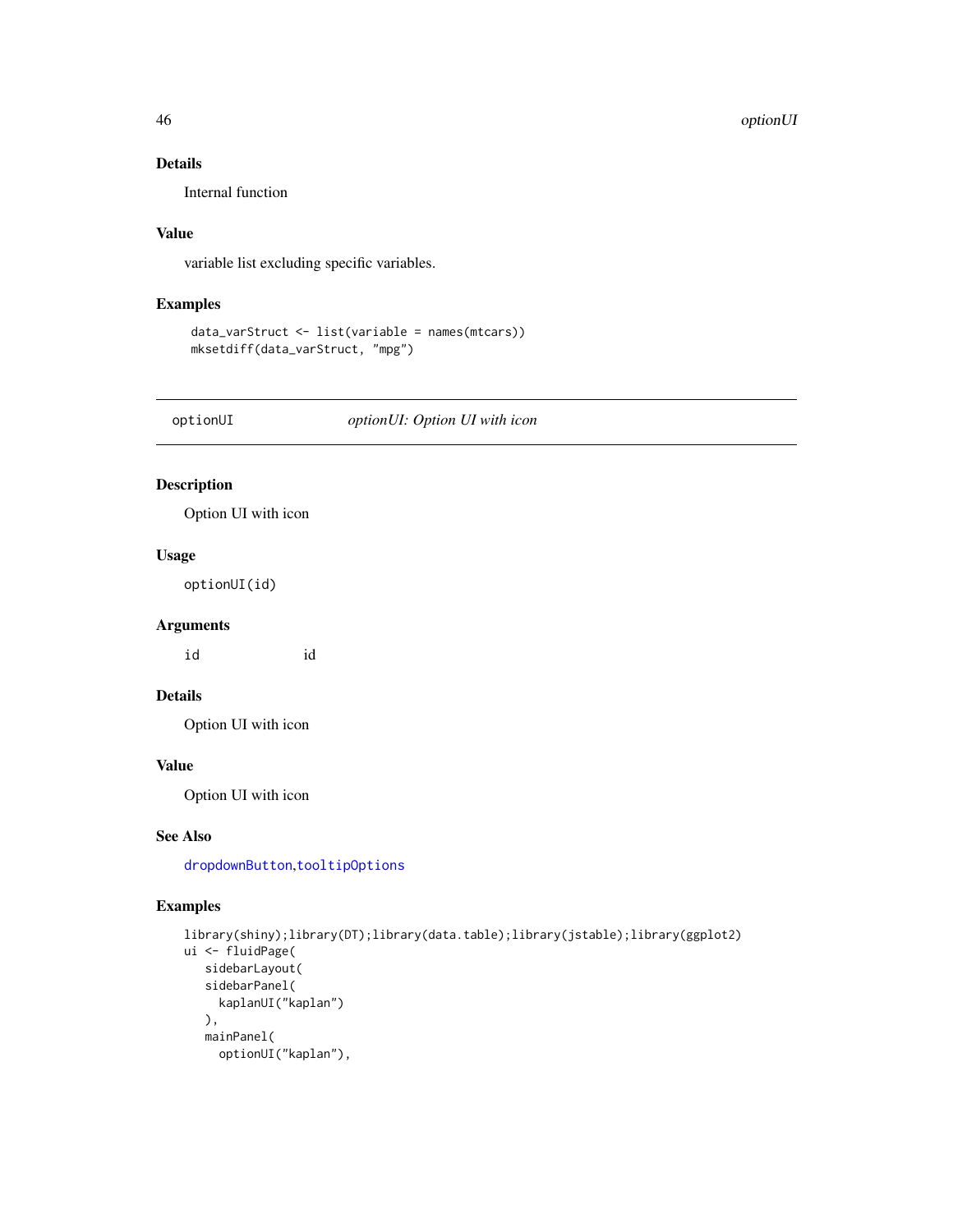```
plotOutput("kaplan_plot"),
     ggplotdownUI("kaplan")
  )
\lambda)
server <- function(input, output, session) {
 data <- reactive(mtcars)
 data.label <- reactive(jstable::mk.lev(mtcars))
 out_kaplan <- callModule(kaplanModule, "kaplan", data = data, data_label = data.label,
                           data_varStruct = NULL)
 output$kaplan_plot <- renderPlot({
   print(out_kaplan())
 })
}
```
reclassificationJS *reclassificationJS: Function for reclassification table and statistics*

## Description

Modified function of PredictABEL::reclassification: return output table

### Usage

```
reclassificationJS(
  data,
  cOutcome,
 predrisk1,
 predrisk2,
  cutoff,
 dec.value = 3,
  dec.p = 3)
```

| data      | Data frame or matrix that includes the outcome and predictors variables.            |
|-----------|-------------------------------------------------------------------------------------|
| cOutcome  | Column number of the outcome variable.                                              |
| predrisk1 | Vector of predicted risks of all individuals using initial model.                   |
| predrisk2 | Vector of predicted risks of all individuals using updated model.                   |
| cutoff    | Cutoff values for risk categories. Define the cut-off values. Ex: $c(0, 20, 30, 1)$ |
| dec.value | digits of value, Default: 4                                                         |
| dec.p     | digits of p, Default: 3                                                             |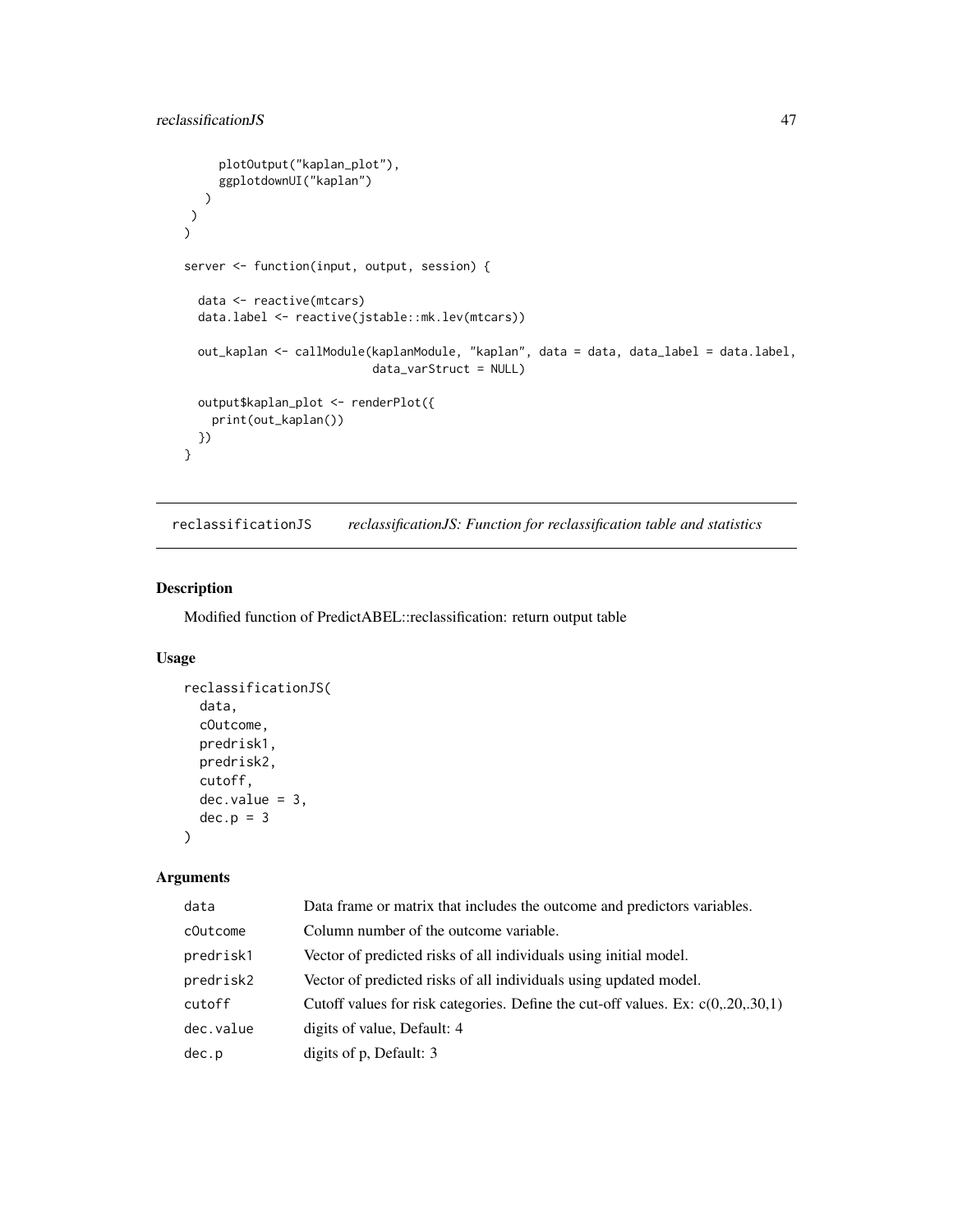### Details

Modified function of PredictABEL::reclassification

# Value

Table including NRI(categorical), NRI(continuous), IDI with 95

### See Also

[rcorrp.cens](#page-0-0)

### Examples

```
m1 \leq -g1m(vs \sim am + gear, data = mtcars, family = binomial)m2 \leq -g \ln(vs \sim am + gear + wt, data = mtcars, family = binomial)reclassificationJS(data = mtcars, cOutcome = 8,
                   predrisk1 = predict(m1, type = "response"),
                   predrisk2=predict(m2, type = "response"), cutoff = c(0,.20,.40,1))
```
regress.display2 *regress.display2: modified epiDisplay's regress.display function*

### Description

regress.display function for reactive data

## Usage

```
regress.display2(
  regress.model,
 alpha = 0.05,
 crude = FALSE,
 crude.p.value = FALSE,
 decimal = 2,simplified = FALSE
)
```

| regress.model | lm object                     |
|---------------|-------------------------------|
| alpha         | alpha, Default: 0.05          |
| crude         | crude, Default: FALSE         |
| crude.p.value | crude.p.value, Default: FALSE |
| decimal       | decimal, Default: 2           |
| simplified    | simplified, Default: FALSE    |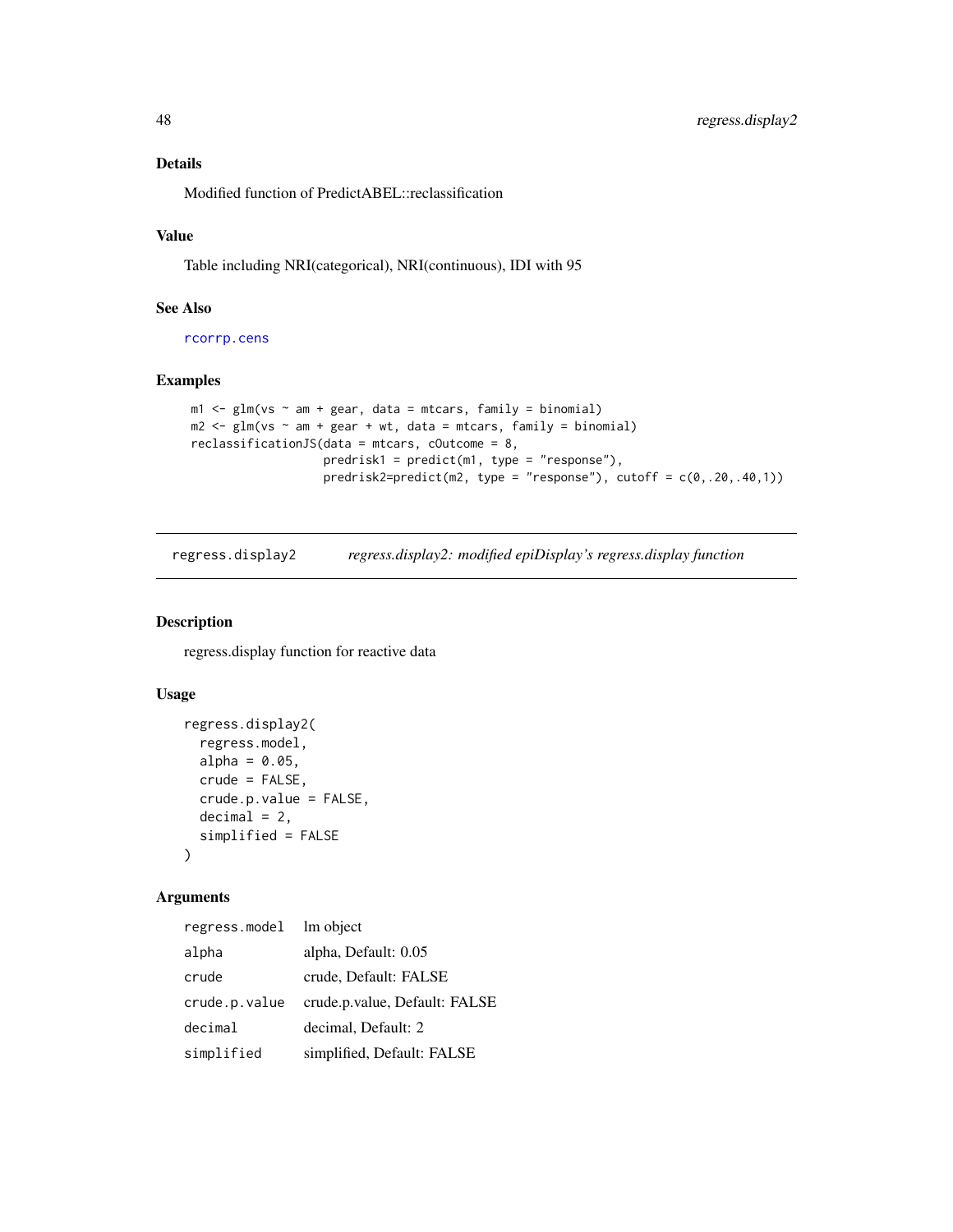# regressModule2 49

# Details

regress.display function for reactive data

### Value

regress table

# Examples

```
model1 \leq glm(mpg \sim cyl + disp + vs, data = mtcars)
regress.display2(model1, crude = TRUE, crude.p.value = TRUE, decimal = 3)
```

| regressModule2 | regressModule2: Shiny modulde server for linear regression for reac- |
|----------------|----------------------------------------------------------------------|
|                | tive data.                                                           |

### Description

Shiny modulde server for linear regression for reactive data.

### Usage

```
regressModule2(
  input,
 output,
 session,
 data,
  data_label,
 data_varStruct = NULL,
 nfactor.limit = 10,
 design.survey = NULL,
 default.unires = T,
 limit.unires = 20
)
```

| input         | input                                                    |
|---------------|----------------------------------------------------------|
| output        | output                                                   |
| session       | session                                                  |
| data          | reactive data                                            |
| data_label    | reactive data label                                      |
|               | data_varStruct List of variable structure, Default: NULL |
| nfactor.limit | nlevels limit in factor variable, Default: 10            |
| design.survey | reactive survey data. default: NULL                      |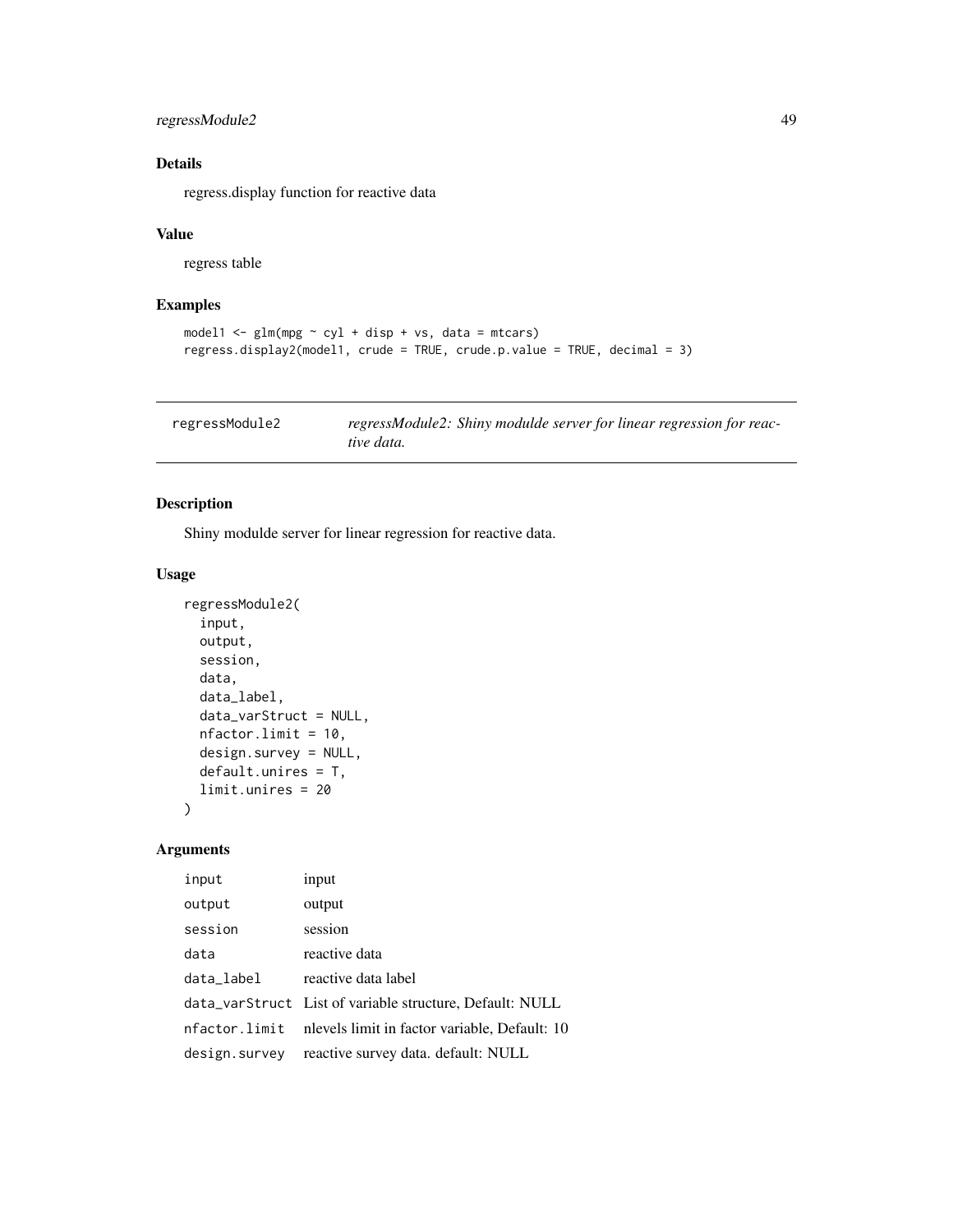|              | default.unires Set default independent variables using univariate analysis, Default: T             |
|--------------|----------------------------------------------------------------------------------------------------|
| limit.unires | Change to default unires $=$ F if number of independent variables $>$ limit unires,<br>Default: 20 |

# Details

Shiny modulde server for linear regression.

#### Value

Shiny modulde server for linear regression.

#### Examples

```
library(shiny);library(DT);library(data.table);library(jstable)
ui <- fluidPage(
   sidebarLayout(
   sidebarPanel(
     regressModuleUI("linear")
  ),
  mainPanel(
    DTOutput("lineartable")
   )
 )
)
server <- function(input, output, session) {
  data <- reactive(mtcars)
  data.label <- reactive(jstable::mk.lev(mtcars))
 out_linear <- callModule(regressModule2, "linear", data = data, data_label = data.label,
                           data_varStruct = NULL)
  output$lineartable <- renderDT({
    datatable(out_linear()$table, rownames=T, caption = out_linear()$caption)
  })
}
```
regressModuleUI *regressModuleUI: shiny modulde UI for linear regression.*

#### Description

Shiny modulde UI for linear regression.

#### Usage

regressModuleUI(id)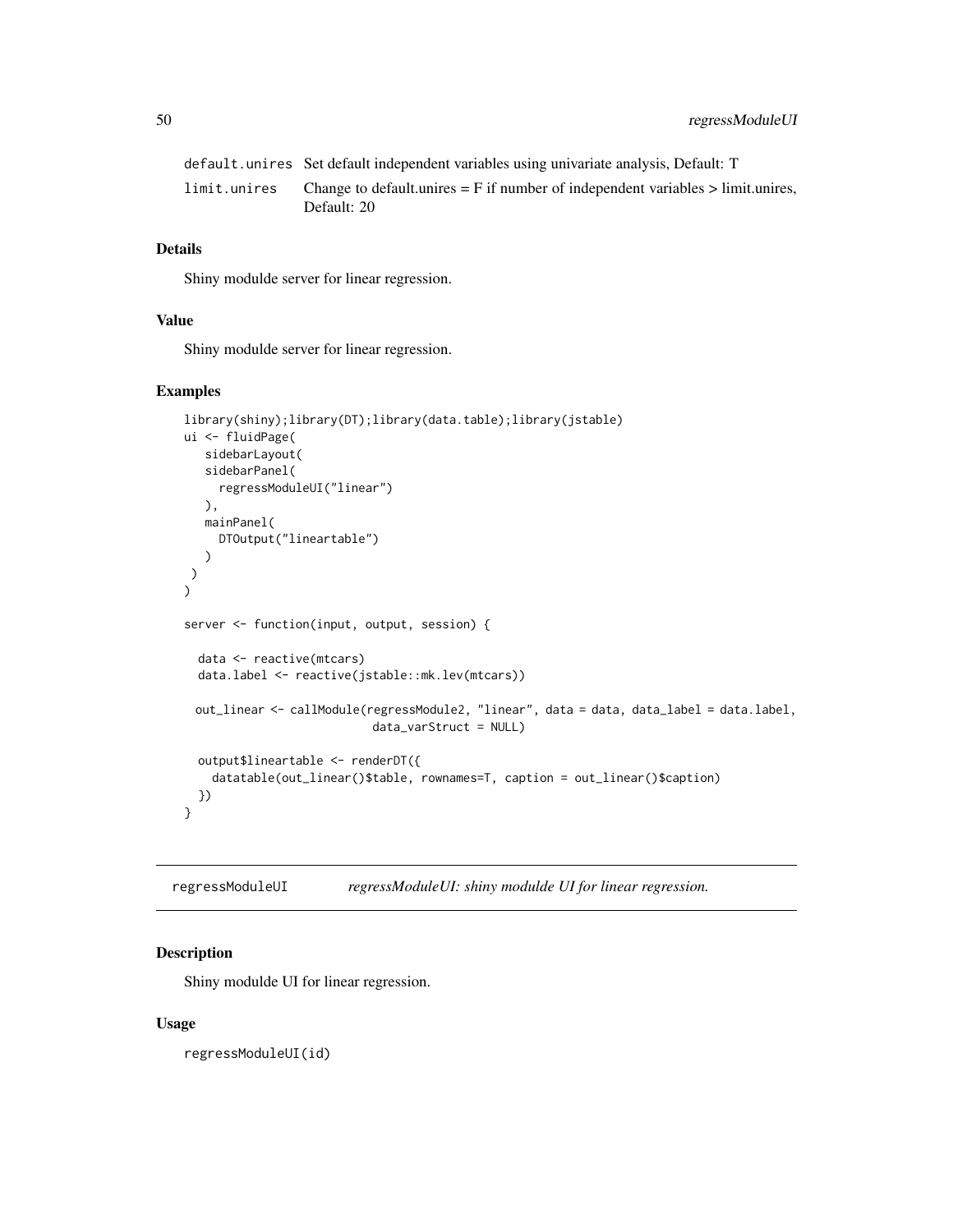#### rocModule 51

#### Arguments

id id

### Details

Shiny modulde UI for linear regression.

### Value

Shiny modulde UI for linear regression.

#### Examples

```
library(shiny);library(DT);library(data.table);library(jstable)
ui <- fluidPage(
  sidebarLayout(
   sidebarPanel(
     regressModuleUI("linear")
  ),
  mainPanel(
     DTOutput("lineartable")
   )
)
\mathcal{L}server <- function(input, output, session) {
  data <- reactive(mtcars)
  data.label <- reactive(jstable::mk.lev(mtcars))
 out_linear <- callModule(regressModule2, "linear", data = data, data_label = data.label,
                           data_varStruct = NULL)
  output$lineartable <- renderDT({
    datatable(out_linear()$table, rownames=T, caption = out_linear()$caption)
  })
}
```
rocModule *rocModule: shiny module server for roc analysis*

## Description

shiny module server for roc analysis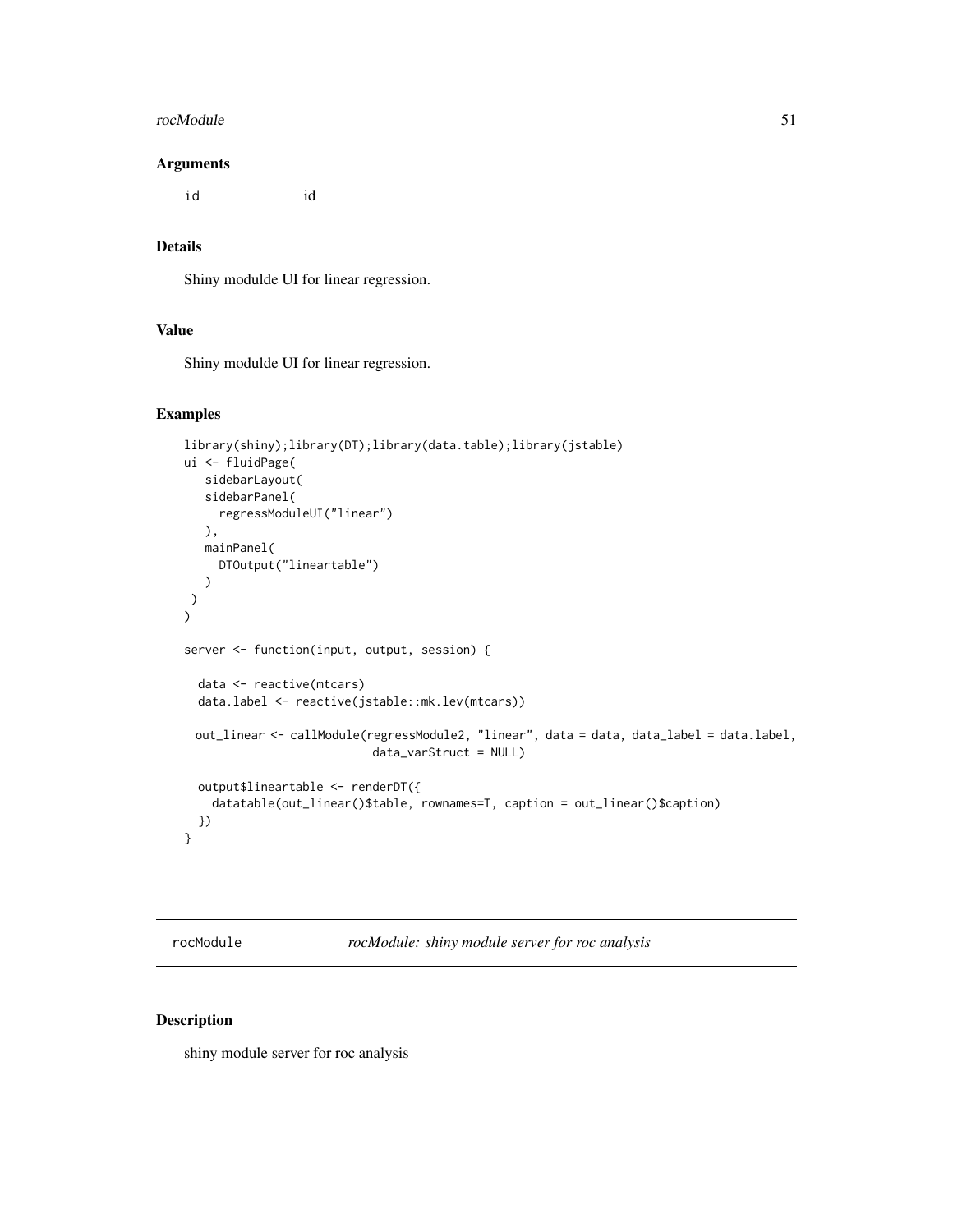# Usage

```
rocModule(
  input,
  output,
  session,
  data,
  data_label,
  data_varStruct = NULL,
  nfactor.limit = 10,
  design.survey = NULL,
  id.cluster = NULL
\mathcal{E}
```
## Arguments

| input         | input                                                             |
|---------------|-------------------------------------------------------------------|
| output        | output                                                            |
| session       | session                                                           |
| data          | Reactive data                                                     |
| data_label    | Reactuve data label                                               |
|               | data_varStruct Reactive List of variable structure, Default: NULL |
| nfactor.limit | nlevels limit in factor variable, Default: 10                     |
| design.survey | Reactive survey data. default: NULL                               |
| id.cluster    | Reactive cluster variable if marginal model, Default: NULL        |
|               |                                                                   |

# Details

shiny module server for roc analysis

## Value

shiny module server for roc analysis

### See Also

[quantile](#page-0-0) [setkey](#page-0-0) [ggroc](#page-0-0) [geeglm](#page-0-0) [svyglm](#page-0-0) [theme\\_modern](#page-0-0)

```
library(shiny);library(DT);library(data.table);library(jstable);library(ggplot2);library(pROC)
ui <- fluidPage(
  sidebarLayout(
   sidebarPanel(
    rocUI("roc")
  ),
  mainPanel(
    plotOutput("plot_roc"),
```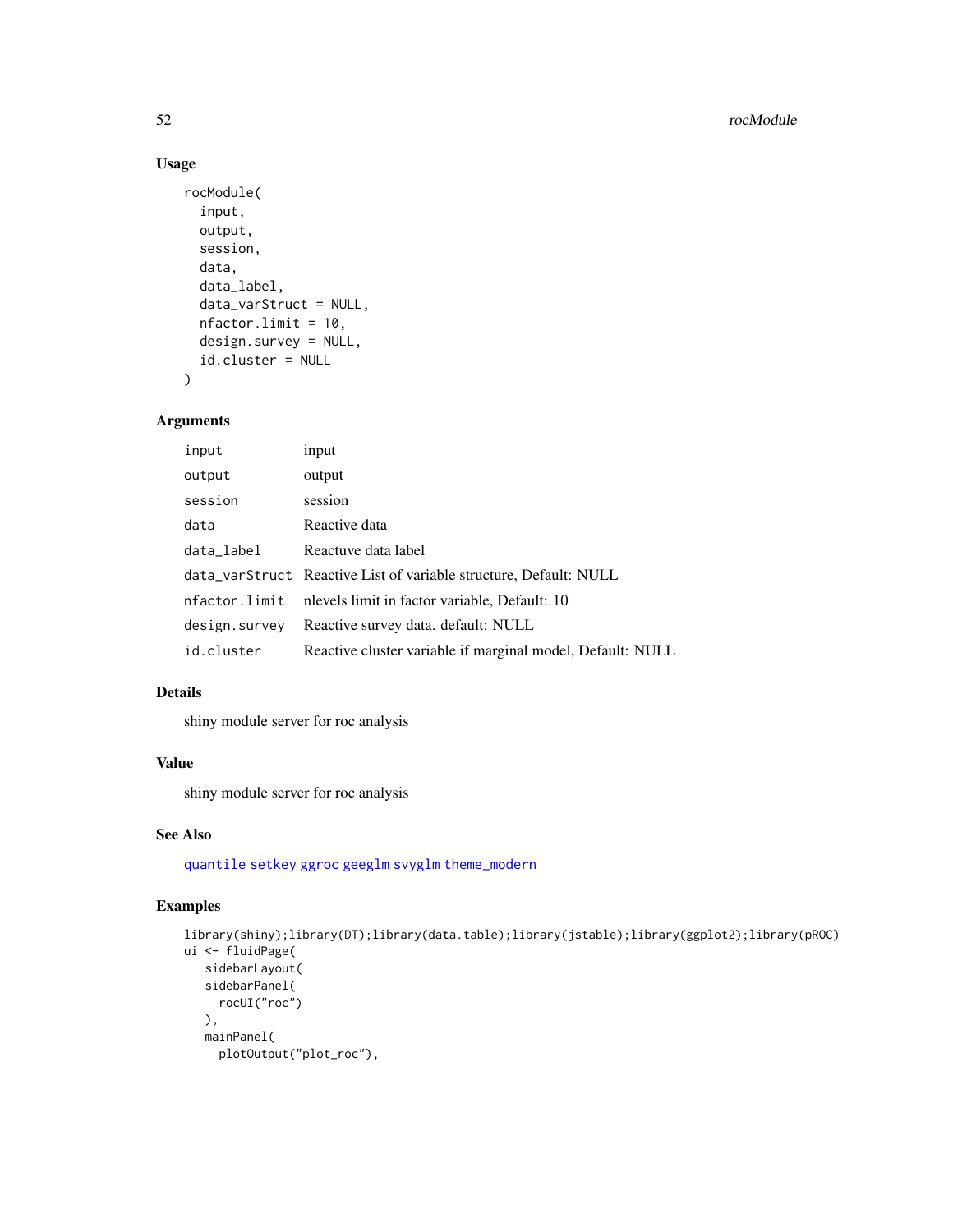```
ggplotdownUI("roc"),
    DTOutput("table_roc")
  )
\lambda)
server <- function(input, output, session) {
 data <- reactive(mtcars)
 data.label <- jstable::mk.lev(mtcars)
 out_roc <- callModule(rocModule, "roc", data = data, data_label = data.label,
                            data_varStruct = NULL)
 output$plot_roc <- renderPlot({
   print(out_roc()$plot)
 })
 output$table_roc <- renderDT({
    datatable(out_roc()$tb, rownames=F, editable = F, extensions= "Buttons",
              caption = "ROC results",
              options = c(jstable::opt.tbreg("roctable"), list(scrollX = TRUE)))
 })
}
```

| rocModule2 | rocModule2: shiny module server for roc analysis- input number of |
|------------|-------------------------------------------------------------------|
|            | model as integer                                                  |

## Description

shiny module server for roc analysis- input number of model as integer

### Usage

```
rocModule2(
  input,
  output,
  session,
  data,
  data_label,
  data_varStruct = NULL,
 nfactor.limit = 10,
  design.survey = NULL,
  id.cluster = NULL
)
```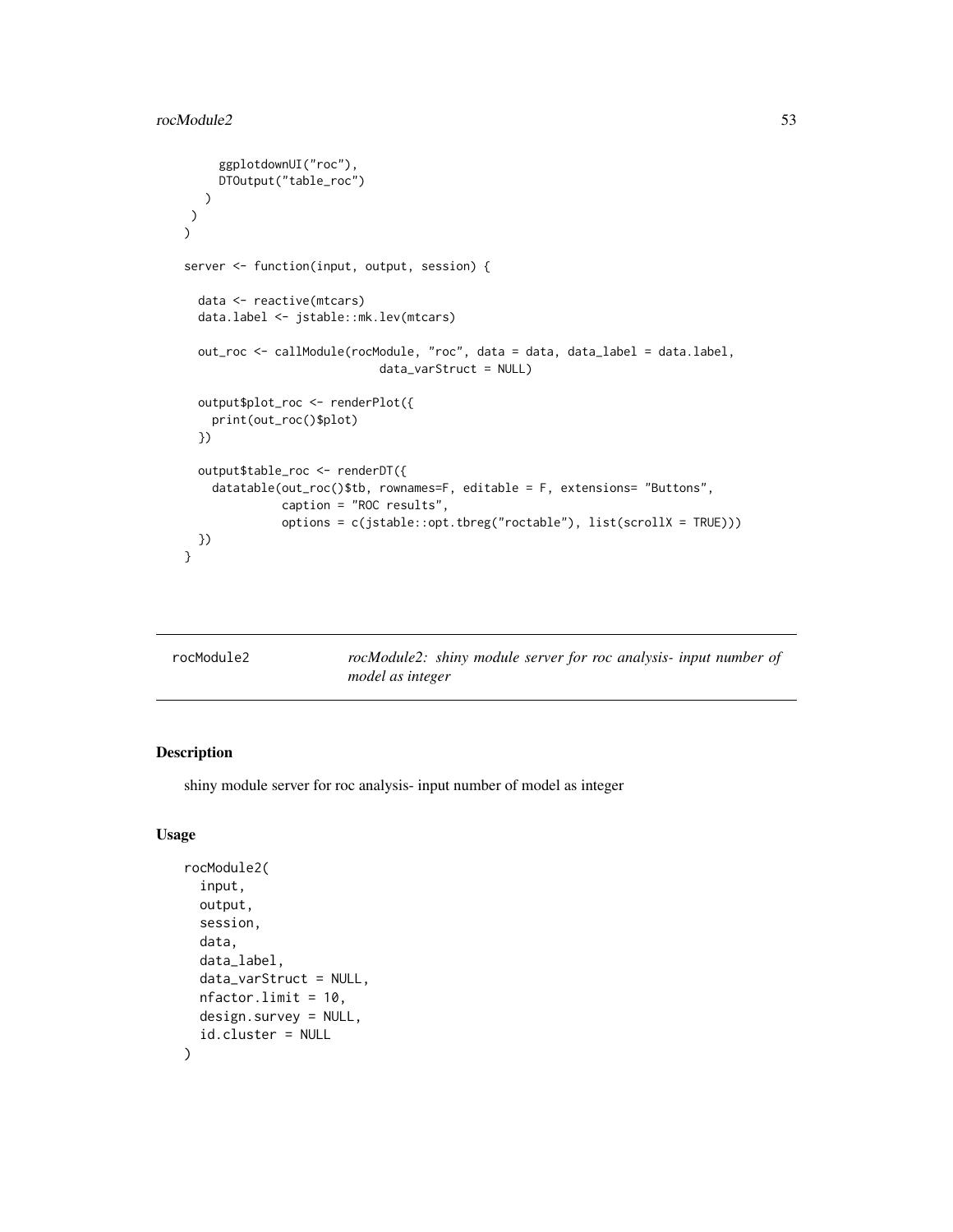#### Arguments

| input         | input                                                             |
|---------------|-------------------------------------------------------------------|
| output        | output                                                            |
| session       | session                                                           |
| data          | Reactive data                                                     |
| data_label    | Reactuve data label                                               |
|               | data_varStruct Reactive List of variable structure, Default: NULL |
| nfactor.limit | nlevels limit in factor variable, Default: 10                     |
| design.survey | Reactive survey data. default: NULL                               |
| id.cluster    | Reactive cluster variable if marginal model, Default: NULL        |

### Details

shiny module server for roc analysis- input number of model as integer

# Value

shiny module server for roc analysis- input number of model as integer

#### See Also

[quantile](#page-0-0) [setkey](#page-0-0) [ggroc](#page-0-0) [geeglm](#page-0-0) [svyglm](#page-0-0) [theme\\_modern](#page-0-0)

```
library(shiny);library(DT);library(data.table);library(jstable);library(ggplot2);library(pROC)
ui <- fluidPage(
   sidebarLayout(
   sidebarPanel(
    rocUI("roc")
  ),
  mainPanel(
    plotOutput("plot_roc"),
     ggplotdownUI("roc"),
    DTOutput("table_roc")
  )
)
\mathcal{L}server <- function(input, output, session) {
  data <- reactive(mtcars)
  data.label <- jstable::mk.lev(mtcars)
  out_roc <- callModule(rocModule2, "roc", data = data, data_label = data.label,
                            data_varStruct = NULL)
  output$plot_roc <- renderPlot({
```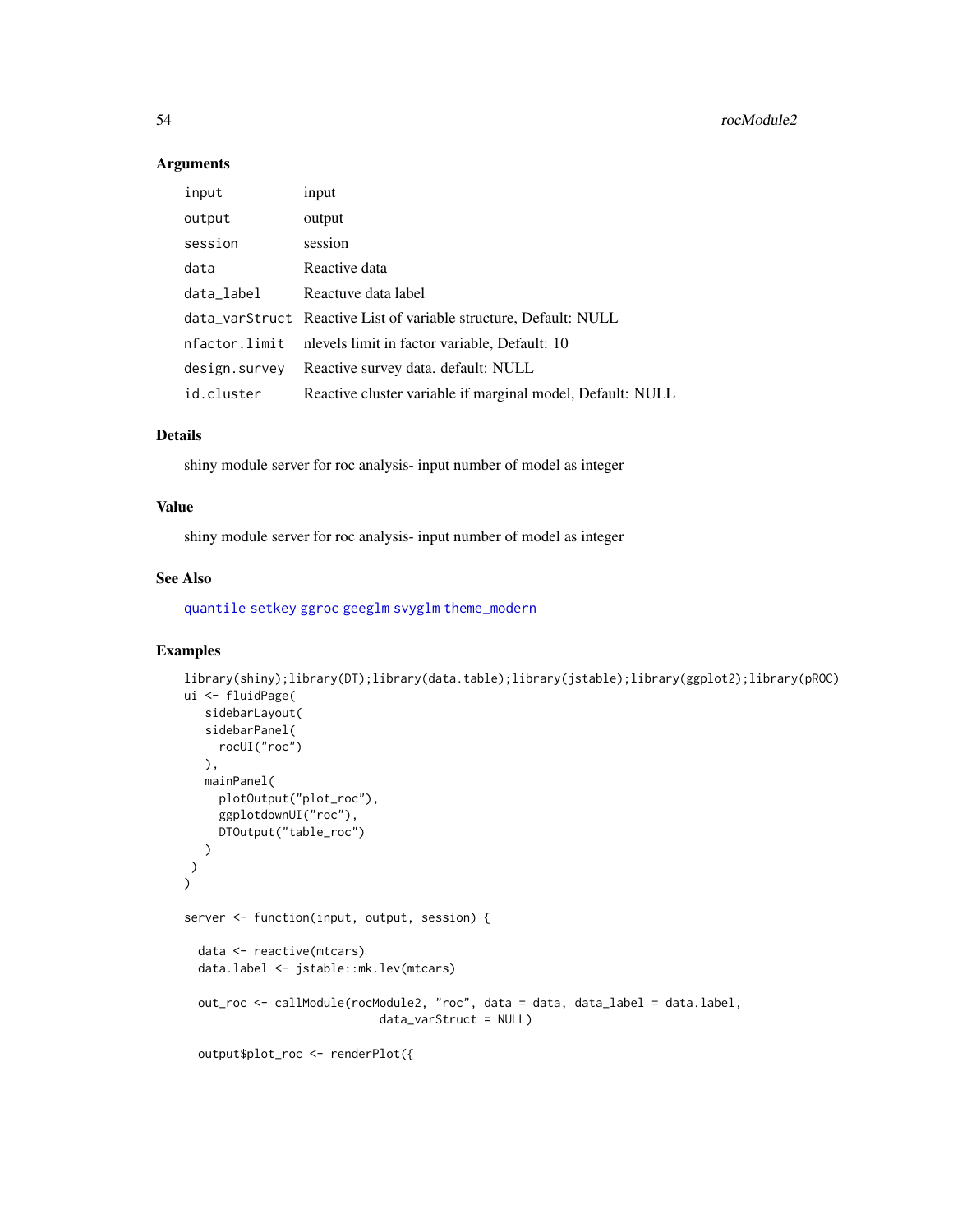#### rocUI 55

```
print(out_roc()$plot)
 })
 output$table_roc <- renderDT({
   datatable(out_roc()$tb, rownames=F, editable = F, extensions= "Buttons",
             caption = "ROC results",
             options = c(jstable::opt.tbreg("roctable"), list(scrollX = TRUE)))
 })
}
```
rocUI *rocUI: shiny module UI for roc analysis*

# Description

Shiny module UI for roc analysis

## Usage

rocUI(id)

### Arguments

id id

### Details

Shiny module UI for roc analysis

### Value

Shiny module UI for roc analysis

### Examples

```
library(shiny);library(DT);library(data.table);library(jstable);library(ggplot2);library(pROC)
ui <- fluidPage(
   sidebarLayout(
   sidebarPanel(
     rocUI("roc")
   ),
   mainPanel(
     plotOutput("plot_roc"),
     ggplotdownUI("roc"),
     DTOutput("table_roc")
   )
)
\mathcal{L}
```
server <- function(input, output, session) {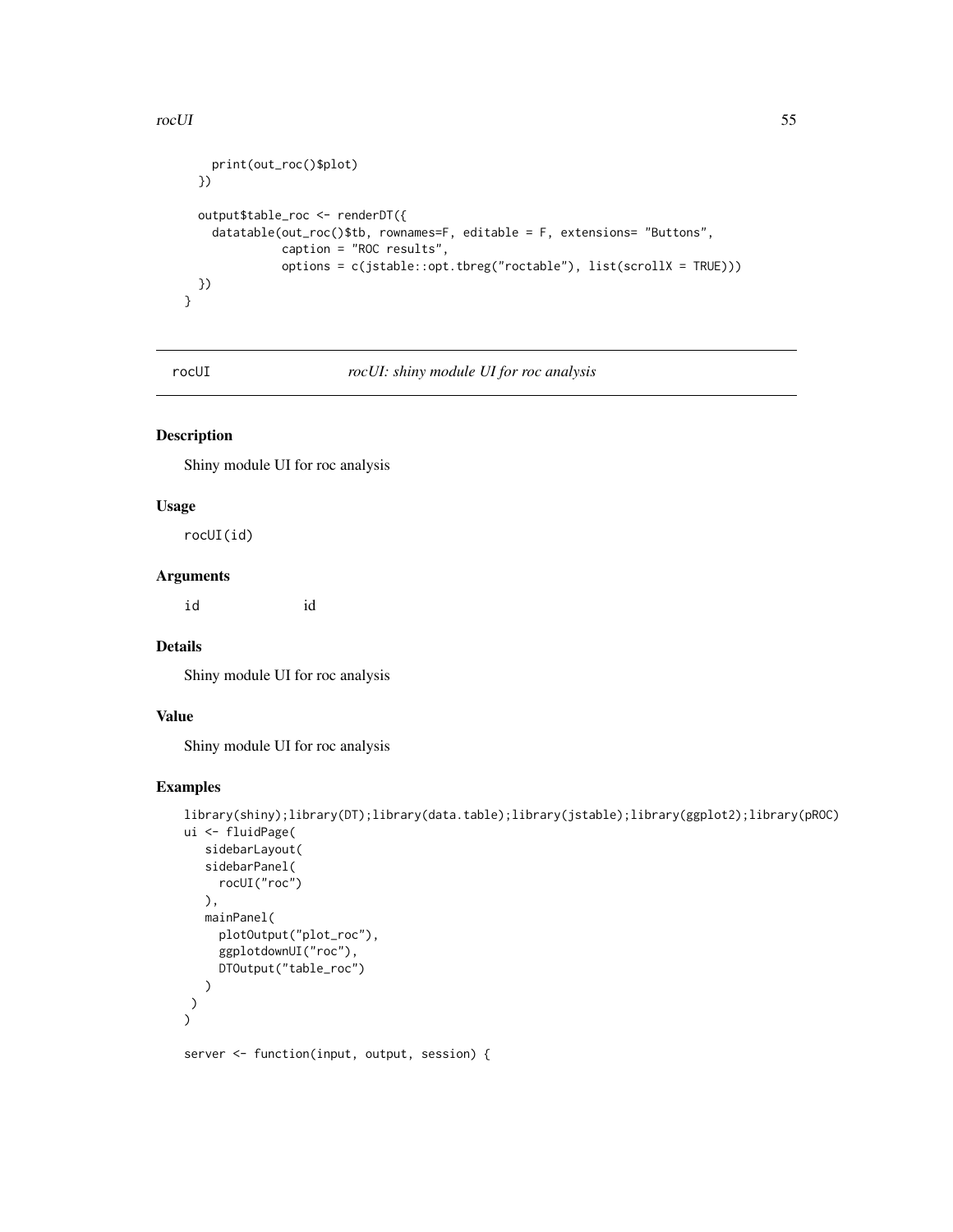```
data <- reactive(mtcars)
 data.label <- jstable::mk.lev(mtcars)
 out_roc <- callModule(rocModule, "roc", data = data, data_label = data.label,
                            data_varStruct = NULL)
 output$plot_roc <- renderPlot({
   print(out_roc()$plot)
 })
 output$table_roc <- renderDT({
   datatable(out_roc()$tb, rownames=F, editable = F, extensions= "Buttons",
              caption = "ROC results",
              options = c(jstable::opt.tbreg("roctable"), list(scrollX = TRUE)))
 })
}
```

| ROC_table | ROC_table: extract AUC, NRI and IDI information from list of roc |  |  |  |  |
|-----------|------------------------------------------------------------------|--|--|--|--|
|           | <i>object in pROC packages.</i>                                  |  |  |  |  |

#### Description

extract AUC, NRI and IDI information from list of roc in pROC packages

#### Usage

```
ROC_table(ListModel, dec.auc = 3, dec.p = 3)
```
## Arguments

| ListModel | list of roc object             |
|-----------|--------------------------------|
| dec.auc   | digits for AUC, Default: 3     |
| dec.p     | digits for p value, Default: 3 |

### Details

extract AUC, NRI and IDI information from list of roc object in pROC packages.

### Value

table of AUC, NRI and IDI information

### See Also

[ci.auc](#page-0-0),[roc.test](#page-0-0) [data.table](#page-0-0), [rbindlist](#page-0-0)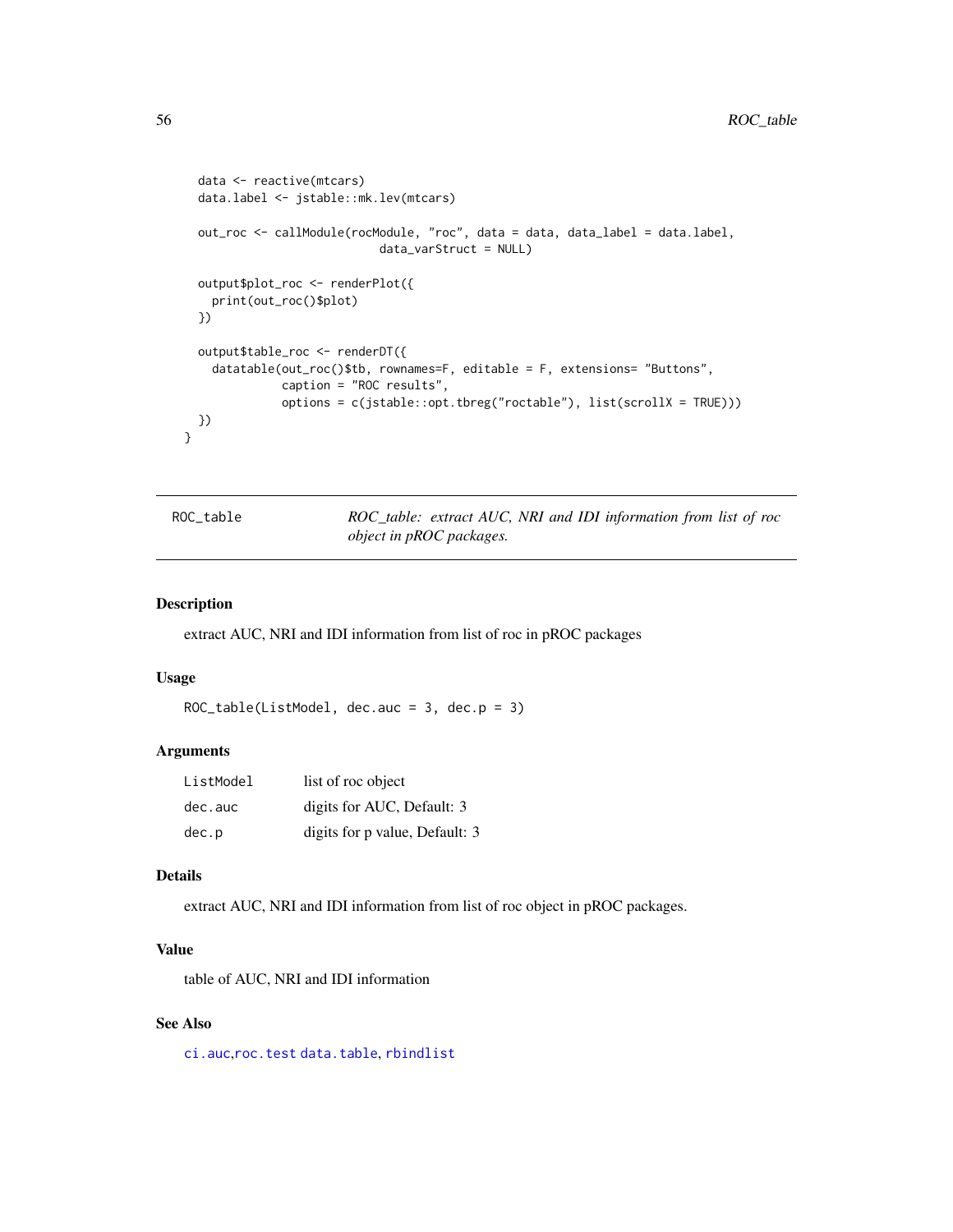#### scatterServer 57

### Examples

```
library(pROC)
m1 \leq -g \ln(vs \sim am + gear, data = mtcars, family = binomial)m2 \leq glm(vs \sim am + gear + wt, data = mtcars, family = binomial)m3 \leq glm(vs \sim am + gear + wt + mpg, data = mtcars, family = binomial)roc1 <- roc(m1$y, predict(m1, type = "response"))
roc2 <- roc(m2$y, predict(m2, type = "response"))
roc3 <- roc(m3$y, predict(m3, type = "response"))
list.roc <- list(roc1, roc2, roc3)
ROC_table(list.roc)
```
scatterServer *scatterServer: shiny module server for scatterplot.*

#### Description

Shiny module server for scatterplot.

### Usage

scatterServer(id, data, data\_label, data\_varStruct = NULL, nfactor.limit = 10)

#### Arguments

| id         | id                                                                |
|------------|-------------------------------------------------------------------|
| data       | Reactive data                                                     |
| data_label | Reactive data label                                               |
|            | data_varStruct Reactive List of variable structure, Default: NULL |
|            | nfactor.limit nlevels limit in factor variable, Default: 10       |

### Details

Shiny module server for scatterplot.

#### Value

Shiny module server for scatterplot.

```
library(shiny);library(ggplot2);library(ggpubr);
ui <- fluidPage(
   sidebarLayout(
  sidebarPanel(
    scatterUI("scatter")
  ),
   mainPanel(
```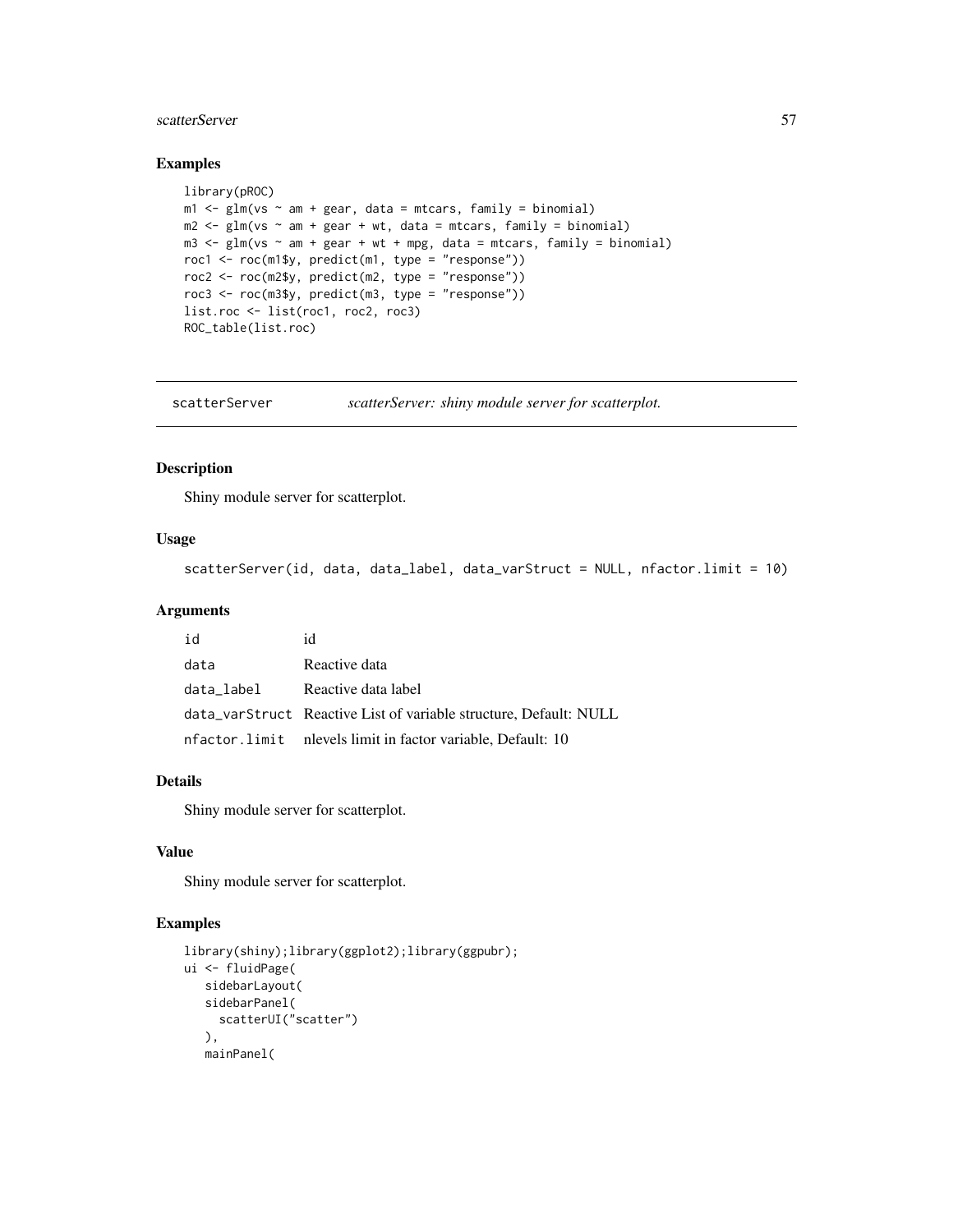```
plotOutput("scatter_plot"),
     ggplotdownUI("scatter")
  )
\lambda)
server <- function(input, output, session) {
 data <- reactive(mtcars)
 data.label <- reactive(jstable::mk.lev(mtcars))
 out_scatter <- scatterServer("scatter", data = data, data_label = data.label,
   data_varStruct = NULL)
 output$scatter_plot <- renderPlot({
   print(out_scatter())
 })
}
```
scatterUI *scatterUI: shiny module UI for scatterplot*

### Description

Shiny module UI for scatterplot

### Usage

```
scatterUI(id, label = "scatterplot")
```
### Arguments

| id    | id    |
|-------|-------|
| label | label |

# Details

Shiny module UI for scatterplot

# Value

Shiny module UI for scatterplot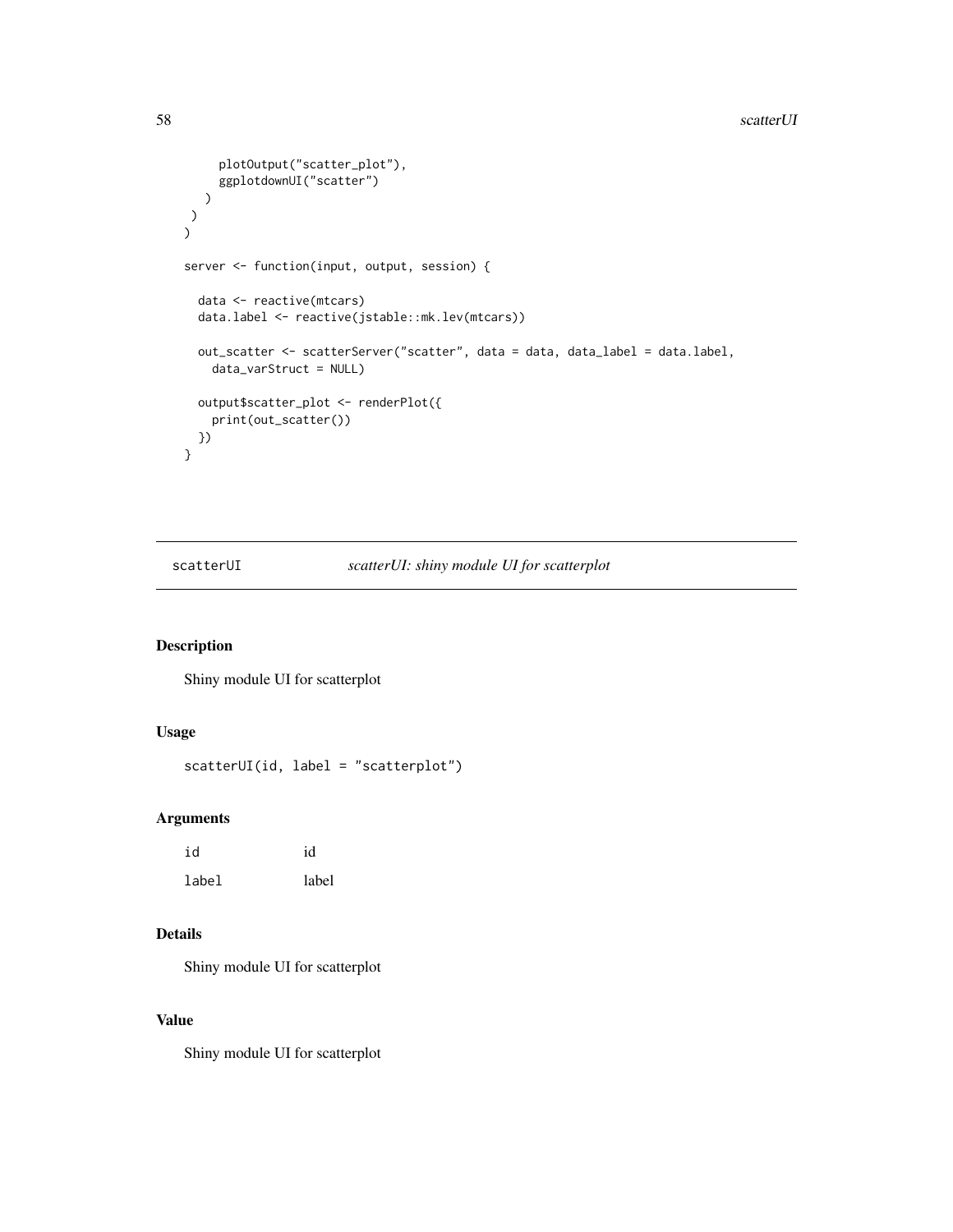### survIDINRI\_helper 59

# Examples

```
library(shiny);library(ggplot2);library(ggpubr);
ui <- fluidPage(
   sidebarLayout(
   sidebarPanel(
     scatterUI("scatter")
   ),
  mainPanel(
     plotOutput("scatter_plot"),
     ggplotdownUI("scatter")
  )
\lambda\mathcal{L}server <- function(input, output, session) {
  data <- reactive(mtcars)
  data.label <- reactive(jstable::mk.lev(mtcars))
  out_scatter <- scatterServer("scatter", data = data, data_label = data.label,
    data_varStruct = NULL)
  output$scatter_plot <- renderPlot({
    print(out_scatter())
  })
}
```

| survIDINRI_helper | survIDINRI_helper: Helper function for IDI.INF.OUT in survIDINRI |
|-------------------|------------------------------------------------------------------|
|                   | packages                                                         |

# Description

Helper function for IDI.INF.OUT in survIDINRI packages

# Usage

```
survIDINRI_helper(
 var.event,
  var.time,
 list.vars.ind,
  t,
 data,
 dec.auc = 3,
 dec.p = 3,
  id.cluster = NULL
)
```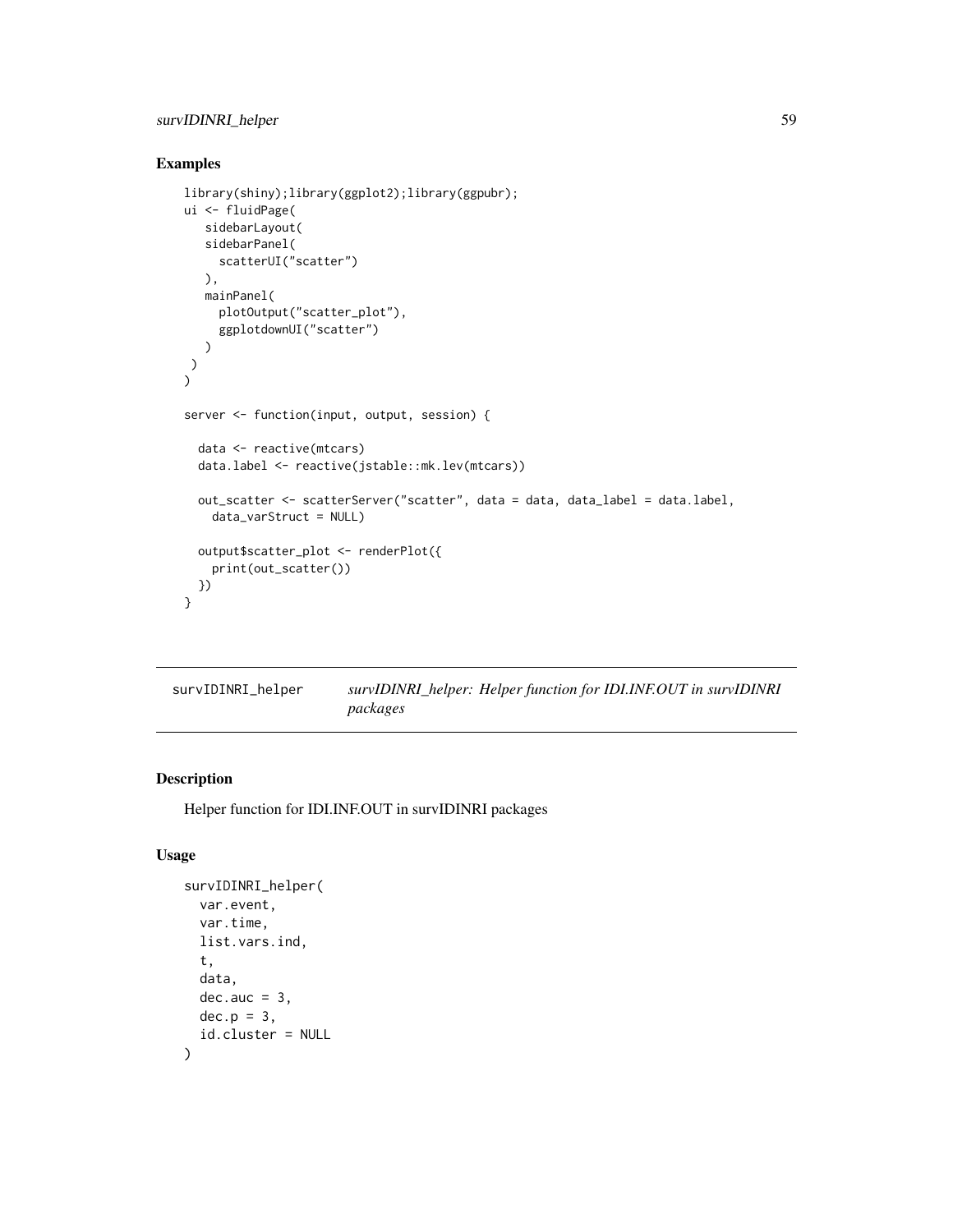### Arguments

| var.event     | event                                             |
|---------------|---------------------------------------------------|
| var.time      | time                                              |
| list.vars.ind | list of independent variable                      |
| t             | time                                              |
| data          | data                                              |
| dec.auc       | digits for AUC, Default: 3                        |
| dec.p         | digits for p value, Default: 3                    |
| id.cluster    | cluster variable if marginal model, Default: NULL |

### Details

Helper function for IDI.INF.OUT in survIDINRI packages

# Value

IDI, NRI

## See Also

[data.table](#page-0-0) [model.matrix](#page-0-0) [coxph](#page-0-0) [Surv](#page-0-0) [IDI.INF.OUT](#page-0-0) [IDI.INF](#page-0-0)

### Examples

```
#library(survival)
#survIDINRI_helper("status", "time", list.vars.ind = list("age", c("age", "sex")),
# t = 365, data = lung)
```
tb1module *tb1module: table 1 shiny module server.*

### Description

Table 1 shiny module server for descriptive statistics.

### Usage

```
tb1module(
  input,
 output,
 session,
 data,
 data_label,
  data_varStruct = NULL,
 nfactor.limit = 10,
```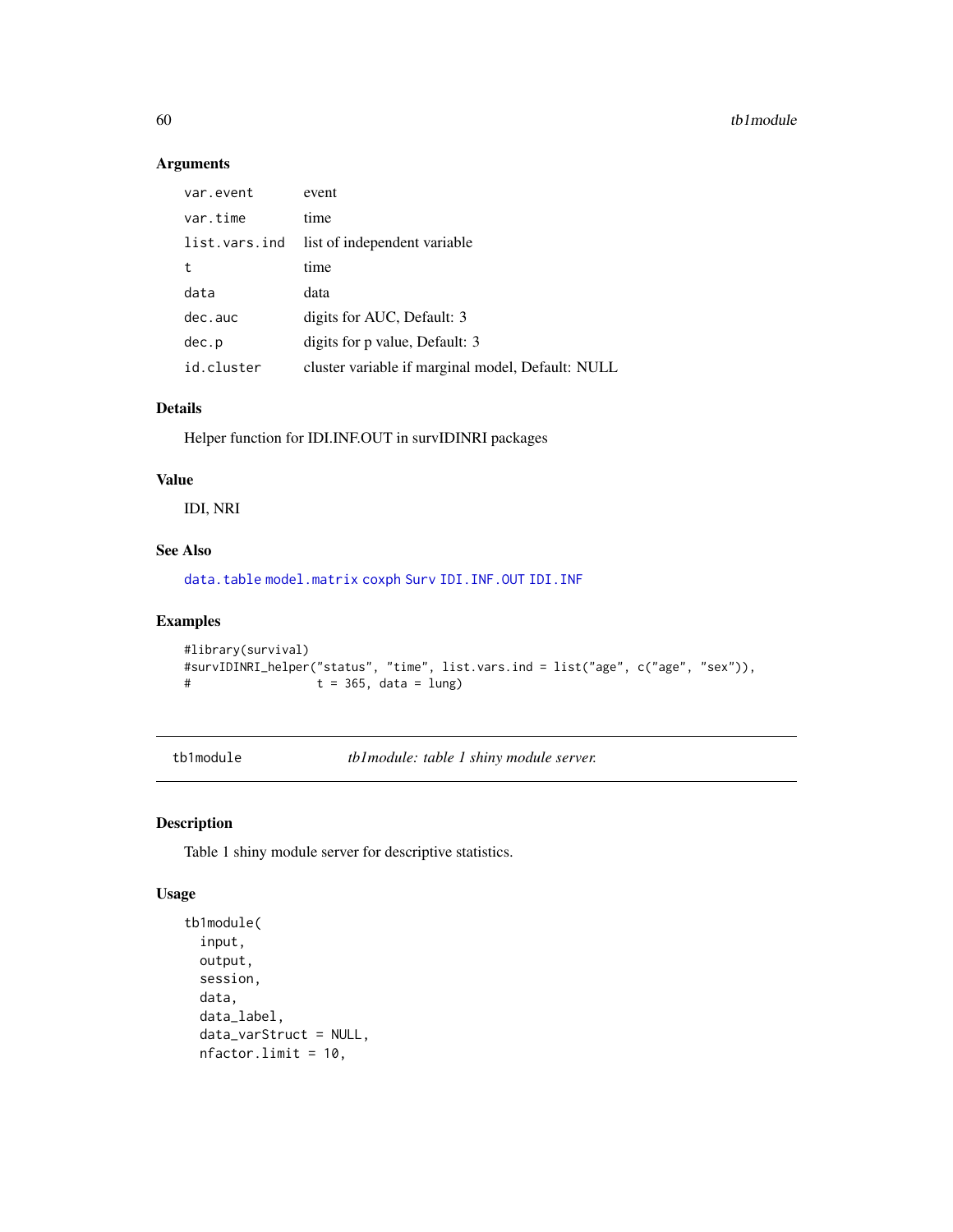#### $t$ b1module 61

```
design.survey = NULL,
  showAllLevels = T,
  argsExact = list(workspace = 2 * 10^2, simulate.p.value = T)
\mathcal{L}
```
### Arguments

| input         | input                                                               |
|---------------|---------------------------------------------------------------------|
| output        | output                                                              |
| session       | session                                                             |
| data          | Data                                                                |
| data_label    | Data label                                                          |
|               | data_varStruct Variable structure list of data, Default: NULL       |
| nfactor.limit | maximum factor levels to include, Default: 10                       |
| design.survey | survey data of survey package. default: NULL                        |
| showAllLevels | Show All label information with 2 categorical variables, Default: T |
| argsExact     | Option for Fisher exact test memory limit.                          |

### Details

Table 1 shiny module server for descriptive statistics.

#### Value

Table 1 shiny module server for descriptive statistics.

```
library(shiny);library(DT);library(data.table);library(jstable)
ui <- fluidPage(
  sidebarLayout(
   sidebarPanel(
     tb1moduleUI("tb1")
  ),
  mainPanel(
     DTOutput("table1")
   )
)
\mathcal{L}server <- function(input, output, session) {
  data <- mtcars
  data.label <- jstable::mk.lev(mtcars)
  out_tb1 <- callModule(tb1module, "tb1", data = data, data_label = data.label,
                        data_varStruct = NULL)
```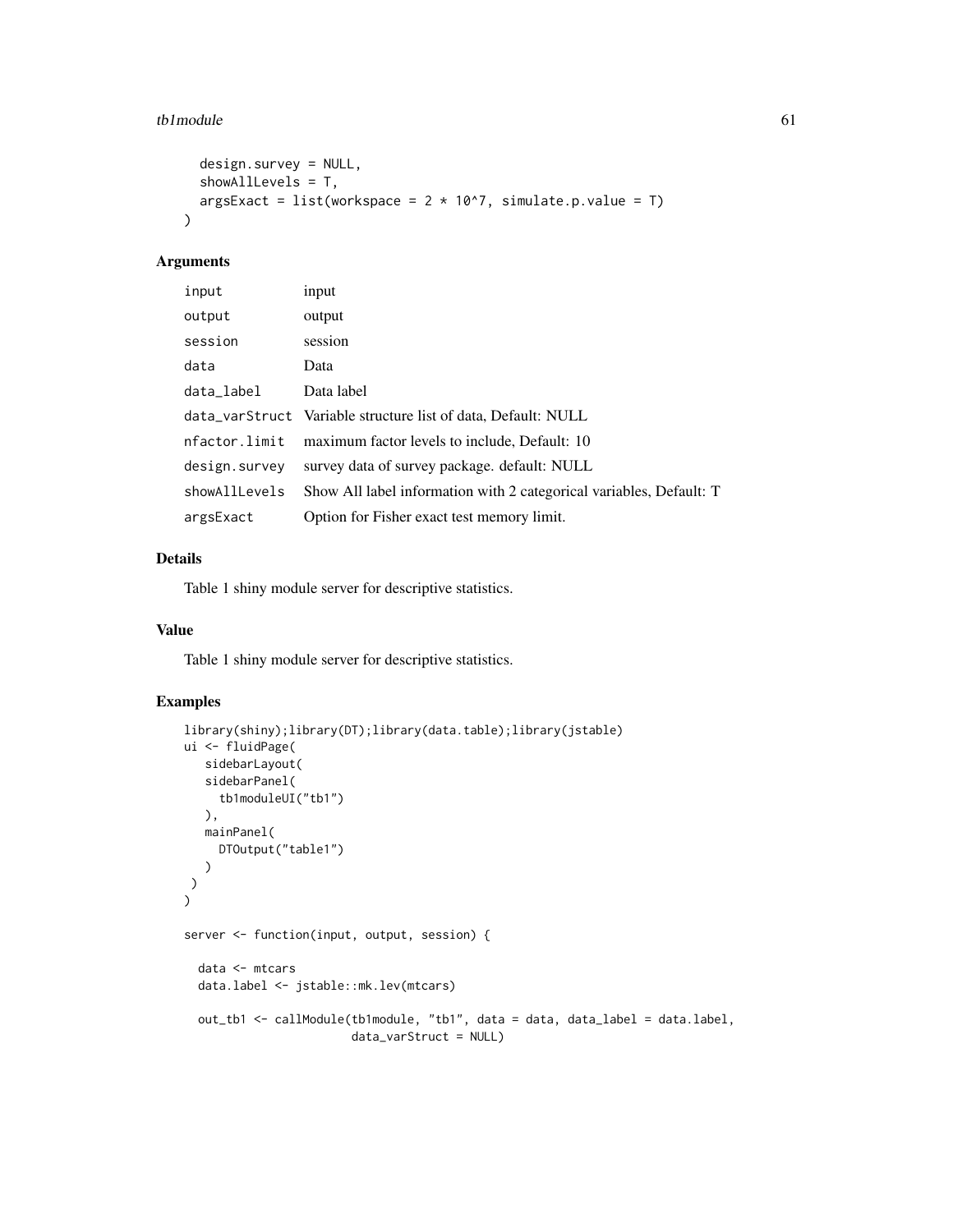```
output$table1 <- renderDT({
tb <- out_tb1()$table
cap <- out_tb1()$caption
out.tb1 <- datatable(tb, rownames = T, extension= "Buttons", caption = cap)
return(out.tb1)
})
```
tb1module2 *tb1module2: table 1 shiny module server for reactive data.*

### Description

}

Table 1 shiny module server for descriptive statistics for reactive data.

### Usage

```
tb1module2(
  input,
  output,
  session,
  data,
  data_label,
  data_varStruct = NULL,
  nfactor.limit = 10,
  design.survey = NULL,
  showAllLevels = T,
  argsExact = list(workspace = 2 * 10^2, simulate.p.value = T)
)
```
### Arguments

| input         | input                                                               |
|---------------|---------------------------------------------------------------------|
| output        | output                                                              |
| session       | session                                                             |
| data          | Reactive data                                                       |
| data_label    | Reactive data label                                                 |
|               | data_varStruct Variable structure list of data, Default: NULL       |
| nfactor.limit | maximum factor levels to include, Default: 10                       |
| design.survey | Reactive survey data of survey package. Default: NULL               |
| showAllLevels | Show All label information with 2 categorical variables, Default: T |
| argsExact     | Option for Fisher exact test memory limit.                          |

# Details

Table 1 shiny module server for descriptive statistics.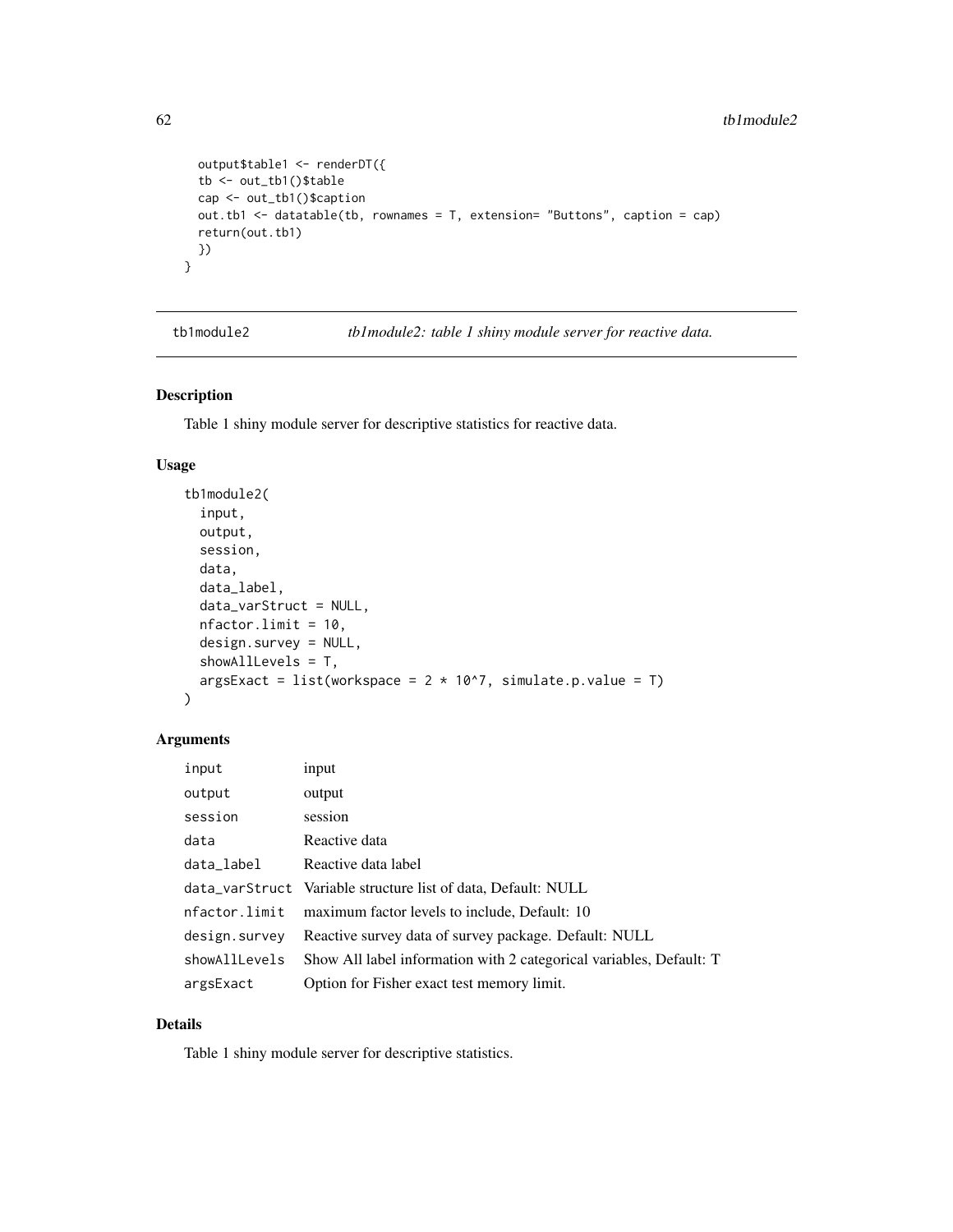#### tb1moduleUI 63

# Value

Table 1 shiny module server for descriptive statistics.

# Examples

```
library(shiny);library(DT);library(data.table);library(jstable)
ui <- fluidPage(
  sidebarLayout(
  sidebarPanel(
     tb1moduleUI("tb1")
  ),
  mainPanel(
    DTOutput("table1")
  )
)
)
server <- function(input, output, session) {
 data <- reactive(mtcars)
 data.label <- reactive(jstable::mk.lev(mtcars))
 out_tb1 <- callModule(tb1module2, "tb1", data = data, data_label = data.label,
                       data_varStruct = NULL)
 output$table1 <- renderDT({
 tb <- out_tb1()$table
 cap <- out_tb1()$caption
 out.tb1 <- datatable(tb, rownames = T, extension= "Buttons", caption = cap)
 return(out.tb1)
 })
}
```
tb1moduleUI *tb1moduleUI: table 1 module UI.*

#### Description

Table 1 shiny module UI for descriptive statistics.

### Usage

```
tb1moduleUI(id)
```
#### Arguments

id id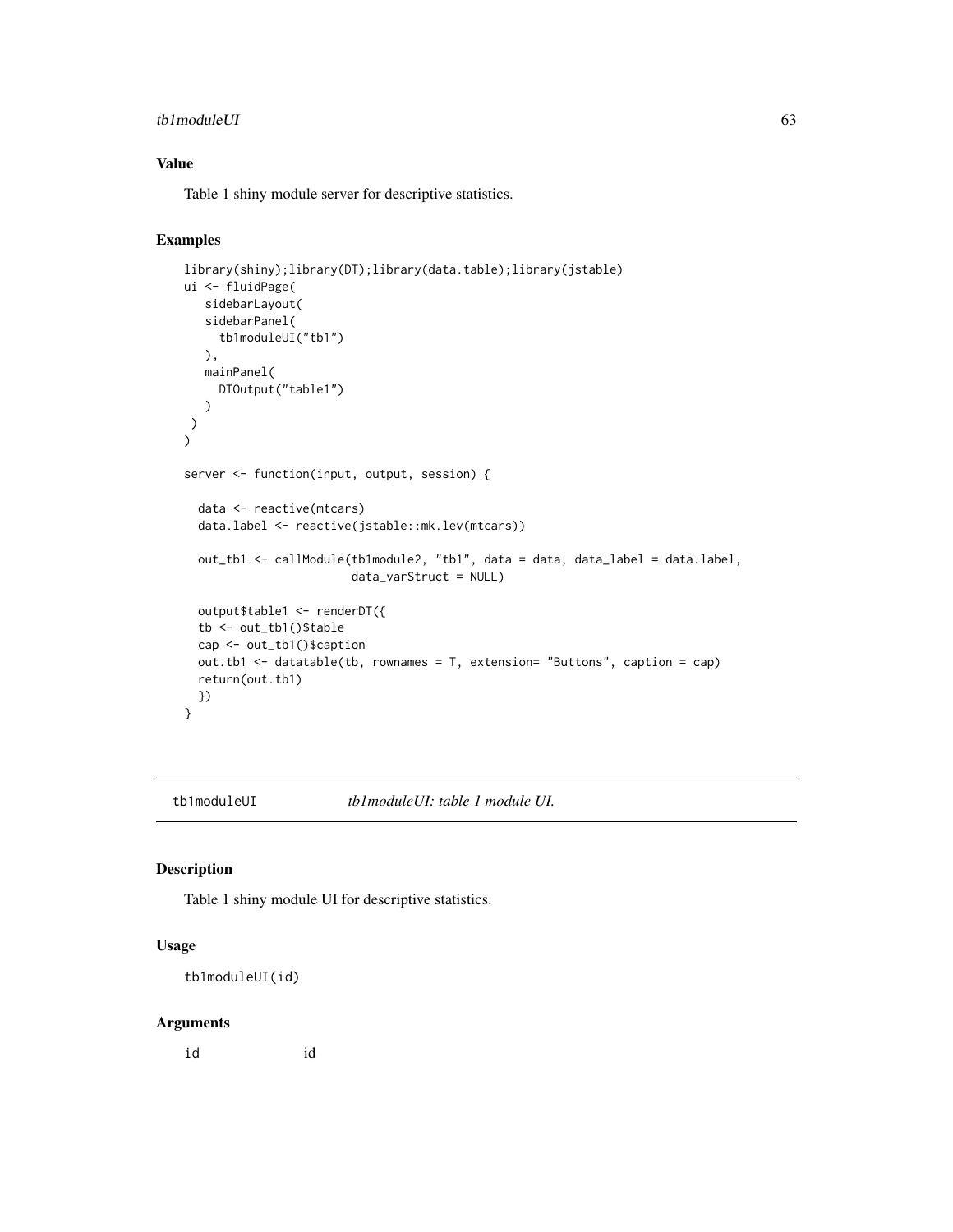### Details

Table 1 shiny module UI for descriptive statistics.

#### Value

Table 1 module UI.

# Examples

```
library(shiny);library(DT);library(data.table);library(jstable)
ui <- fluidPage(
  sidebarLayout(
  sidebarPanel(
     tb1moduleUI("tb1")
  ),
  mainPanel(
    DTOutput("table1")
   )
)
)
server <- function(input, output, session) {
 data <- reactive(mtcars)
 data.label <- reactive(jstable::mk.lev(mtcars))
 out_tb1 <- callModule(tb1module2, "tb1", data = data, data_label = data.label,
                        data_varStruct = NULL)
 output$table1 <- renderDT({
 tb <- out_tb1()$table
 cap <- out_tb1()$caption
 out.tb1 <- datatable(tb, rownames = T, extension= "Buttons", caption = cap)
 return(out.tb1)
 })
}
```
tb1simple *tb1simple: tb1 module server for propensity score analysis*

### Description

Table 1 module server for propensity score analysis

### Usage

```
tb1simple(
  input,
  output,
```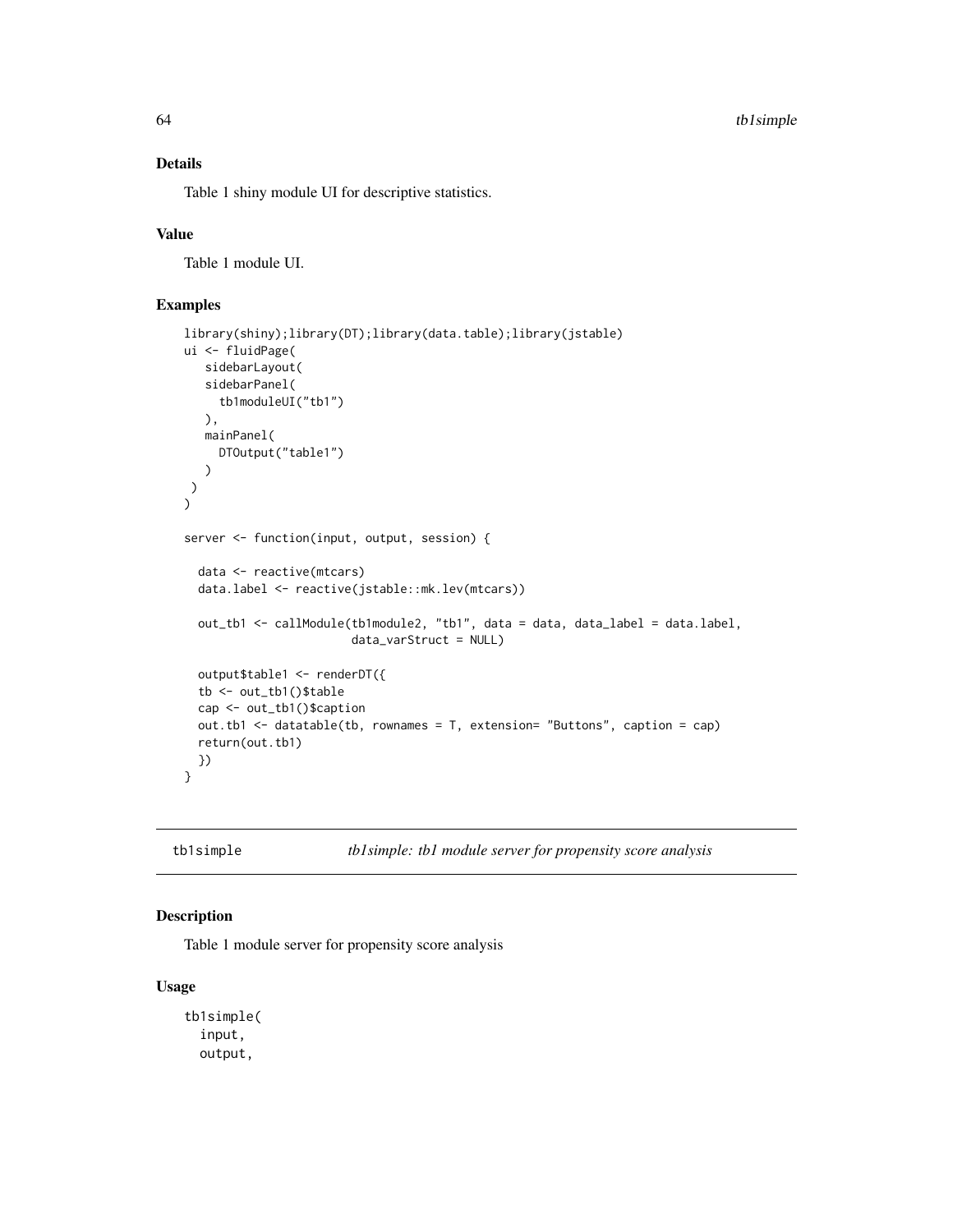#### tb1simple 65

```
session,
  data,
  matdata,
  data_label,
  data_varStruct = NULL,
  group_var,
  showAllLevels = T
\lambda
```
### Arguments

| input         | input                                                               |
|---------------|---------------------------------------------------------------------|
| output        | output                                                              |
| session       | session                                                             |
| data          | Original data with propensity score                                 |
| matdata       | Matching data                                                       |
| data_label    | Data label                                                          |
|               | data_varStruct List of variable structure, Default: NULL            |
| group_var     | Group variable to run propensity score analysis.                    |
| showAllLevels | Show All label information with 2 categorical variables, Default: T |

# Details

Table 1 module server for propensity score analysis

### Value

Table 1 with original data/matching data/IPTW data

## See Also

[var\\_label](#page-0-0) [CreateTableOneJS](#page-0-0) [svydesign](#page-0-0)

```
library(shiny);library(DT);library(data.table);library(readxl);library(jstable)
library(haven);library(survey)
ui <- fluidPage(
   sidebarLayout(
   sidebarPanel(
     FilePsInput("datafile"),
     tb1simpleUI("tb1")
   ),
   mainPanel(
     DTOutput("table1_original"),
     DTOutput("table1_ps"),
     DTOutput("table1_iptw")
   )
```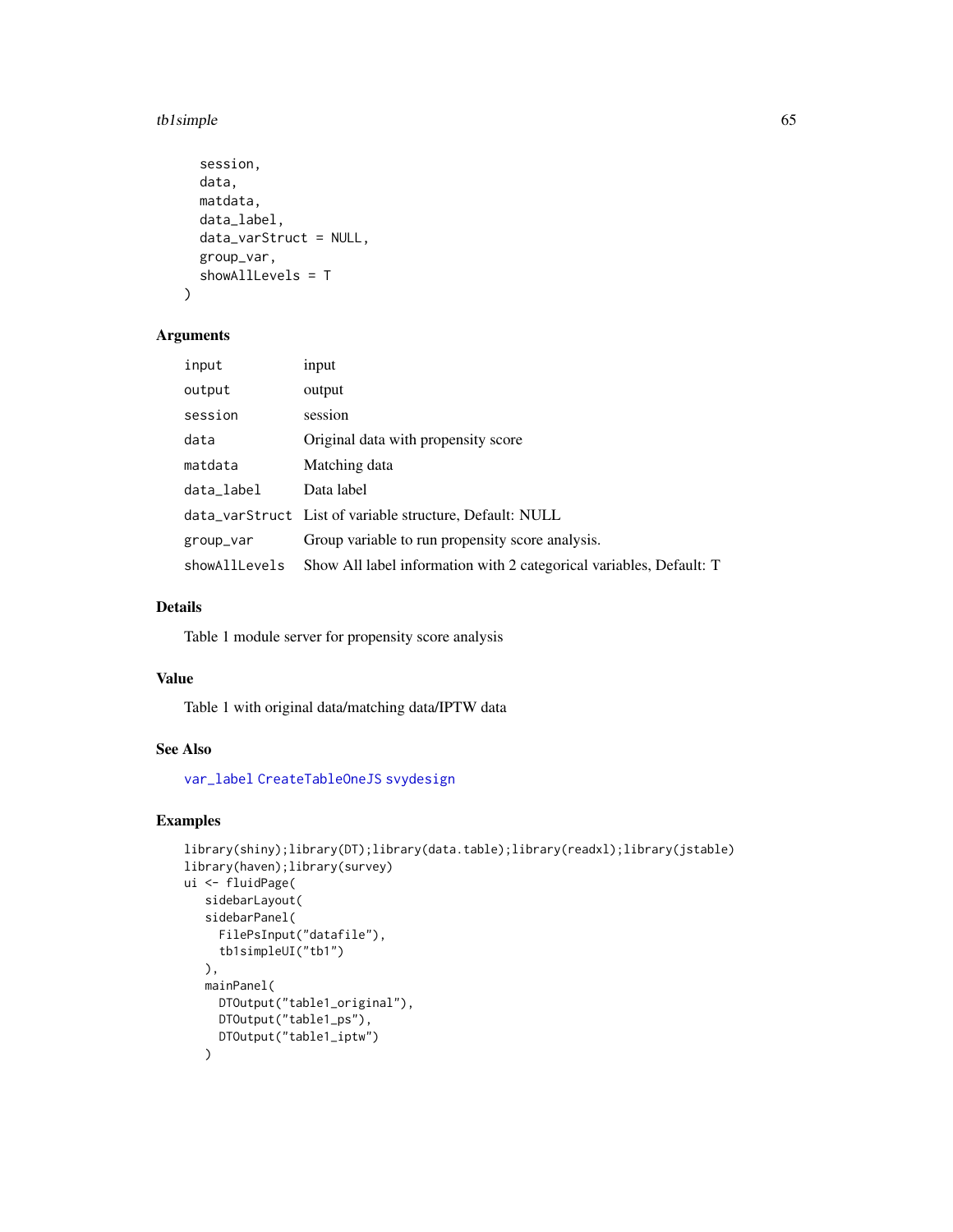```
)
server <- function(input, output, session) {
 mat.info <- callModule(FilePs, "datafile")
 data <- reactive(mat.info()$data)
 matdata <- reactive(mat.info()$matdata)
 data.label <- reactive(mat.info()$data.label)
 vlist <- eventReactive(mat.info(), {
    mklist <- function(varlist, vars){
      lapply(varlist,
             function(x){
               inter <- intersect(x, vars)
               if (length(inter) == 1){
                 inter <- c(inter, "")
               }
               return(inter)
             })
   }
  factor_vars <- names(data())[data()[, lapply(.SD, class) %in% c("factor", "character")]]
   factor_list <- mklist(data_varStruct(), factor_vars)
    conti_vars <- setdiff(names(data()), c(factor_vars, "pscore", "iptw"))
    conti_list <- mklist(data_varStruct(), conti_vars)
  nclass_factor <- unlist(data()[, lapply(.SD, function(x){length(unique(x)[!is.na(unique(x))])}),
                                    .SDcols = factor_vars])
  class01_factor <- unlist(data()[, lapply(.SD, function(x){identical(levels(x), c("0", "1"))}),
                                     .SDcols = factor_vars])
   validate(
      need(!is.null(class01_factor), "No categorical variables coded as 0, 1 in data")
   \lambdafactor_01vars <- factor_vars[class01_factor]
    factor_01_list <- mklist(data_varStruct(), factor_01vars)
  group_vars <- factor_vars[nclass_factor >=2 & nclass_factor <=10 & nclass_factor < nrow(data())]
    group_list <- mklist(data_varStruct(), group_vars)
  except_vars <- factor_vars[nclass_factor>10 | nclass_factor==1 | nclass_factor==nrow(data())]
    ## non-normal: shapiro test
      f \leftarrow function(x) {
     if diff(range(x, na.rm = T)) == 0) return(F) else return(shapiro.test(x)$p.value <= 0.05)
      }
      non_normal <- ifelse(nrow(data()) <=3 | nrow(data()) >= 5000,
                           rep(F, length(conti_vars)),
                           sapply(conti_vars, function(x){f(data()[[x]])})
      \lambdareturn(list(factor_vars = factor_vars, factor_list = factor_list, conti_vars = conti_vars,
                  conti_list = conti_list, factor_01vars = factor_01vars,
                  factor_01_list = factor_01_list, group_list = group_list,
                  except_vars = except_vars, non_normal = non_normal)
```
 $\lambda$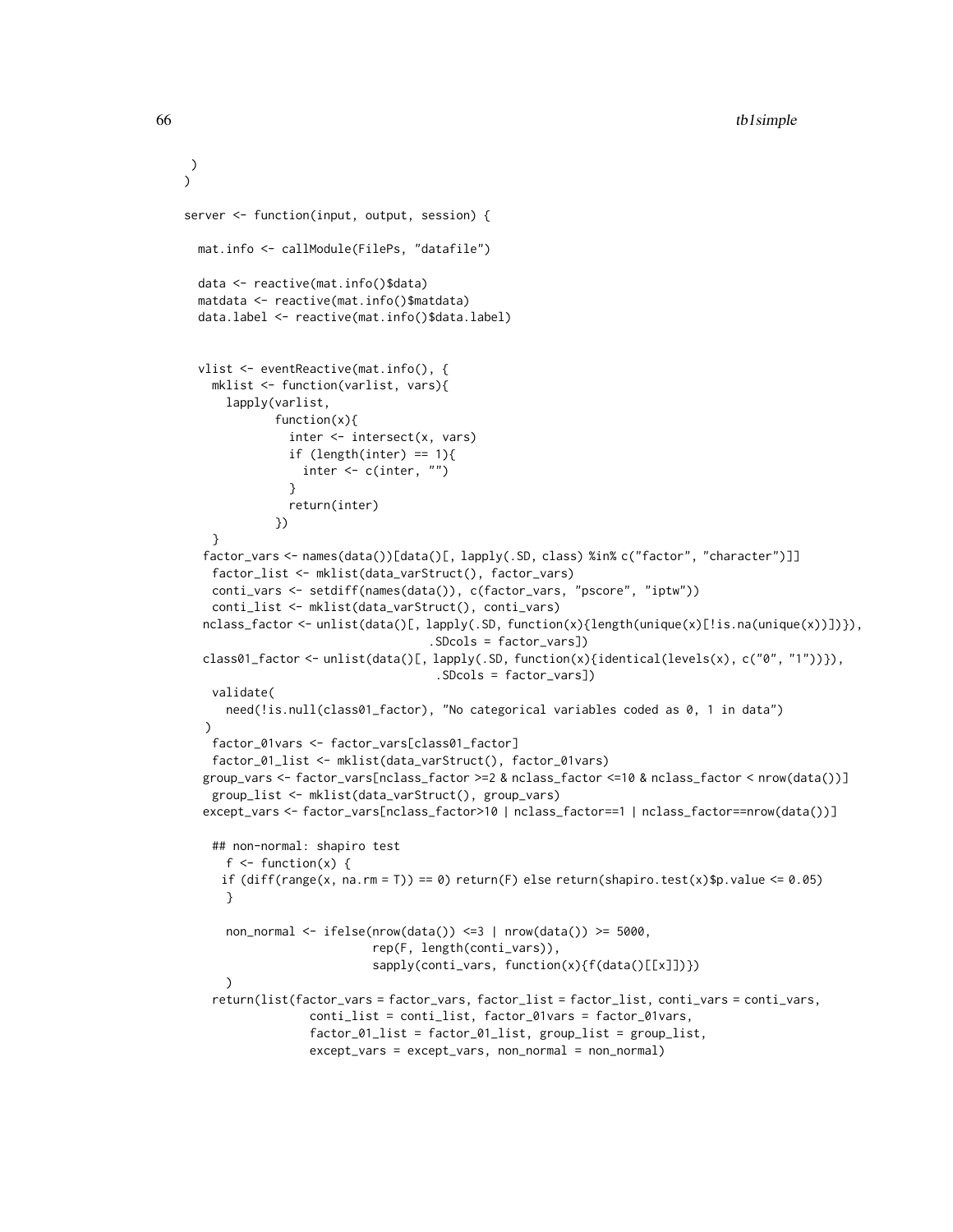```
\mathcal{L}})
 out.tb1 <- callModule(tb1simple2, "tb1", data = data, matdata = matdata, data_label = data.label,
                        data_varStruct = NULL, vlist = vlist,
                        group_var = reactive(mat.info()$group_var))
 output$table1_original <- renderDT({
    tb <- out.tb1()$original$table
   cap <- out.tb1()$original$caption
   out <- datatable(tb, rownames = T, extension= "Buttons", caption = cap)
   return(out)
 })
 output$table1_ps <- renderDT({
   tb <- out.tb1()$ps$table
   cap <- out.tb1()$ps$caption
   out <- datatable(tb, rownames = T, extension= "Buttons", caption = cap)
   return(out)
 })
 output$table1_iptw <- renderDT({
   tb <- out.tb1()$iptw$table
   cap <- out.tb1()$iptw$caption
   out <- datatable(tb, rownames = T, extension= "Buttons", caption = cap)
    return(out)
 })
}
```
tb1simple2 *tb1simple2: tb1 module for propensity score analysis for reactive data*

### Description

tb1 module for propensity score analysis for reactive data

### Usage

```
tb1simple2(
  input,
  output,
  session,
  data,
 matdata,
  data_label,
  data_varStruct = NULL,
 vlist,
  group_var,
  showAllLevels = T
)
```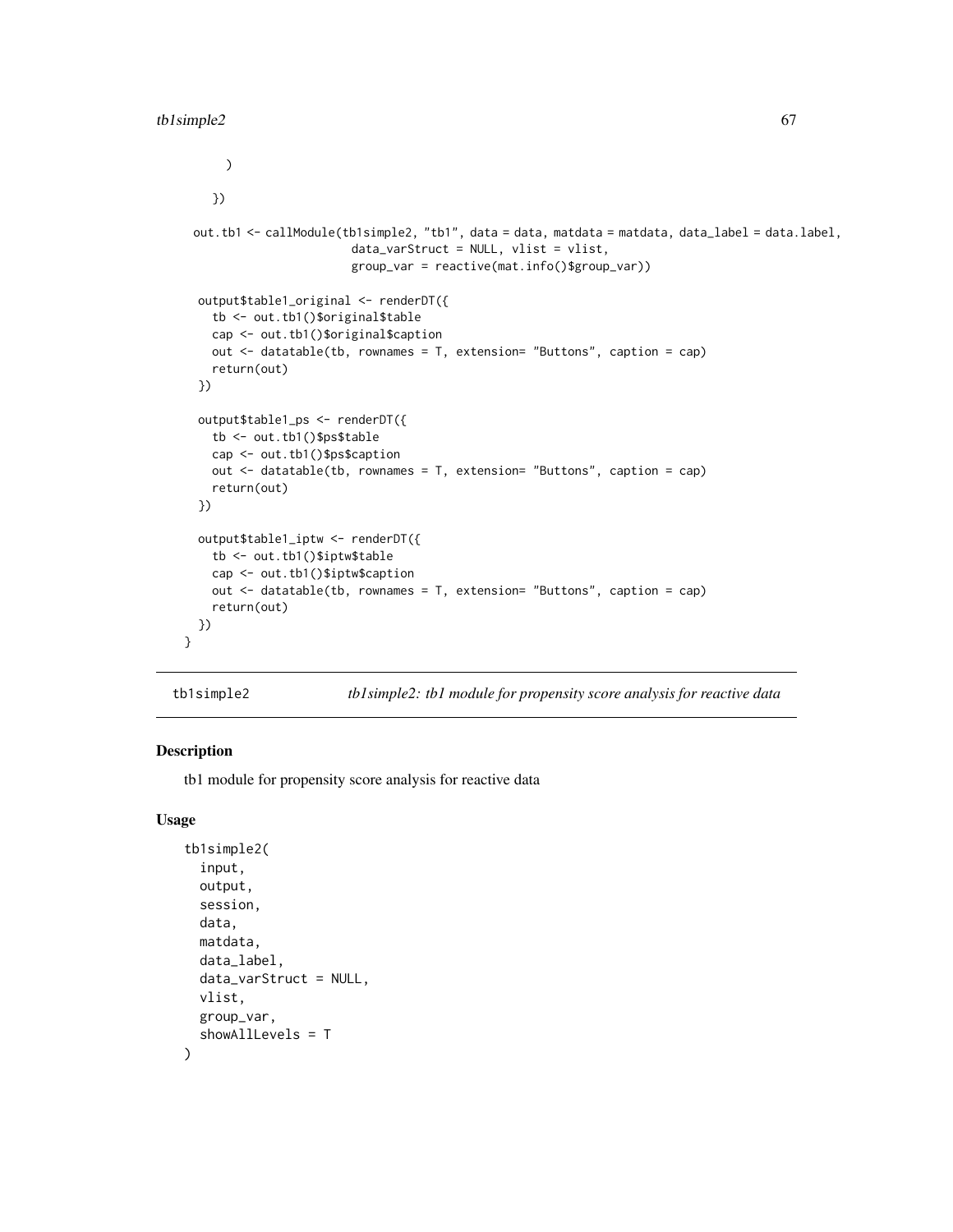### Arguments

| input         | input                                                               |
|---------------|---------------------------------------------------------------------|
| output        | output                                                              |
| session       | session                                                             |
| data          | Original reactive data with propensity score                        |
| matdata       | Matching reactive data                                              |
| data_label    | Reactive data label                                                 |
|               | data_varStruct List of variable structure, Default: NULL            |
| vlist         | List including factor/continuous/binary/except/non-normal variables |
| group_var     | Group variable to run propensity score analysis.                    |
| showAllLevels | Show All label information with 2 categorical variables, Default: T |

### Details

Table 1 module server for propensity score analysis

### Value

Table 1 with original data/matching data/IPTW data

### See Also

[CreateTableOneJS](#page-0-0) [svydesign](#page-0-0)

```
library(shiny);library(DT);library(data.table);library(readxl);library(jstable)
library(haven);library(survey)
ui <- fluidPage(
   sidebarLayout(
   sidebarPanel(
     FilePsInput("datafile"),
     tb1simpleUI("tb1")
  ),
  mainPanel(
     DTOutput("table1_original"),
     DTOutput("table1_ps"),
     DTOutput("table1_iptw")
  )
\lambda\overline{)}server <- function(input, output, session) {
  mat.info <- callModule(FilePs, "datafile")
  data <- reactive(mat.info()$data)
  matdata <- reactive(mat.info()$matdata)
```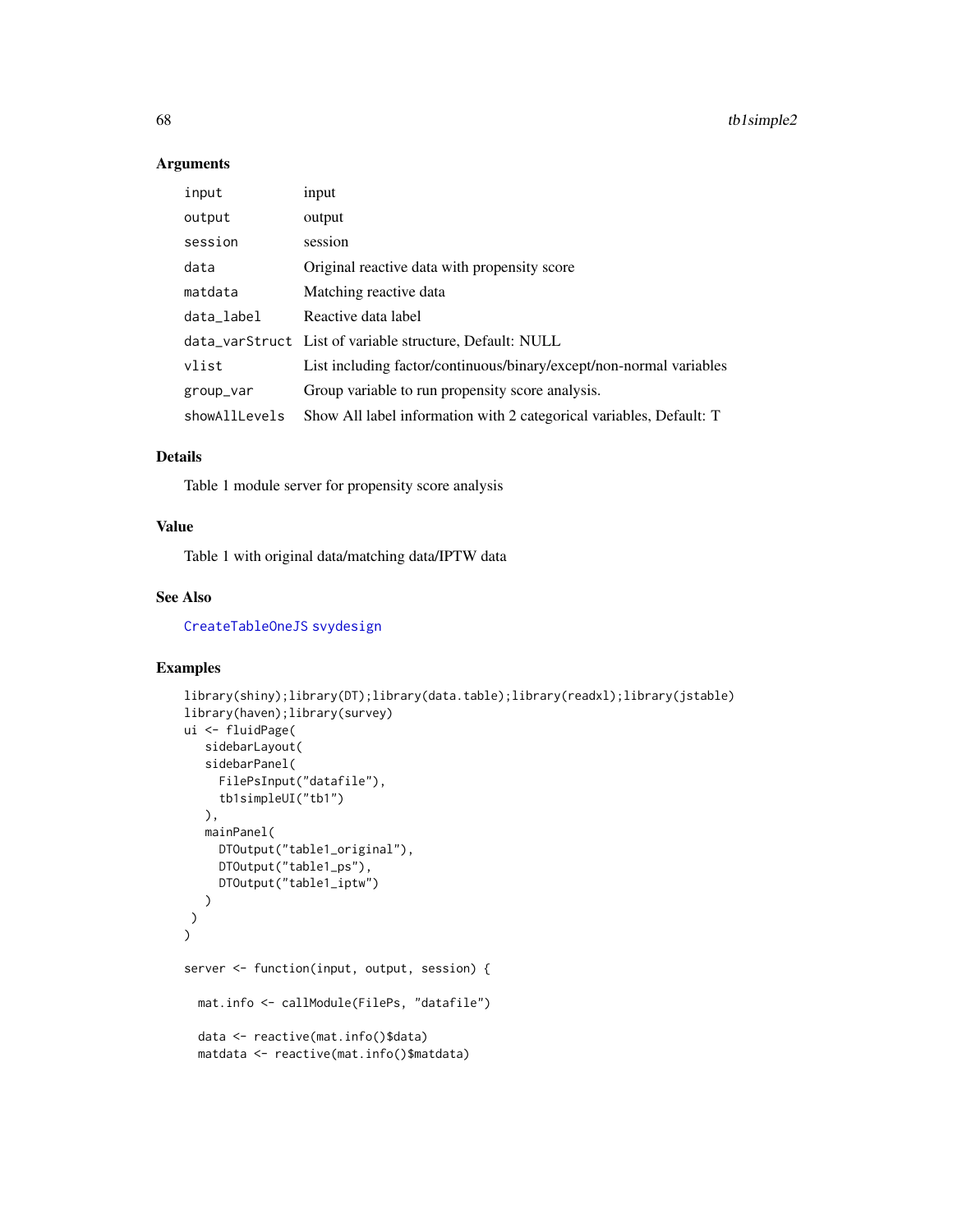```
data.label <- reactive(mat.info()$data.label)
vlist <- eventReactive(mat.info(), {
  mklist <- function(varlist, vars){
    lapply(varlist,
           function(x){
              inter <- intersect(x, vars)
              if (length(inter) == 1){
                inter <- c(inter, "")
             }
             return(inter)
           })
  }
 factor_vars <- names(data())[data()[, lapply(.SD, class) %in% c("factor", "character")]]
  factor_list <- mklist(data_varStruct(), factor_vars)
  conti_vars <- setdiff(names(data()), c(factor_vars, "pscore", "iptw"))
  conti_list <- mklist(data_varStruct(), conti_vars)
 nclass_factor <- unlist(data()[, lapply(.SD, function(x){length(unique(x)[!is.na(unique(x))])}),
                                  .SDcols = factor_vars])
 class01_factor <- unlist(data()[, lapply(.SD, function(x){identical(levels(x), c("0", "1"))}),
                                   .SDcols = factor_vars])
  validate(
    need(!is.null(class01_factor), "No categorical variables coded as 0, 1 in data")
 )
  factor_01vars <- factor_vars[class01_factor]
  factor_01_list <- mklist(data_varStruct(), factor_01vars)
 group_vars <- factor_vars[nclass_factor >=2 & nclass_factor <=10 & nclass_factor < nrow(data())]
  group_list <- mklist(data_varStruct(), group_vars)
 except_vars <- factor_vars[nclass_factor>10 | nclass_factor==1 | nclass_factor==nrow(data())]
  ## non-normal: shapiro test
    f \leftarrow function(x) {
   if diff(range(x, na.rm = T)) == 0) return(F) else return(shapiro.test(x)$p.value <= 0.05)
    }
    non_normal <- ifelse(nrow(data()) <=3 | nrow(data()) >= 5000,
                          rep(F, length(conti_vars)),
                          sapply(conti_vars, function(x){f(data()[[x]])})
    \lambdareturn(list(factor_vars = factor_vars, factor_list = factor_list, conti_vars = conti_vars,
                 conti_list = conti_list, factor_01vars = factor_01vars,
                 factor_01_list = factor_01_list, group_list = group_list,
                 except_vars = except_vars, non_normal = non_normal)
    )
  })
out.tb1 <- callModule(tb1simple2, "tb1", data = data, matdata = matdata, data_label = data.label,
                       data_varStruct = NULL, vlist = vlist,
                       group_var = reactive(mat.info()$group_var))
```
output\$table1\_original <- renderDT({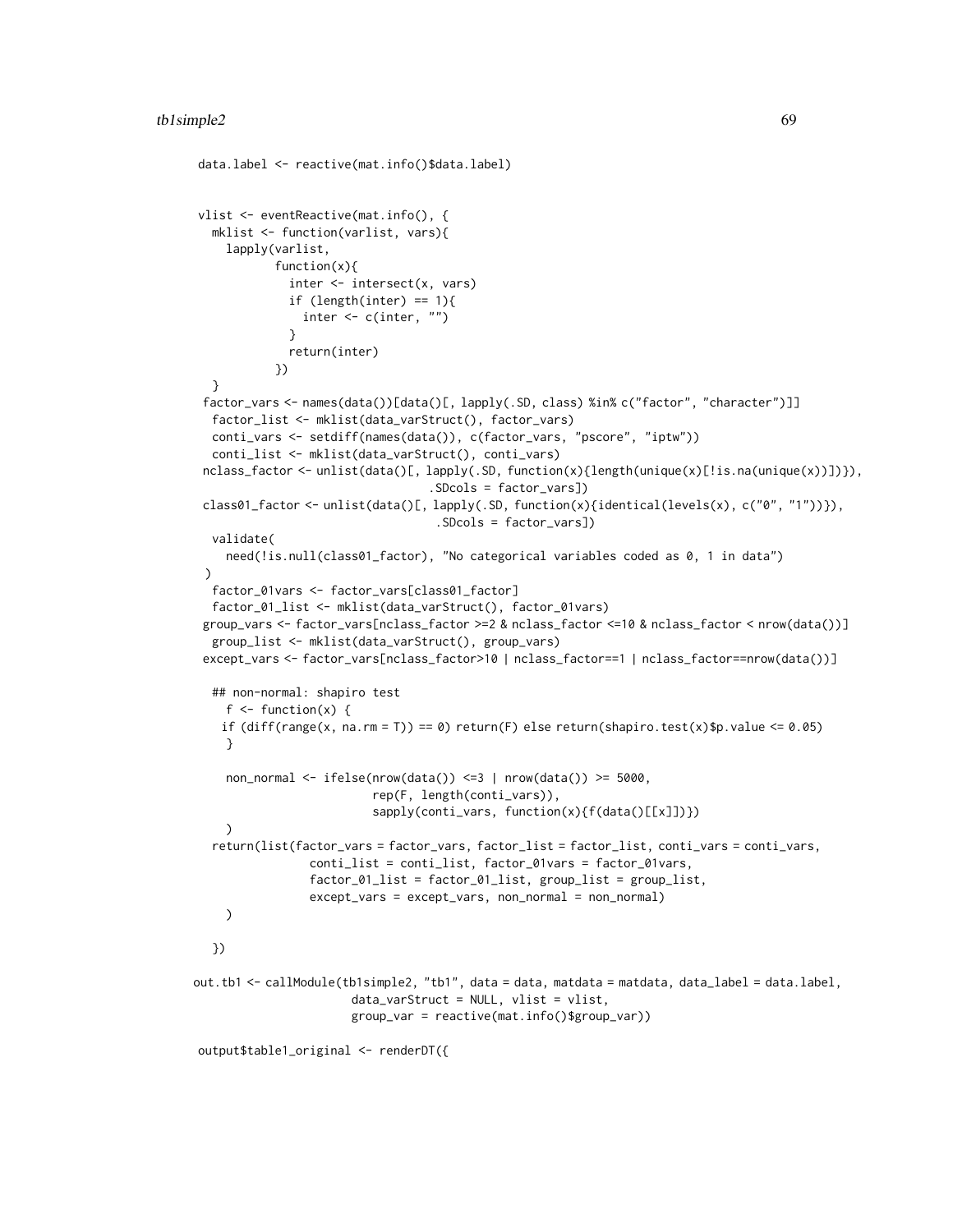```
tb <- out.tb1()$original$table
   cap <- out.tb1()$original$caption
   out <- datatable(tb, rownames = T, extension= "Buttons", caption = cap)
   return(out)
 })
 output$table1_ps <- renderDT({
   tb <- out.tb1()$ps$table
   cap <- out.tb1()$ps$caption
   out <- datatable(tb, rownames = T, extension= "Buttons", caption = cap)
   return(out)
 })
 output$table1_iptw <- renderDT({
   tb <- out.tb1()$iptw$table
   cap <- out.tb1()$iptw$caption
   out <- datatable(tb, rownames = T, extension= "Buttons", caption = cap)
   return(out)
 })
}
```
tb1simpleUI *tb1simpleUI : tb1 module UI for propensity score analysis*

# Description

Table 1 module UI for propensity score analysis.

#### Usage

tb1simpleUI(id)

### Arguments

id id

# Details

tb1 module UI for propensity score analysis

## Value

Table 1 UI for propensity score analysis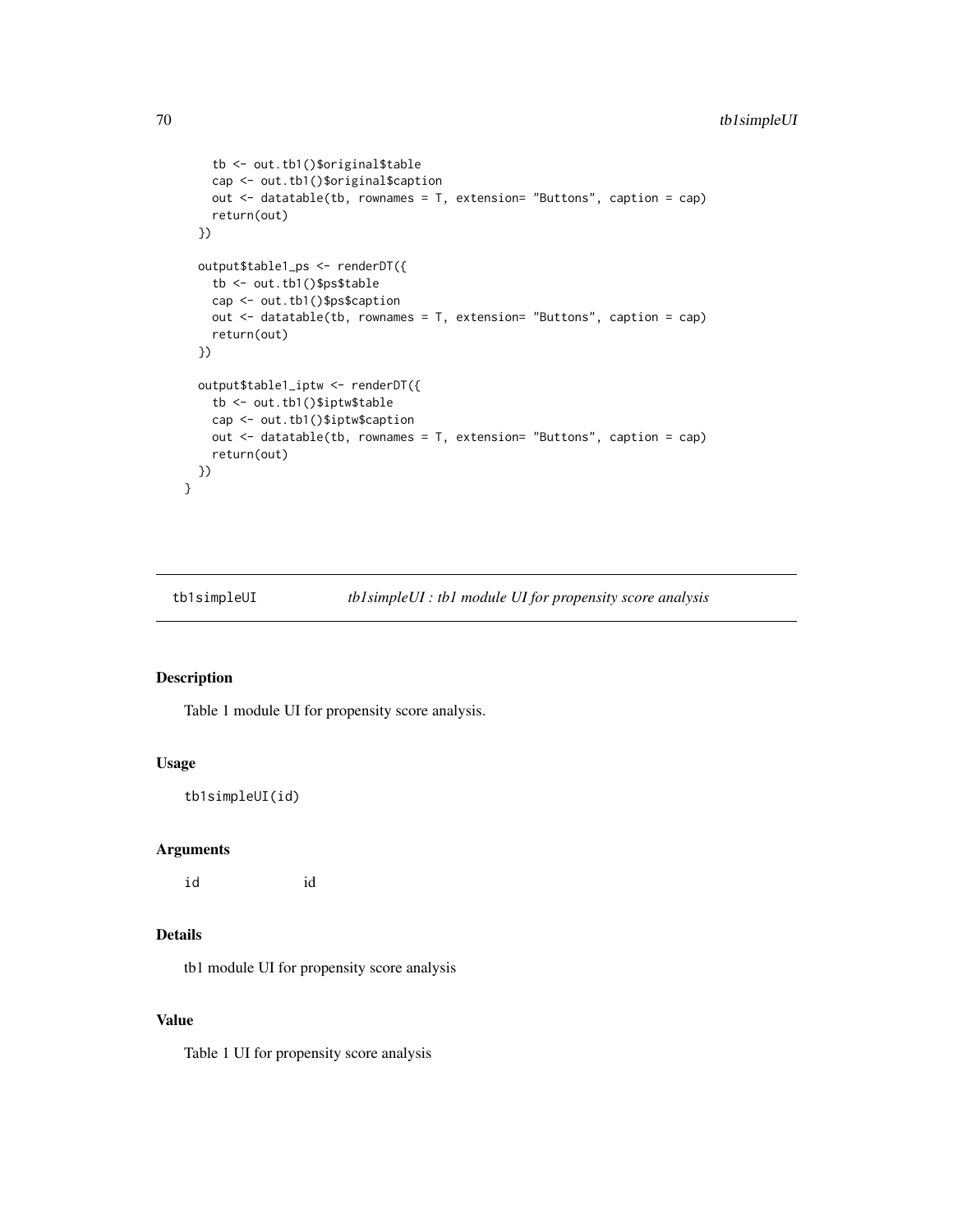## tb1simpleUI 71

```
library(shiny);library(DT);library(data.table);library(readxl);library(jstable)
library(haven);library(survey)
ui <- fluidPage(
   sidebarLayout(
   sidebarPanel(
     FilePsInput("datafile"),
     tb1simpleUI("tb1")
   ),
   mainPanel(
     DTOutput("table1_original"),
     DTOutput("table1_ps"),
     DTOutput("table1_iptw")
   )
)
\mathcal{L}server <- function(input, output, session) {
  mat.info <- callModule(FilePs, "datafile")
  data <- reactive(mat.info()$data)
  matdata <- reactive(mat.info()$matdata)
  data.label <- reactive(mat.info()$data.label)
  vlist <- eventReactive(mat.info(), {
    mklist <- function(varlist, vars){
      lapply(varlist,
             function(x){
               inter <- intersect(x, vars)
               if (length(inter) == 1){
                 inter <- c(inter, "")
               }
               return(inter)
             })
    }
  factor_vars <- names(data())[data()[, lapply(.SD, class) %in% c("factor", "character")]]
    factor_list <- mklist(data_varStruct(), factor_vars)
    conti_vars <- setdiff(names(data()), c(factor_vars, "pscore", "iptw"))
    conti_list <- mklist(data_varStruct(), conti_vars)
  nclass_factor <- unlist(data()[, lapply(.SD, function(x){length(unique(x)[!is.na(unique(x))])}),
                                    .SDcols = factor_vars])
  class01_factor <- unlist(data()[, lapply(.SD, function(x){identical(levels(x), c("0", "1"))}),
                                     .SDcols = factor_vars])
    validate(
      need(!is.null(class01_factor), "No categorical variables coded as 0, 1 in data")
   )
   factor_01vars <- factor_vars[class01_factor]
    factor_01_list <- mklist(data_varStruct(), factor_01vars)
  group_vars <- factor_vars[nclass_factor >=2 & nclass_factor <=10 & nclass_factor < nrow(data())]
    group_list <- mklist(data_varStruct(), group_vars)
```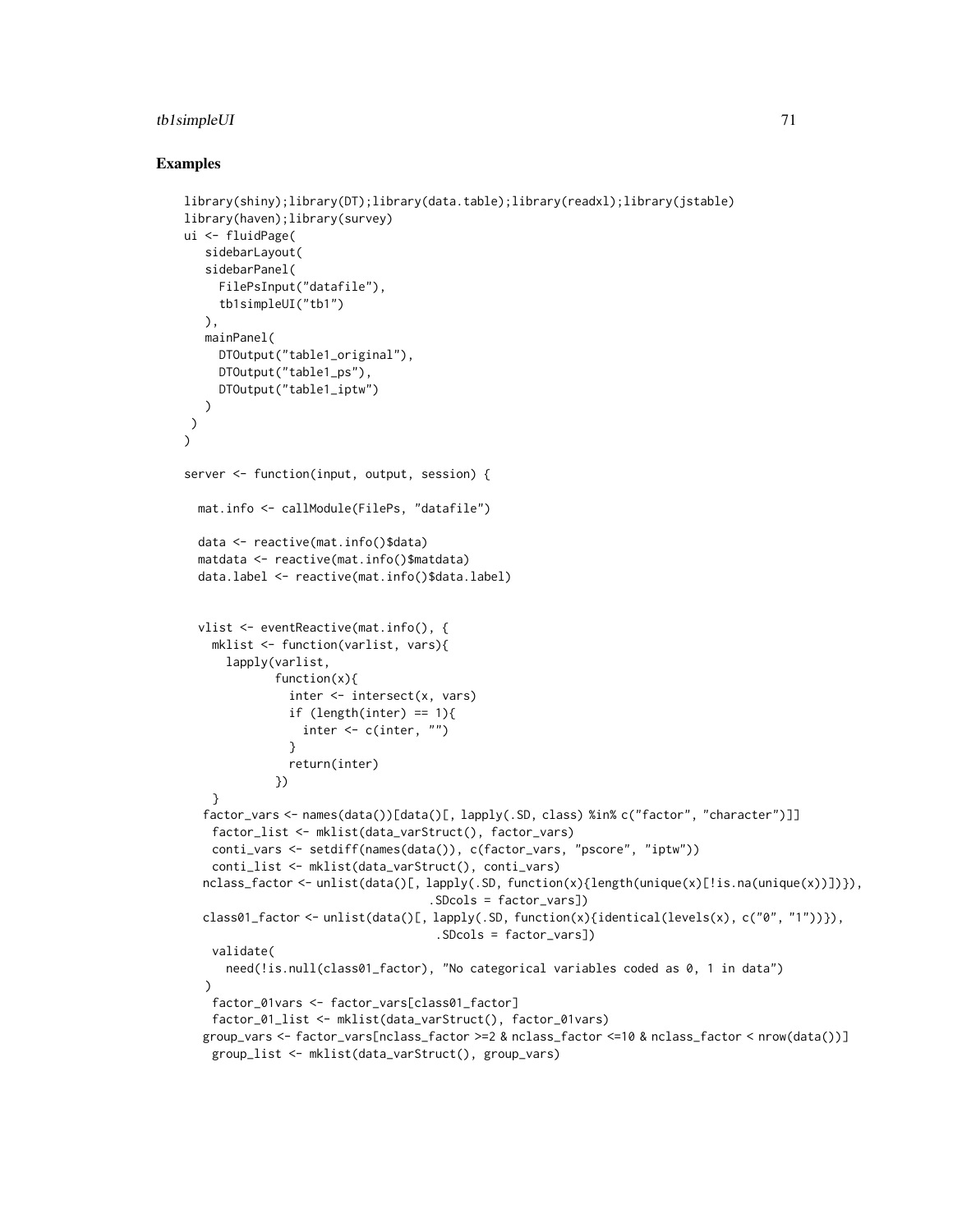```
except_vars <- factor_vars[nclass_factor>10 | nclass_factor==1 | nclass_factor==nrow(data())]
  ## non-normal: shapiro test
    f \leftarrow function(x) {
   if diff(range(x, na.rm = T)) == 0) return(F) else return(shapiro.test(x)$p.value <= 0.05)
    }
    non_normal <- ifelse(nrow(data()) <=3 | nrow(data()) >= 5000,
                          rep(F, length(conti_vars)),
                          sapply(conti_vars, function(x){f(data()[[x]])})
    )
    return(list(factor_vars = factor_vars, factor_list = factor_list,
          conti_vars = conti_vars, conti_list = conti_list, factor_01vars = factor_01vars,
                 factor_01_list = factor_01_list, group_list = group_list,
                except_vars = except_vars, non_normal = non_normal)
    )
  })
out.tb1 <- callModule(tb1simple2, "tb1", data = data, matdata = matdata, data_label = data.label,
                      data_varStruct = NULL, vlist = vlist,
                      group_var = reactive(mat.info()$group_var))
output$table1_original <- renderDT({
  tb <- out.tb1()$original$table
  cap <- out.tb1()$original$caption
  out \leq datatable(tb, rownames = T, extension= "Buttons", caption = cap)
  return(out)
})
output$table1_ps <- renderDT({
  tb <- out.tb1()$ps$table
  cap <- out.tb1()$ps$caption
  out <- datatable(tb, rownames = T, extension= "Buttons", caption = cap)
  return(out)
})
output$table1_iptw <- renderDT({
  tb <- out.tb1()$iptw$table
  cap <- out.tb1()$iptw$caption
  out <- datatable(tb, rownames = T, extension= "Buttons", caption = cap)
  return(out)
})
```
timeROChelper *timeROChelper: Helper function for timerocModule*

#### Description

}

Helper function for timerocModule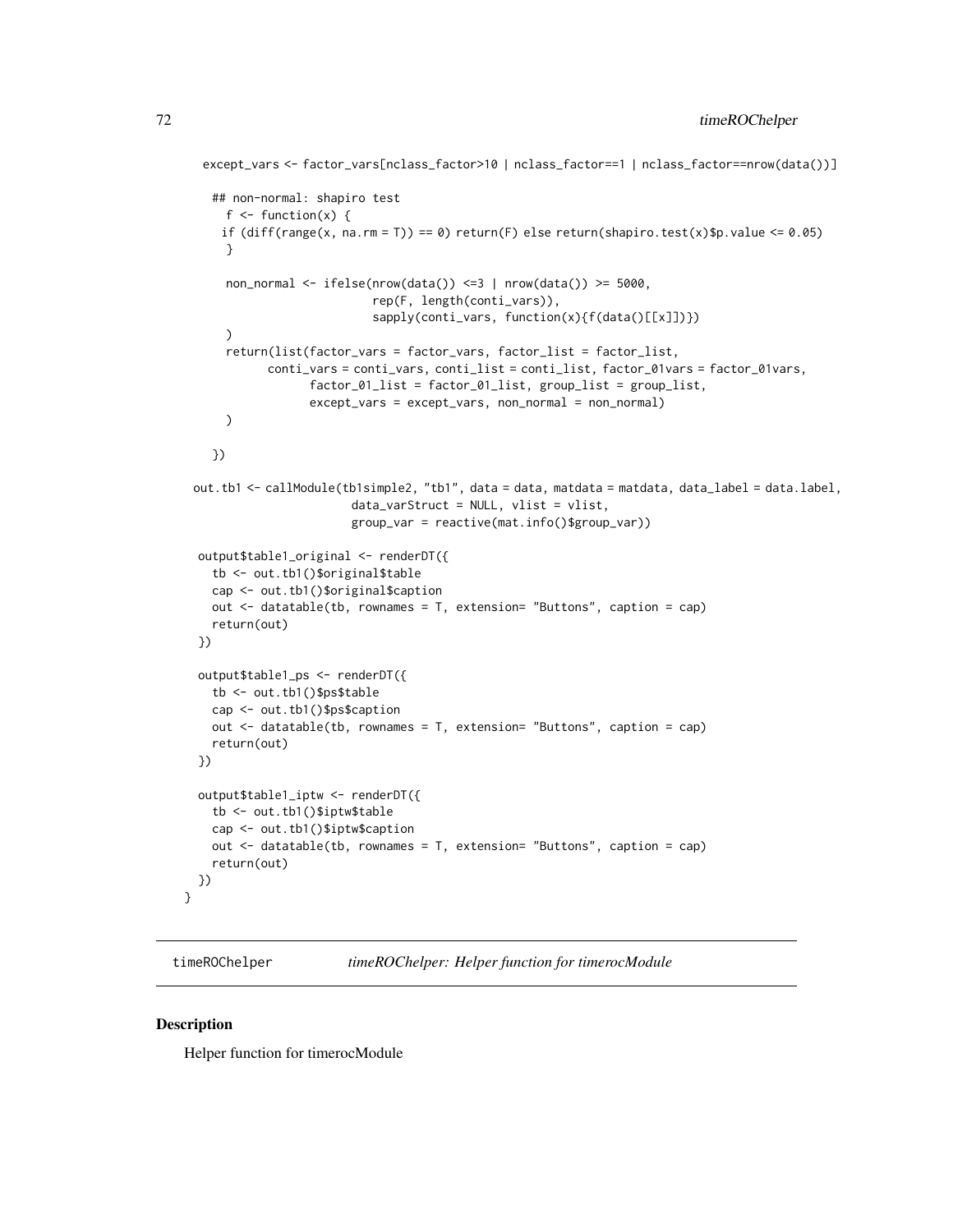# <span id="page-72-0"></span>timeROChelper 73

# Usage

```
timeROChelper(
  var.event,
  var.time,
  vars.ind,
  t,
  data,
  design.survey = NULL,
  id.cluster = NULL
)
```
## Arguments

| var.event     | event                                             |
|---------------|---------------------------------------------------|
| var.time      | time                                              |
| vars.ind      | independent variable                              |
| t             | time                                              |
| data          | data                                              |
| design.survey | survey data, Default: NULL                        |
| id.cluster    | cluster variable if marginal model, Default: NULL |

## Details

Helper function for timerocModule

# Value

timeROC and coxph object

## See Also

[coxph](#page-0-0) [svycoxph](#page-0-0) [predict](#page-0-0) [timeROC](#page-0-0)

```
#library(survival)
#timeROChelper("status", "time", c("age", "sex"), t = 365, data = lung)
```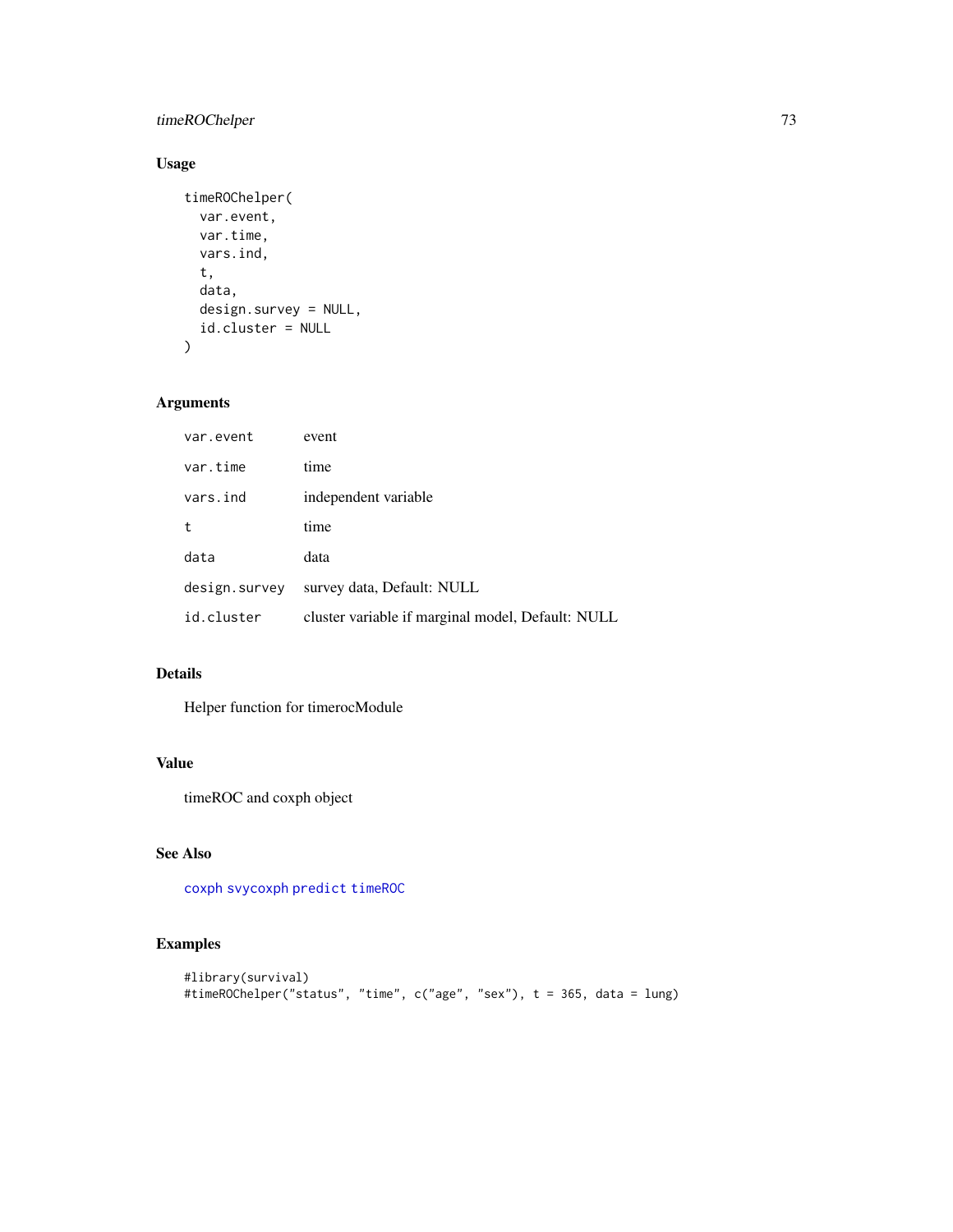<span id="page-73-0"></span>

#### Description

shiny module server for time-dependent roc analysis

shiny module server for time-dependent roc analysis- input number of model as integer

## Usage

```
timerocModule(
  input,
 output,
  session,
 data,
 data_label,
 data_varStruct = NULL,
 nfactor.limit = 10,
 design.survey = NULL,
  id.cluster = NULL,
  iid = T,
 NRIIDI = T
)
timerocModule2(
  input,
 output,
  session,
 data,
  data_label,
 data_varStruct = NULL,
 nfactor.limit = 10,
 design.survey = NULL,
 id.cluster = NULL,
  iid = T,NRIIDI = T
)
```
## Arguments

| input      | input               |
|------------|---------------------|
| output     | output              |
| session    | session             |
| data       | Reactive data       |
| data label | Reactuve data label |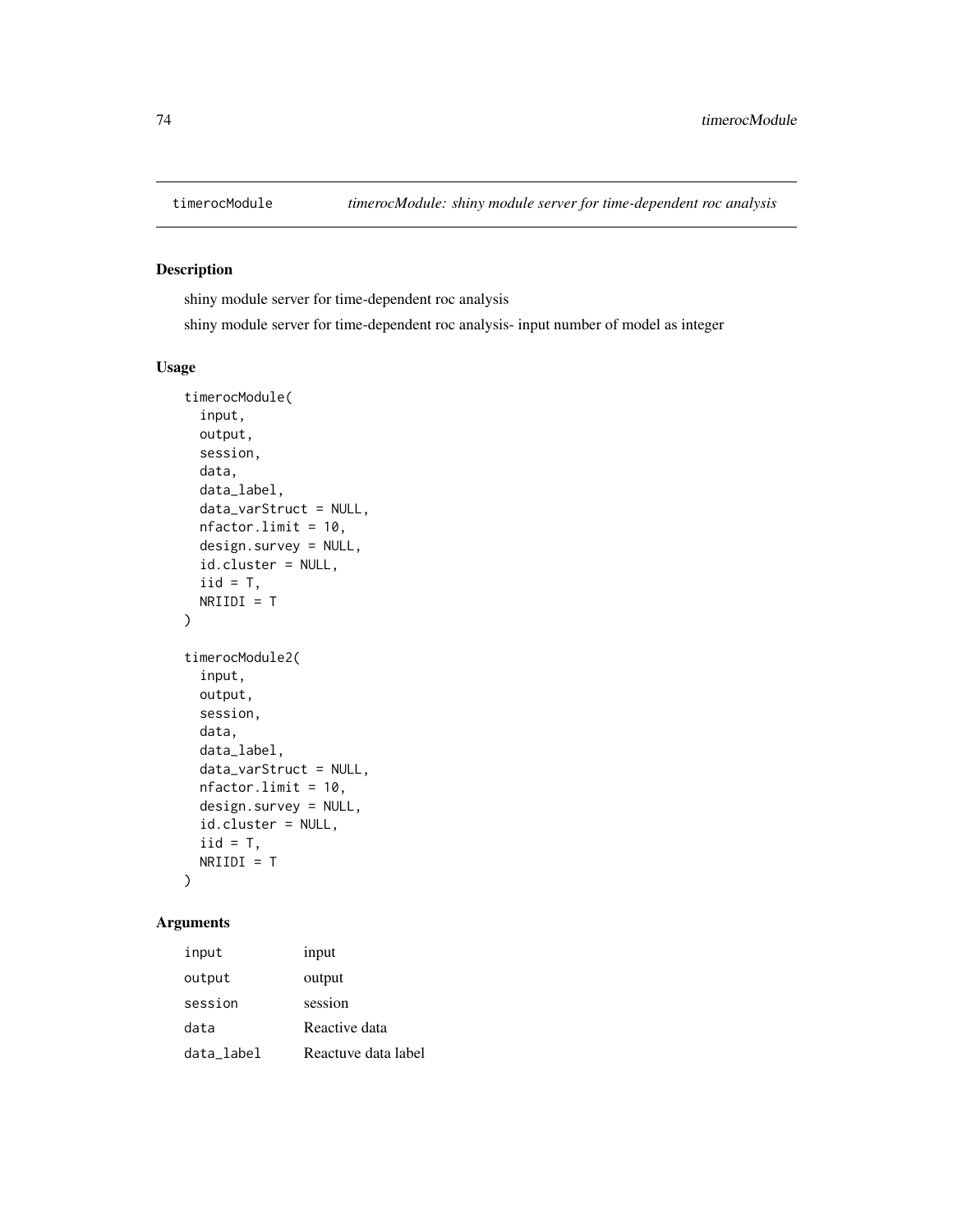## <span id="page-74-0"></span>timerocModule 75

|               | data_varStruct Reactive List of variable structure, Default: NULL |
|---------------|-------------------------------------------------------------------|
|               |                                                                   |
| design.survev | Reactive survey data. default: NULL                               |
| id.cluster    | Reactive cluster variable if marginal model, Default: NULL        |
| iid           | logical, get CI of AUC, Default: T                                |
| NRIIDI        | logical, get NRI & IDI, Default: T                                |

#### Details

shiny module server for time-dependent roc analysis shiny module server for time dependent roc analysis- input number of model as integer

#### Value

shiny module server for time-dependent roc analysis shiny module server for time dependent roc analysis- input number of model as integer

## See Also

[quantile](#page-0-0) [setkey](#page-0-0) [data.table](#page-0-0) [rbindlist](#page-0-0) [quantile](#page-0-0) [setkey](#page-0-0) [data.table](#page-0-0) [rbindlist](#page-0-0)

```
library(shiny);library(DT);library(data.table);library(jstable);library(ggplot2)
library(timeROC);library(survIDINRI)
ui <- fluidPage(
  sidebarLayout(
   sidebarPanel(
     timerocUI("timeroc")
   ),
  mainPanel(
     plotOutput("plot_timeroc"),
     ggplotdownUI("timeroc"),
     DTOutput("table_timeroc")
   )
 )
)
server <- function(input, output, session) {
  data <- reactive(mtcars)
  data.label <- jstable::mk.lev(mtcars)
 out_timeroc <- callModule(timerocModule, "timeroc", data = data, data_label = data.label,
                            data_varStruct = NULL)
  output$plot_timeroc <- renderPlot({
    print(out_timeroc()$plot)
```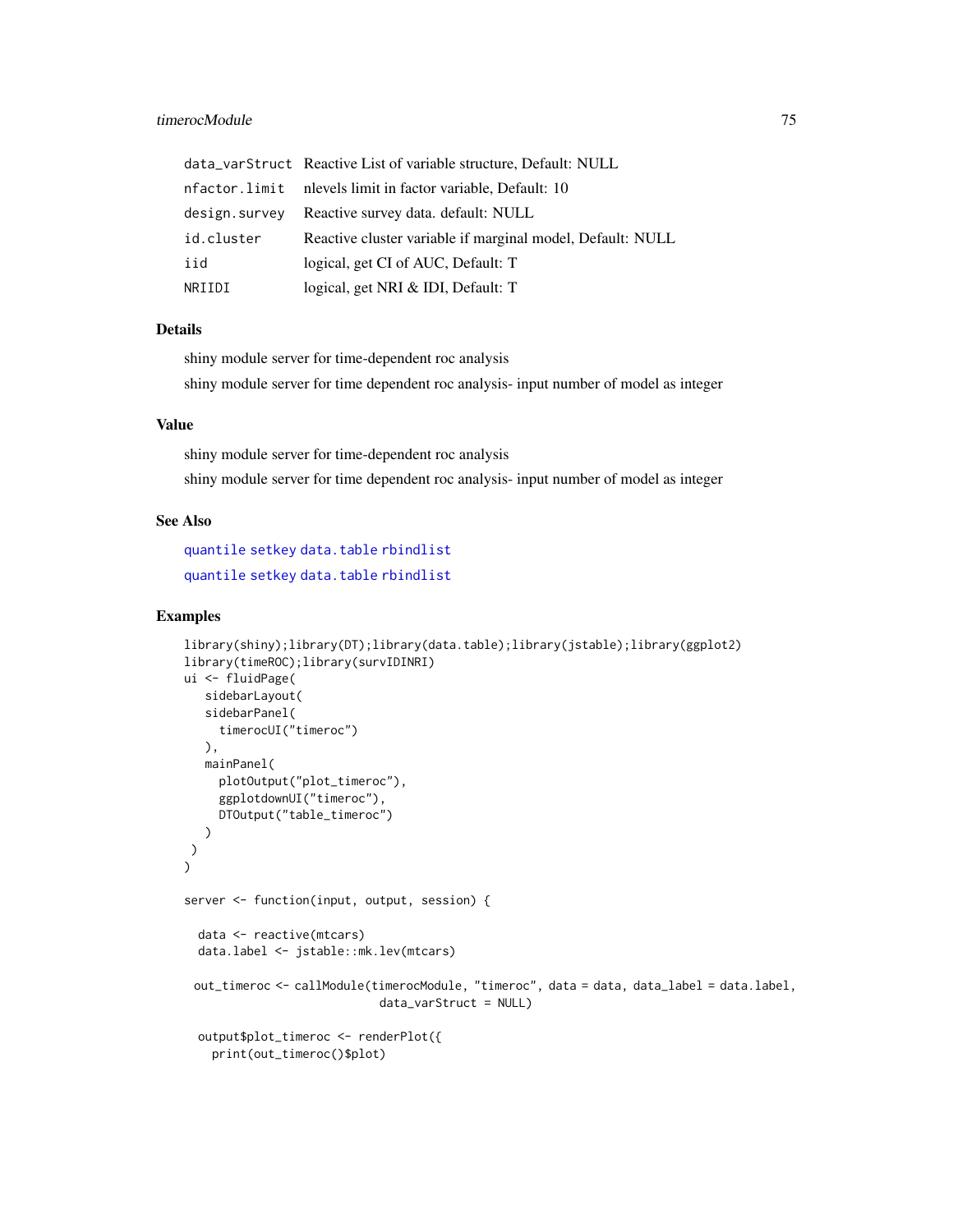```
})
  output$table_timeroc <- renderDT({
    datatable(out_timeroc()$tb, rownames=F, editable = F, extensions= "Buttons",
              caption = "ROC results",
              options = c(jstable::opt.tbreg("roctable"), list(scrollX = TRUE)))
  })
}
library(shiny);library(DT);library(data.table);library(jstable);library(ggplot2)
library(timeROC);library(survIDINRI)
ui <- fluidPage(
   sidebarLayout(
   sidebarPanel(
     timerocUI("timeroc")
   ),
   mainPanel(
     plotOutput("plot_timeroc"),
     ggplotdownUI("timeroc"),
     DTOutput("table_timeroc")
   )
)
\lambdaserver <- function(input, output, session) {
  data <- reactive(mtcars)
  data.label <- jstable::mk.lev(mtcars)
 out_timeroc <- callModule(timerocModule2, "timeroc", data = data, data_label = data.label,
                            data_varStruct = NULL)
  output$plot_timeroc <- renderPlot({
    print(out_timeroc()$plot)
  })
  output$table_timeroc <- renderDT({
    datatable(out_timeroc()$tb, rownames=F, editable = F, extensions= "Buttons",
              caption = "ROC results",
              options = c(jstable::opt.tbreg("roctable"), list(scrollX = TRUE)))
  })
}
```
timerocUI *timerocUI: shiny module UI for time-dependent roc analysis*

#### Description

Shiny module UI for time-dependent roc analysis

<span id="page-75-0"></span>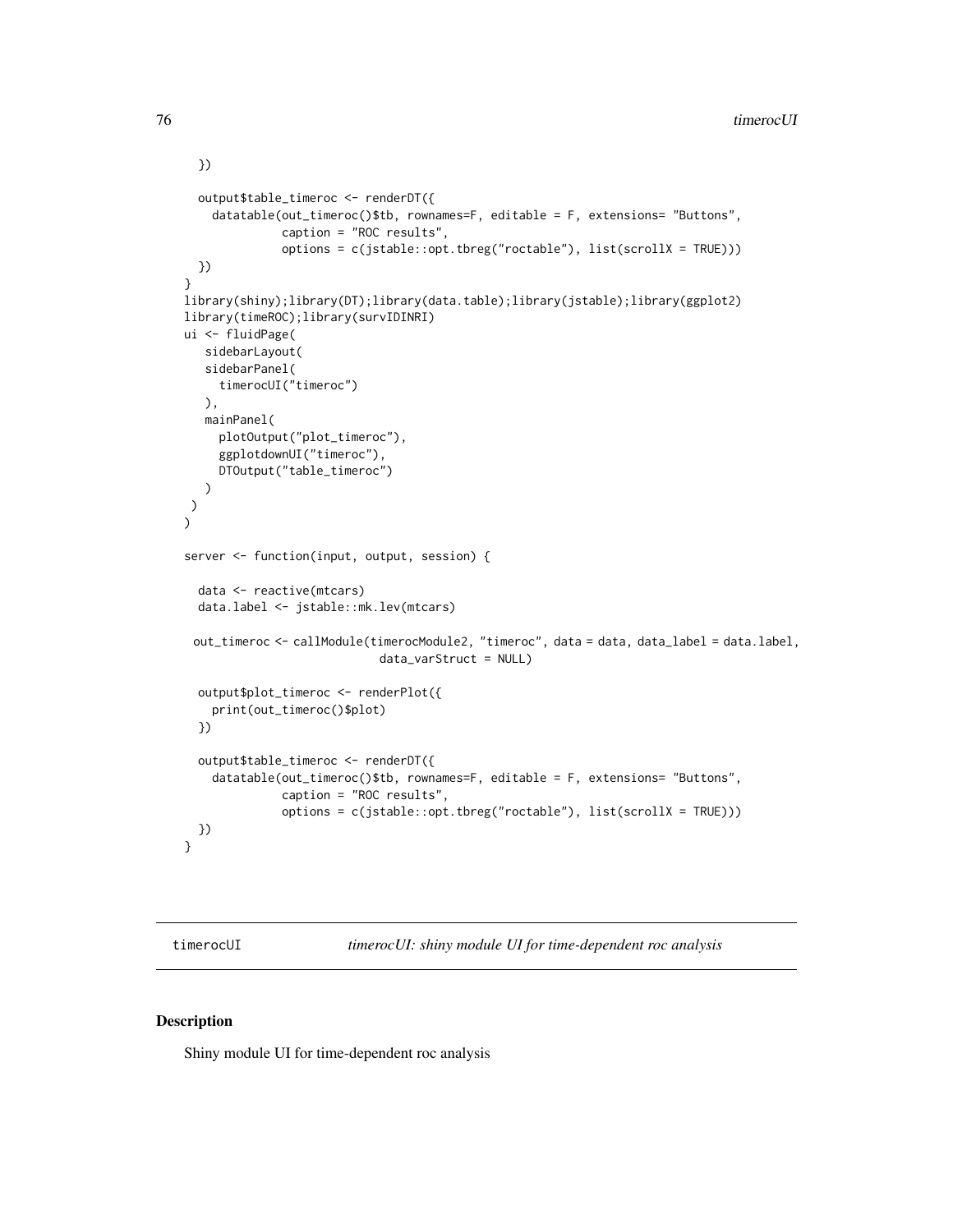#### timerocUI 77

## Usage

timerocUI(id)

## Arguments

id id

## Details

Shiny module UI for time-dependent roc analysis

## Value

Shiny module UI for time-dependent roc analysis

```
library(shiny);library(DT);library(data.table);library(jstable);library(ggplot2)
library(timeROC);library(survIDINRI)
ui <- fluidPage(
  sidebarLayout(
  sidebarPanel(
     timerocUI("timeroc")
  ),
  mainPanel(
    plotOutput("plot_timeroc"),
     ggplotdownUI("timeroc"),
    DTOutput("table_timeroc")
  )
)
)
server <- function(input, output, session) {
 data <- reactive(mtcars)
 data.label <- jstable::mk.lev(mtcars)
 out_timeroc <- callModule(timerocModule, "timeroc", data = data, data_label = data.label,
                            data_varStruct = NULL)
 output$plot_timeroc <- renderPlot({
   print(out_timeroc()$plot)
 })
 output$table_timeroc <- renderDT({
    datatable(out_timeroc()$tb, rownames=F, editable = F, extensions= "Buttons",
              caption = "ROC results",
              options = c(jstable::opt.tbreg("roctable"), list(scrollX = TRUE)))
 })
}
```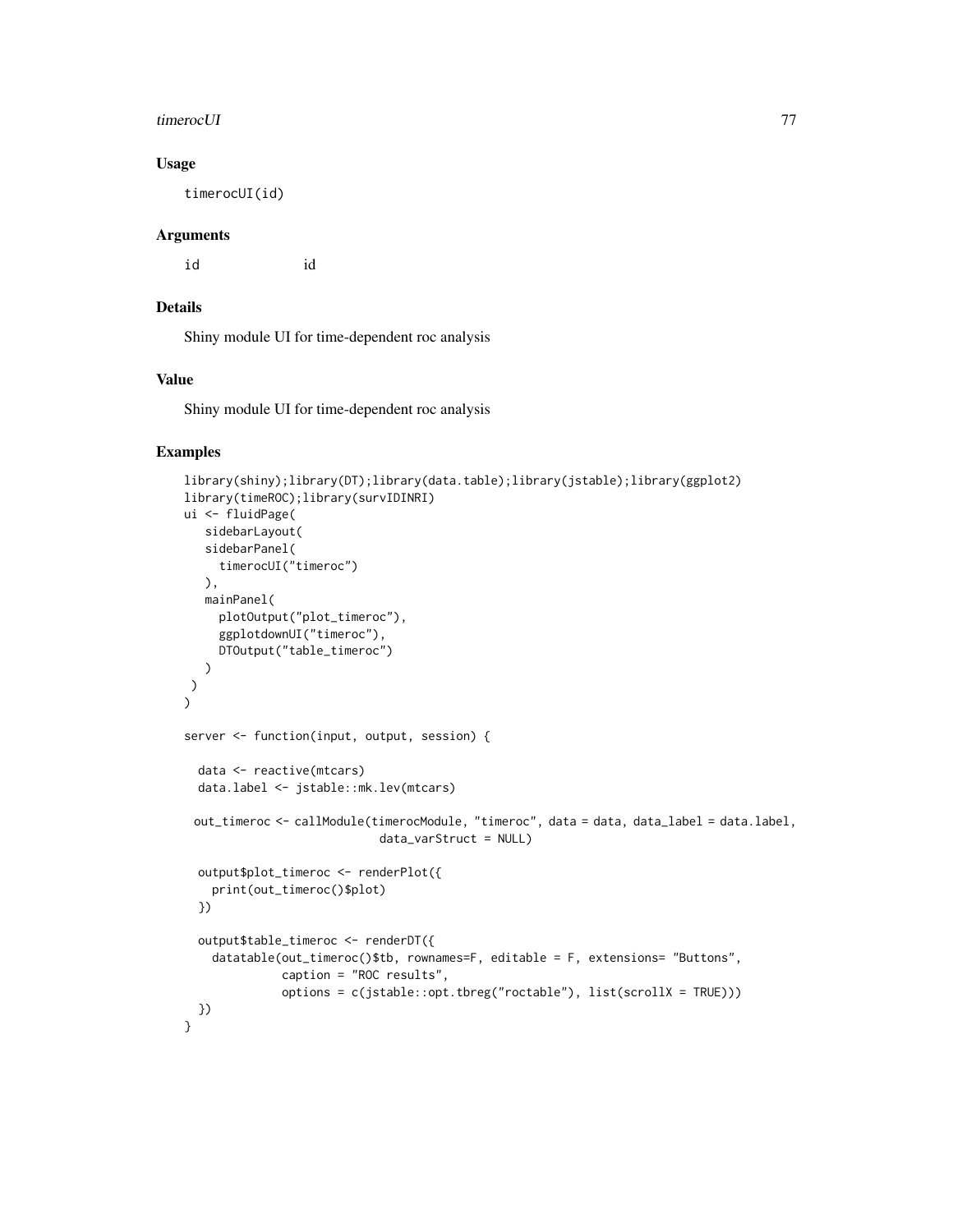<span id="page-77-0"></span>

## Description

extract AUC information from list of timeROChelper object.

#### Usage

```
timeROC_table(ListModel, dec.auc = 3, dec.p = 3)
```
## Arguments

| ListModel  | list of timeROChelper object   |
|------------|--------------------------------|
| $dec.$ auc | digits for AUC, Default: 3     |
| dec.p      | digits for p value, Default: 3 |

## Details

extract AUC information from list of timeROChelper object.

## Value

table of AUC information

## See Also

[confint](#page-0-0) [data.table](#page-0-0)

```
#library(survival)
#list.timeROC <- lapply(list("age", c("age", "sex")),
# function(x){
# timeROChelper("status", "time", x, t = 365, data = lung)
# })
#timeROC_table(list.timeROC)
```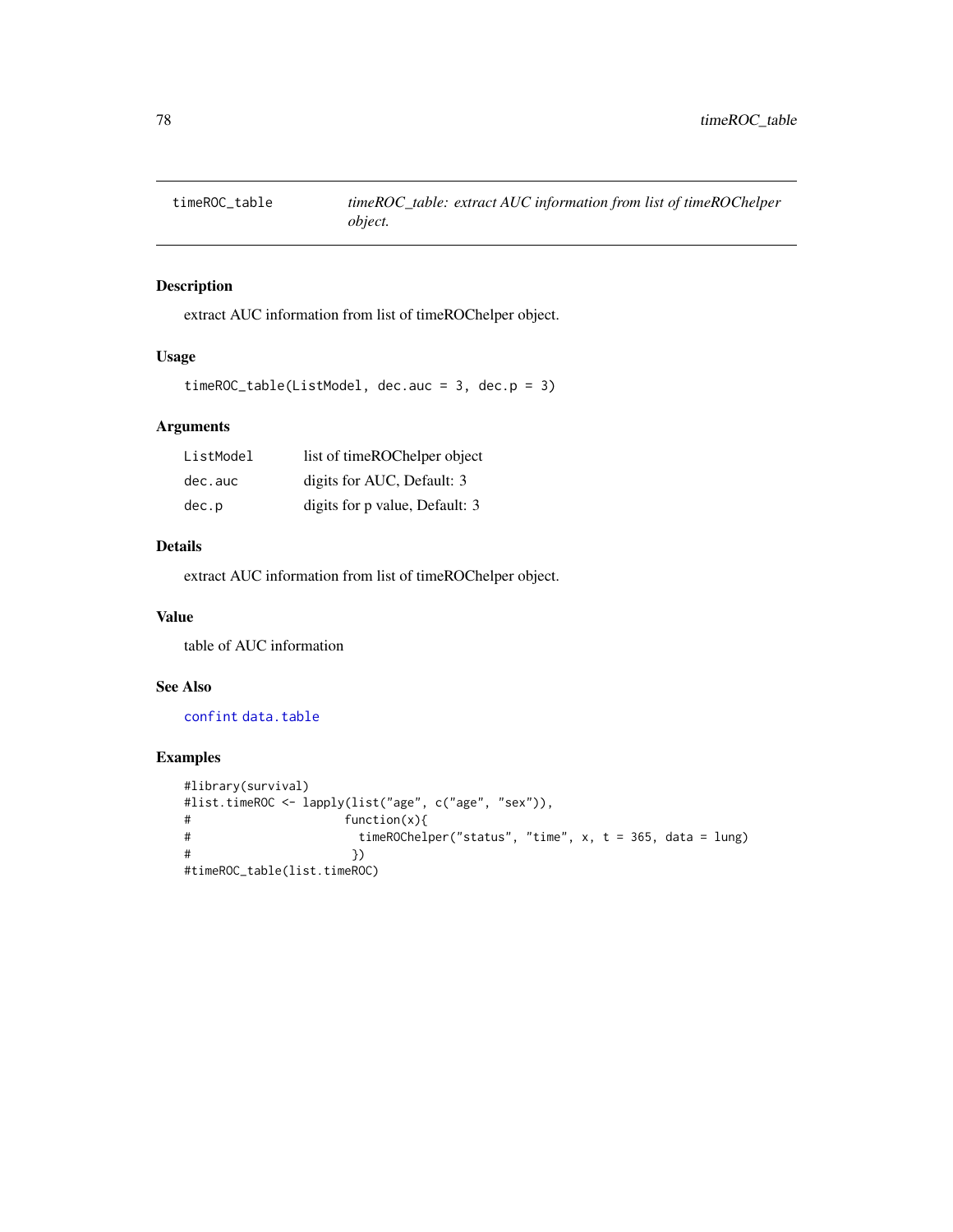# Index

barServer , [3](#page-2-0) barUI , [4](#page-3-0) boxServer , [5](#page-4-0) boxUI , [6](#page-5-0) ci.auc , *[56](#page-55-0)* colon , *[34](#page-33-0)* confint , *[78](#page-77-0)* cox2.display , *[33](#page-32-0)* coxModule , [7](#page-6-0) coxph , *[33](#page-32-0)* , *[60](#page-59-0)* , *[73](#page-72-0)* coxUI , [9](#page-8-0) CreateTableOneJS , *[65](#page-64-0)* , *[68](#page-67-0)* csvFile , [10](#page-9-0) csvFileInput , [11](#page-10-0) data.table , *[32](#page-31-0) , [33](#page-32-0)* , *[56](#page-55-0)* , *[60](#page-59-0)* , *[75](#page-74-0)* , *[78](#page-77-0)* dropdownButton , *[46](#page-45-0)* FilePs, [12](#page-11-0) FilePsInput , [13](#page-12-0) FileRepeated , [14](#page-13-0) FileRepeatedInput , [15](#page-14-0) FileSurvey , [16](#page-15-0) FileSurveyInput , [18](#page-17-0) fwrite , *[30](#page-29-0)* , *[32](#page-31-0)* , *[34](#page-33-0)* , *[36](#page-35-0)* geeglm , *[52](#page-51-0)* , *[54](#page-53-0)* GEEModuleLinear , [19](#page-18-0) GEEModuleLogistic , [20](#page-19-0) GEEModuleUI , [22](#page-21-0) ggpairsModule, [23](#page-22-0) ggpairsModule2 , [24](#page-23-0) ggpairsModuleUI1 , [26](#page-25-0) ggpairsModuleUI2 , [27](#page-26-0) ggplotdownUI, [28](#page-27-0) ggroc , *[52](#page-51-0)* , *[54](#page-53-0)* ggsave , *[33](#page-32-0)* IDI.INF , *[60](#page-59-0)* IDI.INF.OUT , *[60](#page-59-0)*

jsBasicAddin , [29](#page-28-0) jsBasicExtAddin , [30](#page-29-0) jsBasicGadget , [30](#page-29-0) jskm , *[33](#page-32-0)* jsPropensityAddin , [31](#page-30-0) jsPropensityExtAddin , [32](#page-31-0) jsPropensityGadget , [32](#page-31-0) jsRepeatedAddin , [33](#page-32-0) jsRepeatedExtAddin , [34](#page-33-0) jsRepeatedGadjet , [35](#page-34-0) jsSurveyAddin , [35](#page-34-0) jsSurveyExtAddin , [36](#page-35-0) jsSurveyGadget , [37](#page-36-0) kaplanModule , [37](#page-36-0) kaplanUI, [39](#page-38-0) lineServer , [40](#page-39-0) lineUI , [41](#page-40-0) logistic.display2 , [42](#page-41-0) logisticModule2 , [43](#page-42-0) lung , *[30](#page-29-0)* match.data , *[33](#page-32-0)* matchit , *[33](#page-32-0)* mklist , [45](#page-44-0) mksetdiff , [45](#page-44-0) model.matrix , *[60](#page-59-0)* opt.tb1 , *[36](#page-35-0)* opt.tbreg , *[30](#page-29-0)* , *[32](#page-31-0)* , *[34](#page-33-0)* , *[36](#page-35-0)* optionUI , [46](#page-45-0) pbc , *[32](#page-31-0)* predict , *[73](#page-72-0)* quantile , *[52](#page-51-0)* , *[54](#page-53-0)* , *[75](#page-74-0)* rbindlist , *[56](#page-55-0)* , *[75](#page-74-0)* rcorrp.cens , *[48](#page-47-0)* reclassificationJS , [47](#page-46-0)